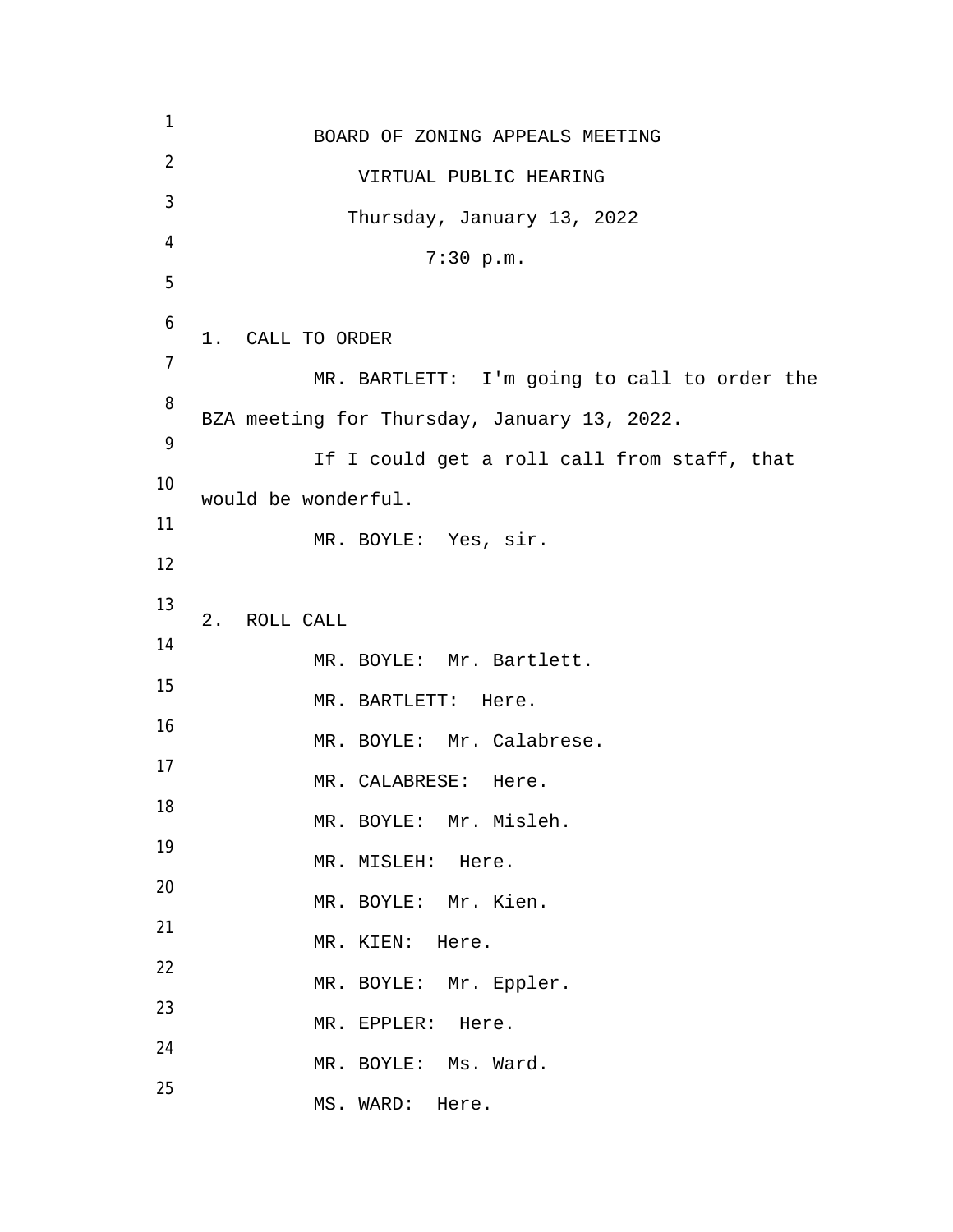27 MR. BARTLETT: John, is Akida here as well? 28 MR. BOYLE: No. I should say Akida, we think, 29 has come down with Covid. She's been off work the last 30 two days. Was polite enough to sign in and show me a 31 few tricks of this meeting software. 32 She's home this evening. Our office has been 33 decimated. We probably have 6 or 7 people out of 20 34 that have gone down so we're all working remotely. 35 MR. BARTLETT: Good to hear and sorry to hear 36 as well. 37 So I'm just going to read a notice that this 38 meeting will be held pursuant to and in compliance with 39 the Virginia Freedom of Information Act, Section 40 2.2-3708.2 and state and local legislation adopted to 41 allow for continued government operations during the 42 COVID-19 declared emergency. All participating members 43 will be present at this meeting through electronic 44 means. All members of the public may view this 45 electronic meeting via the meeting link listed above and 46 in the City's website calendar. 47 Public comments may be submitted to our email 48 address until 4:30 today. All comments received by the 49 deadline were provided to the BZA.

26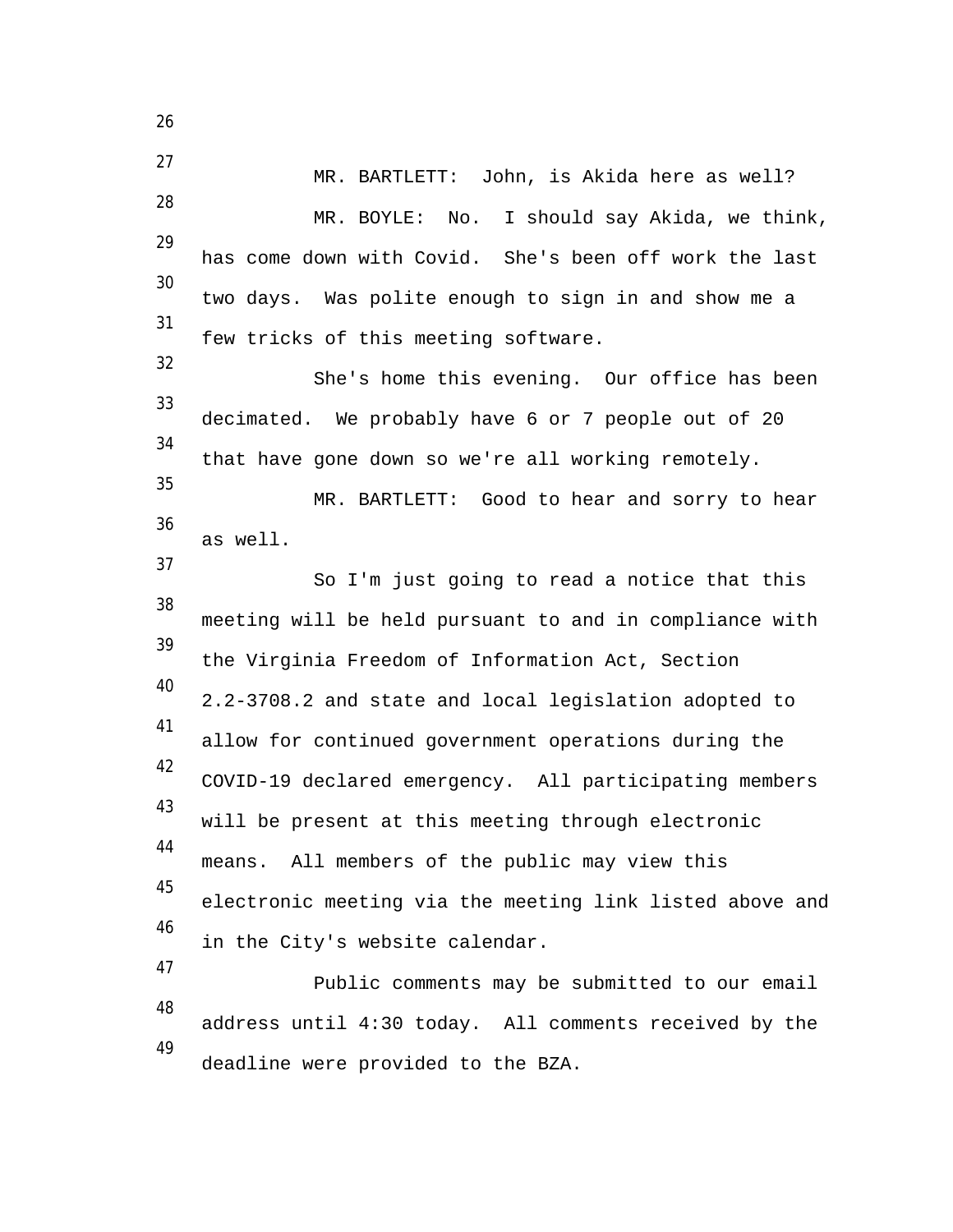50 So this is our normal BZA meeting through 51 Microsoft Teams online. It's as if same old, same old, 52 just the normal meeting. 53 54 3. PETITIONS 55 MR. BARTLETT: So, John, are there any new, 56 any Petitions that we're unaware of to the Board of 57 Zoning Appeals today? 58 MR. BOYLE: No, sir. 59 60 4. OLD BUSINESS 61 MR. BARTLETT: And I don't see any Old 62 Business as of right now. 63 64 5. NEW BUSINESS 65 b. Variance application V1629 by Karen Stoll and 66 Scott Hiromoto, applicant and owner, for variances to 67 Sections  $48-238(3)$ a and  $48-1102(e)(1)c$ , to allow: 68 1. A front setback of 25.2 feet instead of 30 69 feet along the Jackson Street frontage and 70 2. A side setback of 10.1 feet instead of 15 71 feet for the purpose of constructing a second story 72 addition, and 73 3. A front porch setback of 18.7 feet instead 74 of 22 feet for the extension of an existing porch 75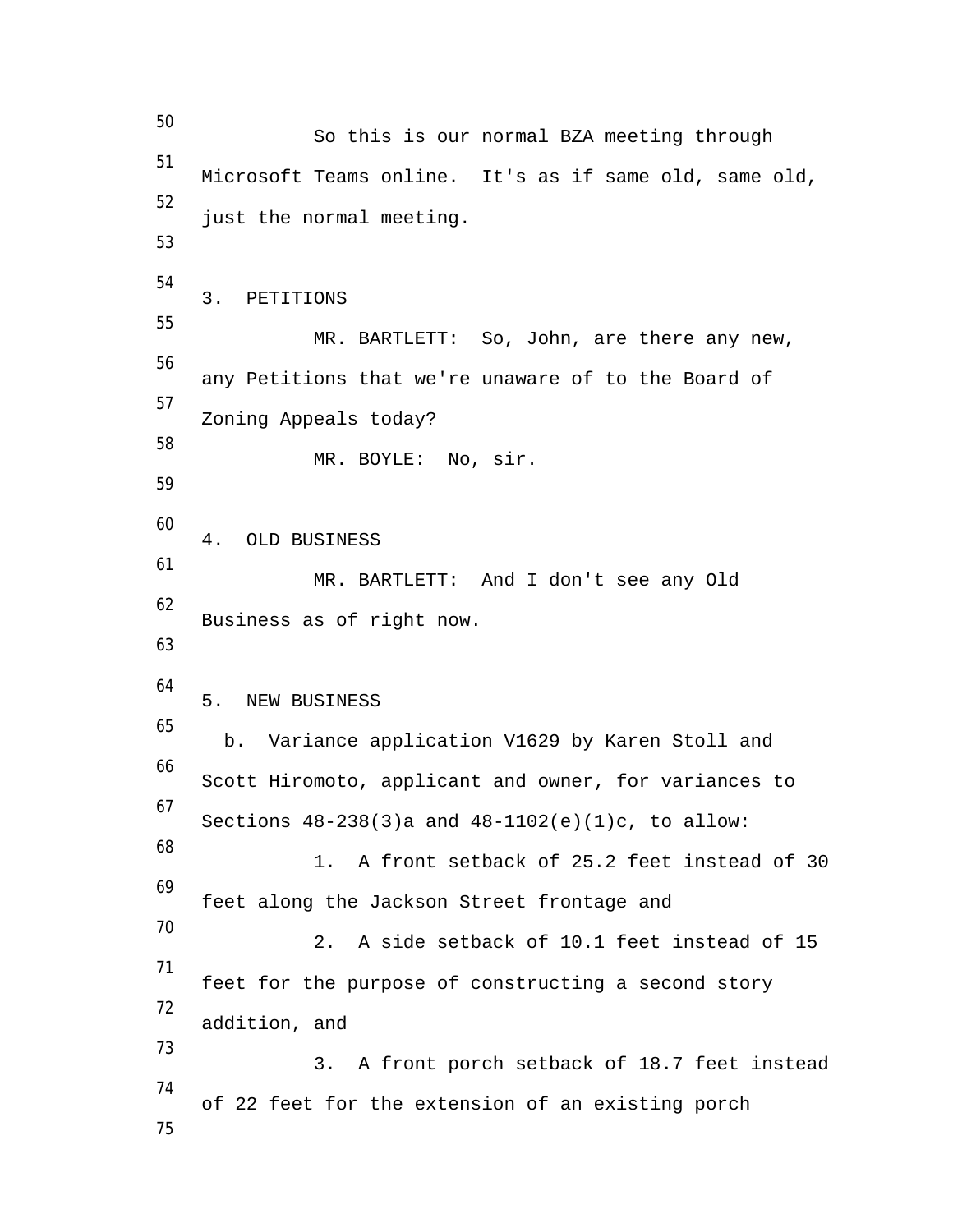76 extension on premises known as 600 Jackson Street, RPC 77 #52-205-001 of the Falls Church Real Property Records, 78 zoned R-1A, Low Density Residential. 79 MR. BARTLETT: So we'll just proceed to New 80 Business. 81 There are two items on the Agenda for this 82 evening. One is our annual Review of our Rules of 83 Procedure and election of officers and one variance 84 application from the public. 85 As my choice I'm going to switch those around 86 and hear our variance application before we proceed to 87 bore you with our own internal procedures and election 88 of potentially new officers. 89 So I see that there are two folks on your 90 video screen, Scott. Are there other folks in the 91 public on the meeting tonight? I see Dean. Are there 92 others? 93 And the reason I'm asking is that we are going 94 to swear you in and so I want to make sure that I know 95 who is online tonight so that I can then ask you a 96 couple of questions and attest to those. 97 MR. HIROMOTO: Karen is the other, my mom, 98 Karen, would be the other person who probably needs to 99 be sworn in. 100 MR. BARTLETT: And who's Karen?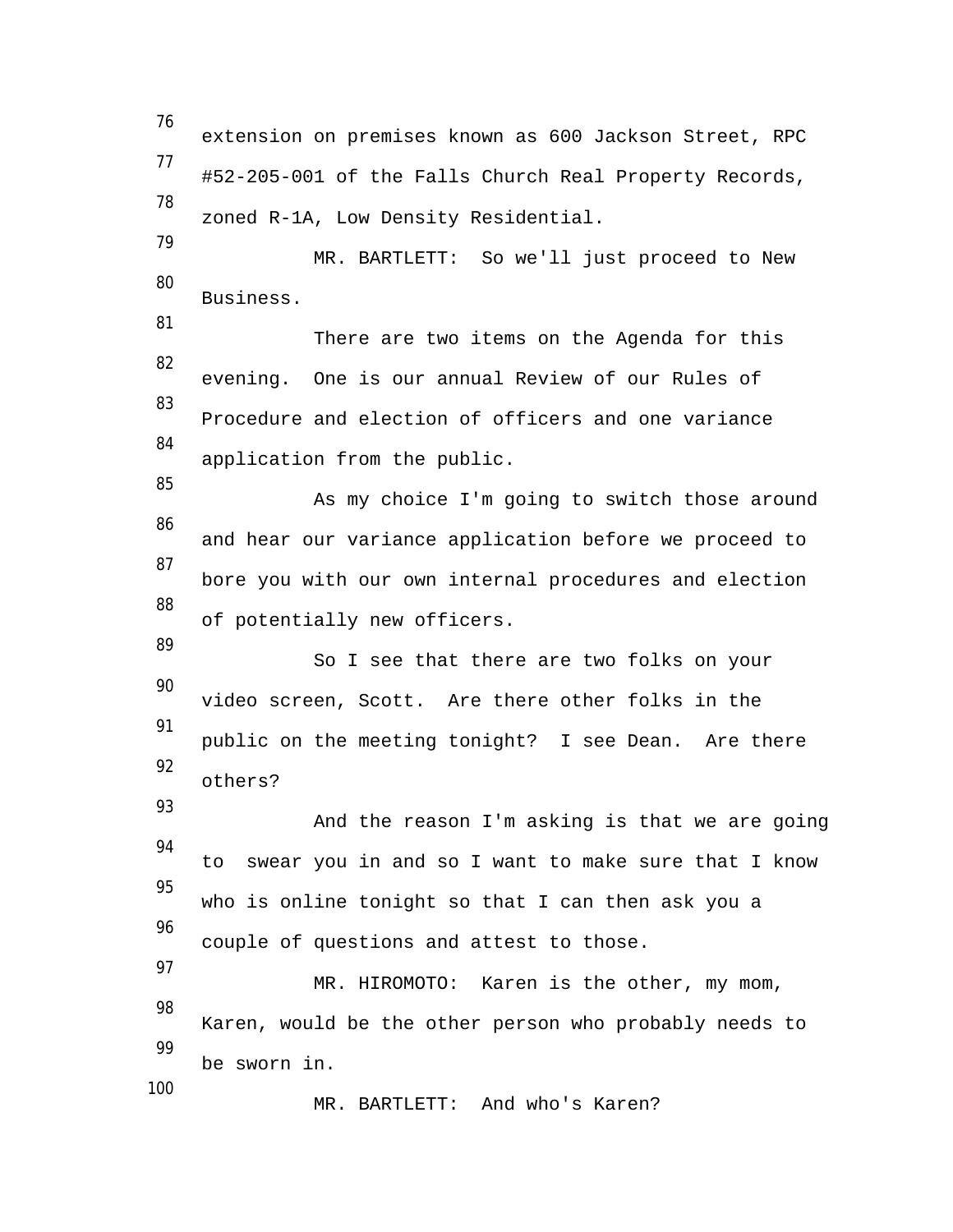101 MR. CRETSINGER: Karen Stoll. 102 (Witnesses sworn.) 103 MR. BARTLETT: So the New Business for tonight 104 is variance application V1629-21 by Karen Stoll and 105 Scott Hiromoto, applicant and owner, for variances to 106 Section 48-238(3)a and 48-1102(e)(1)c, to allow: 107 1. A front setback of 25.2 feet instead of 30 108 feet along the Jackson Street frontage and 109 2. A side setback of 10.1 feet instead of 15 110 feet for the purpose of constructing a second story 111 addition, and 112 3. A front porch setback of 18.7 feet instead 113 of 22 feet for the extension of an existing porch 114 extension on premises known as 600 Jackson Street, 115 Residential Property Code, Real Property Code, 116 #52-205-001, Falls Church City public records. 117 We received some information from you as far 118 as your application is concerned. What do right now is 119 we're going to ask staff or John Boyle to provide a 120 quick little summary of the application and how it 121 relates to our zoning codes. Then what I'll do is we'll 122 ask you to present your need for a variance and why we 123 should potentially grant your variance, and then the 124 members of the Board of Zoning Appeals will confer, 125 we'll ask you questions, we'll have some discussion,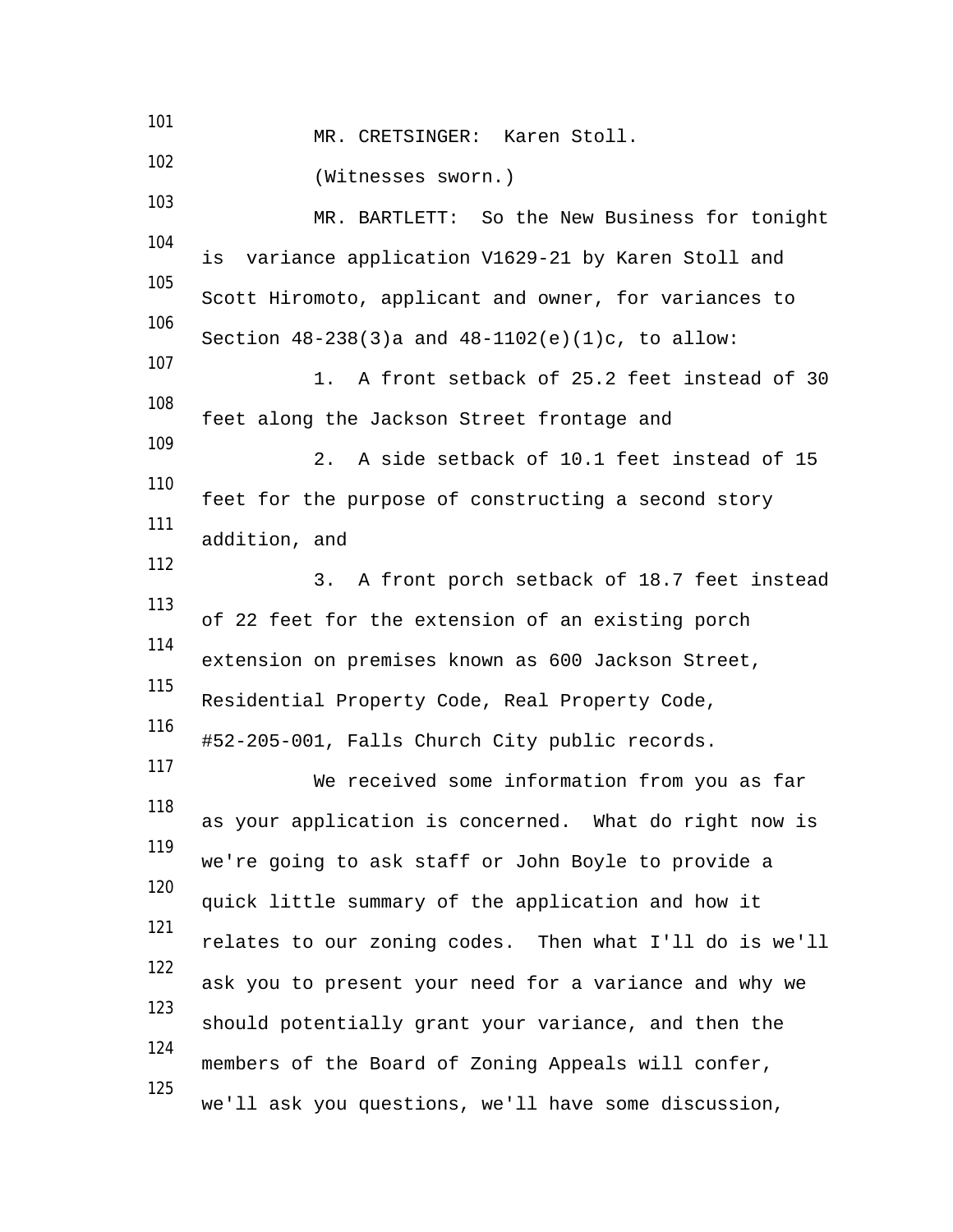126 conversation, and then we'll move forward with a motion 127 to either approve or deny one, two, or three or all of 128 your variances. 129 So at this point I'm just going to ask John to 130 provide a summary of our variance in front of us 131 tonight. 132 MR. BOYLE: Thank you, Mr. Chair. 133 As you described in the public advertisement, 134 they're seeking front and side setback variances and 135 then a recognition that that would include a porch that 136 would require a variance into the front setback. 137 I usually like to describe why staff cannot 138 administratively approve cases that come before the 139 Board. There are some we do have authority to do that. 140 In this case front setbacks are always going 141 to be a matter for the Board. Once staff identifies 142 there's a setback issue in the front yard, that has to 143 come to the BZA. 144 We have some authority on side yard setbacks 145 but it deals with ground level additions projecting 146 towards the rear. This one is making use of the side 147 setback and going up as well. 148 So again, it's an area of Code that staff does 149 not have authority to waive or consider allowing in some 150 fashion.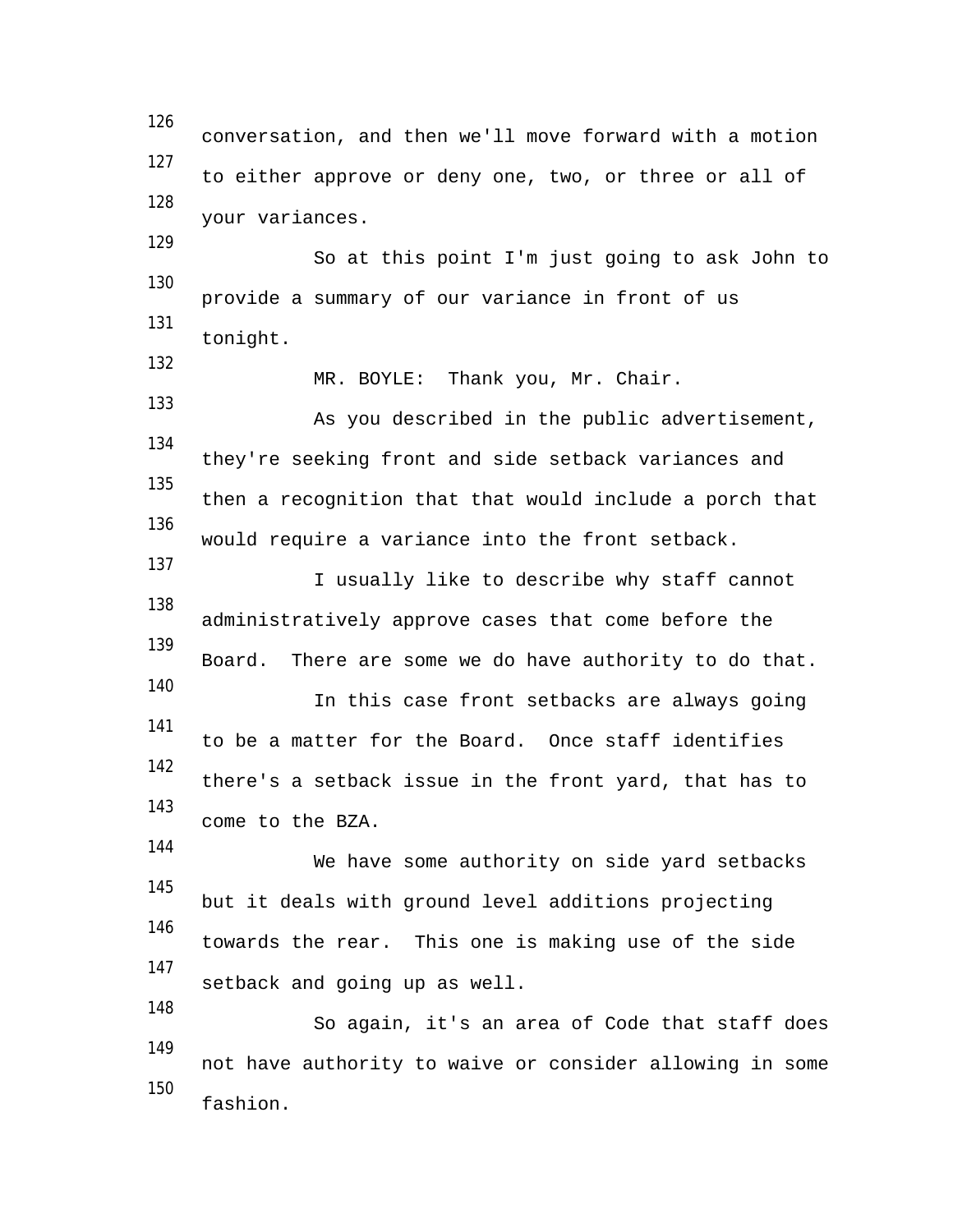151 And then front porch again involves a front 152 yard setback.

153 You have a very complete package in front of 154 you and what will jump out I think almost immediately is 155 the unusual nature of this lot. It's our favorite 156 variance application in the sense that it's a corner lot 157 and many of those we see built to different front 158 setbacks. At the time of construction the Code was 159 different. 160 In addition to that, this lot itself is 161 unusually shaped and has a very prominent easement 162 cutting across it. 163 So with that, I'll defer to the applicant's 164 presentation and I think I can share the screen here. 165 Can you see the Agenda? 166 MR. HIROMOTO: Yes. 167 MR. BOYLE: Actually just in front of this is 168 your justification letter. Would you like that? 169 MR. CRETSINGER: Actually, we can just start 170 with, if you don't mind, with the plat that you have 171 shown. That's perfect. 172 MR. BOYLE: Okay. 173 MR. CRETSINGER: So, did you have anything 174 else you wanted to say first, John? I didn't mean to 175 cut you off.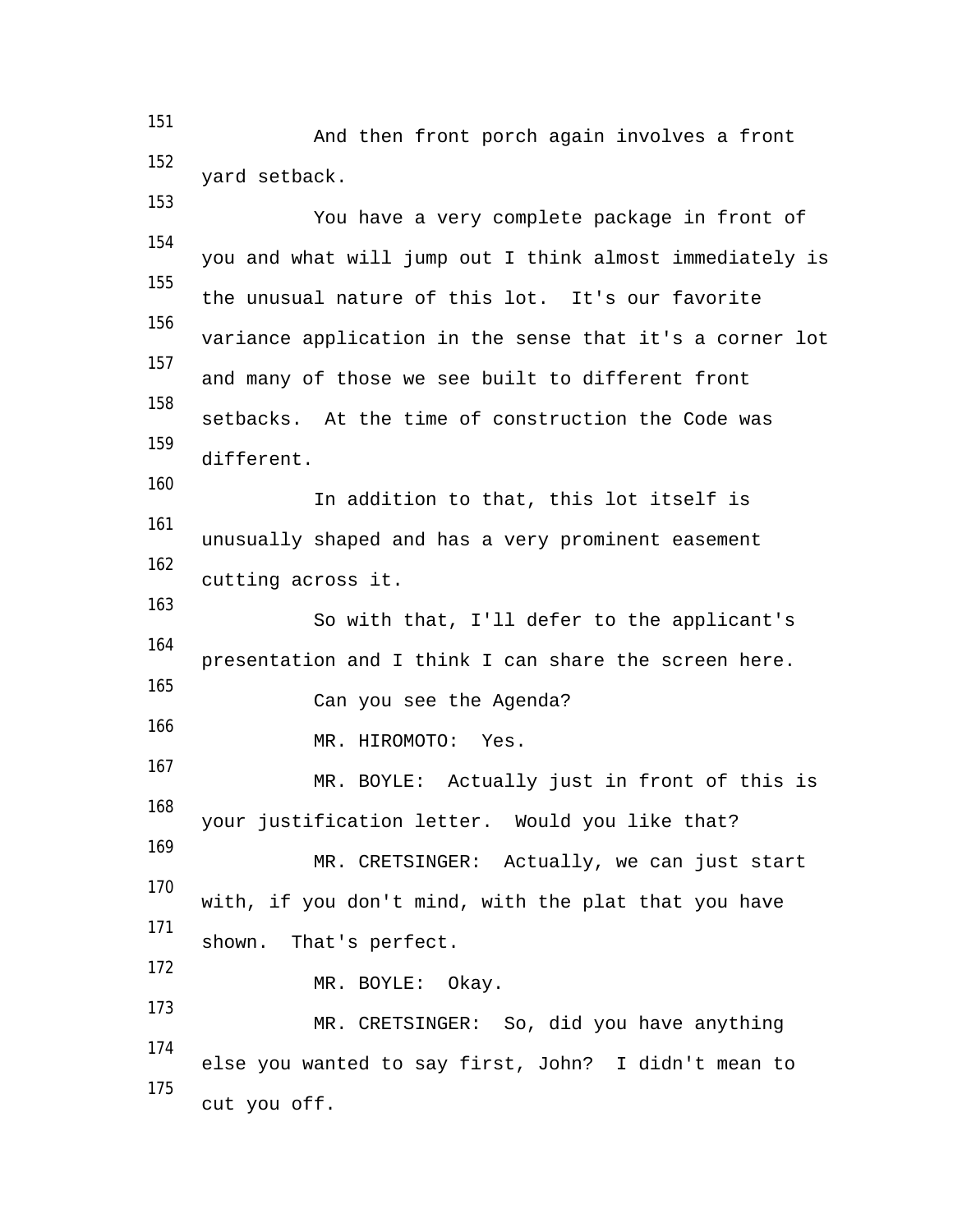176 MR. BOYLE: No, sir. In this case I think 177 it's better for staff to be brief. It's such a, I 178 think, an obvious collection of issues that I should 179 defer to you straight away. 180 MR. CRETSINGER: Well, thank you Board members 181 for being here tonight. And, John, thanks for your help 182 both tonight and previously, in our previous 183 conversations. 184 I just wanted to briefly introduce Scott and 185 Diana here as homeowners as well as Karen Stoll. They 186 are a truly multi-generational family who are looking to 187 make this house into their own and to create a place in 188 Falls Church that meets both their needs and works 189 within the lot as it is currently. 190 Just to give a quick overview, and I know you 191 guys have probably seen this lot before. It's a corner 192 lot. It's about 9700 square feet. It's in a R-1A zone. 193 As you can see from the existing plat here, it's 194 irregularly shaped. The rear of it I would say is about 195 half the size of the front. 196 So overall, currently the driveway is off 197 Timber Lane with the front of the house not having any 198 access to the street from cars. 199 The lot overall is relatively flat and there's 200 an existing front porch in the lower left corner that 201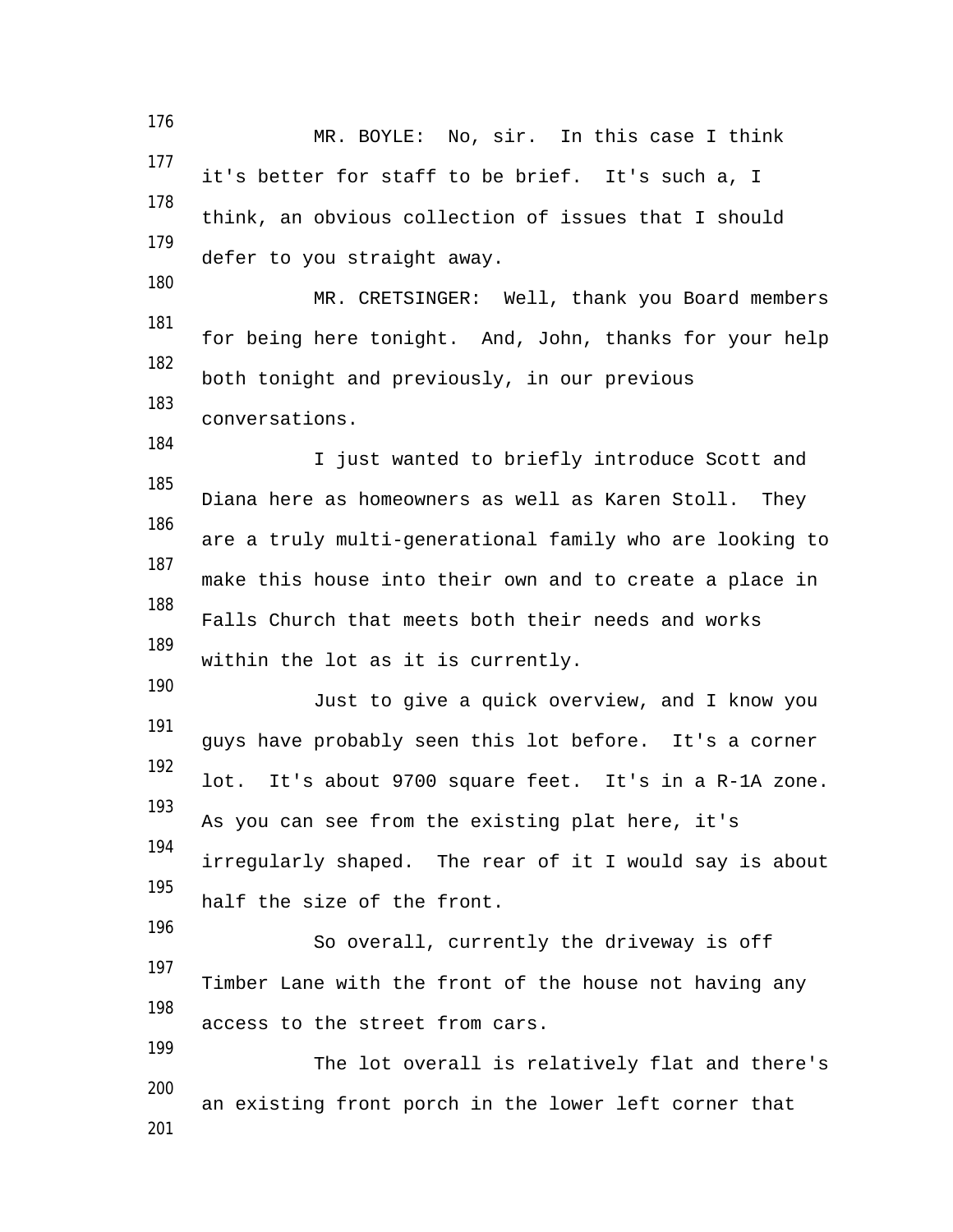202 you'll note. It's currently a one and a half story 203 residence. It's small, to say the least. It's only 204 about 32 feet wide. I want to say it's 24 feet deep and 205 it has only about a little bit less than 1200 square 206 feet of finished space inside. 207 So it's obviously not a large residence to 208 start with and doesn't meet the needs of -- there's 209 actually five people altogether. Both Scott and Diana 210 have two children who also will be living there. 211 So sort of the big obvious thing here is not 212 only do we have the front yard setback on both Timber 213 Lane and on Jackson, but then we have the storm water 214 easement that's going right through the middle of the 215 lot, almost bisecting it from top to bottom. 216 And from a usability standpoint that just 217 limits really what we can do with the lot. 218 John, if you can go to the proposed lot plan. 219 So there you can see the corner. We can go 220 through the photos at the same time if you want. 221 Do the Board members have a package that has 222 all the photos with them? 223 MR. BARTLETT: Yes. 224 MR. CRETSINGER: Perfect. If you want to just 225 go right to the proposed plat, John, that would be 226 great.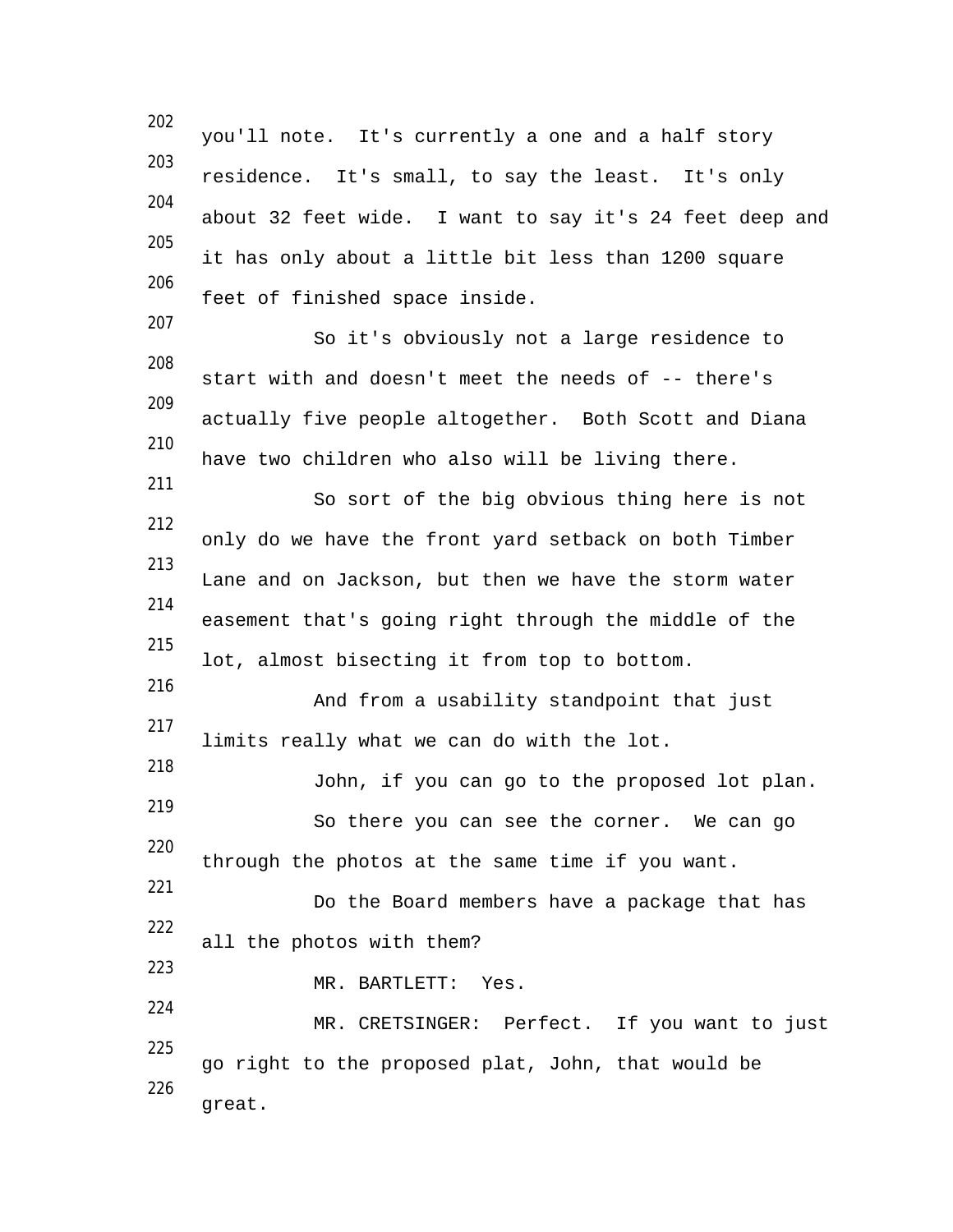227 There's the Jackson Street elevation. 228 That's the backyard. 229 That's the Timber Lane -- that's the driveway, 230 the current driveway entrance, just to give orientation 231 to everything. 232 You can keep scrolling through. 233 We have a couple of letters of no objection 234 from several neighbors which we can discuss. 235 There should be a separate sheet, it's BZA 1. 236 This is BZA 2, 3, 4. I think this got out of order a 237 little bit. 238 MR. BOYLE: We're ruining the dramatic effect. 239 MR. CRETSINGER: There we go. 240 You can see what we're really proposing here 241 is to try to accommodate both the corner lot nature of 242 this property which requires a 30 foot setback on both 243 street addresses. 244 In addition, you can see what the storm water 245 easement does and that just cuts us off right near the 246 rear of the house. 247 So what we are proposing is to essentially 248 take the roof and lift it up roughly 6 and a half feet. 249 So we're not increasing the size of the overall 250 footprint. It is a proposal that respects the existing 251 front edge of the house so the front setback doesn't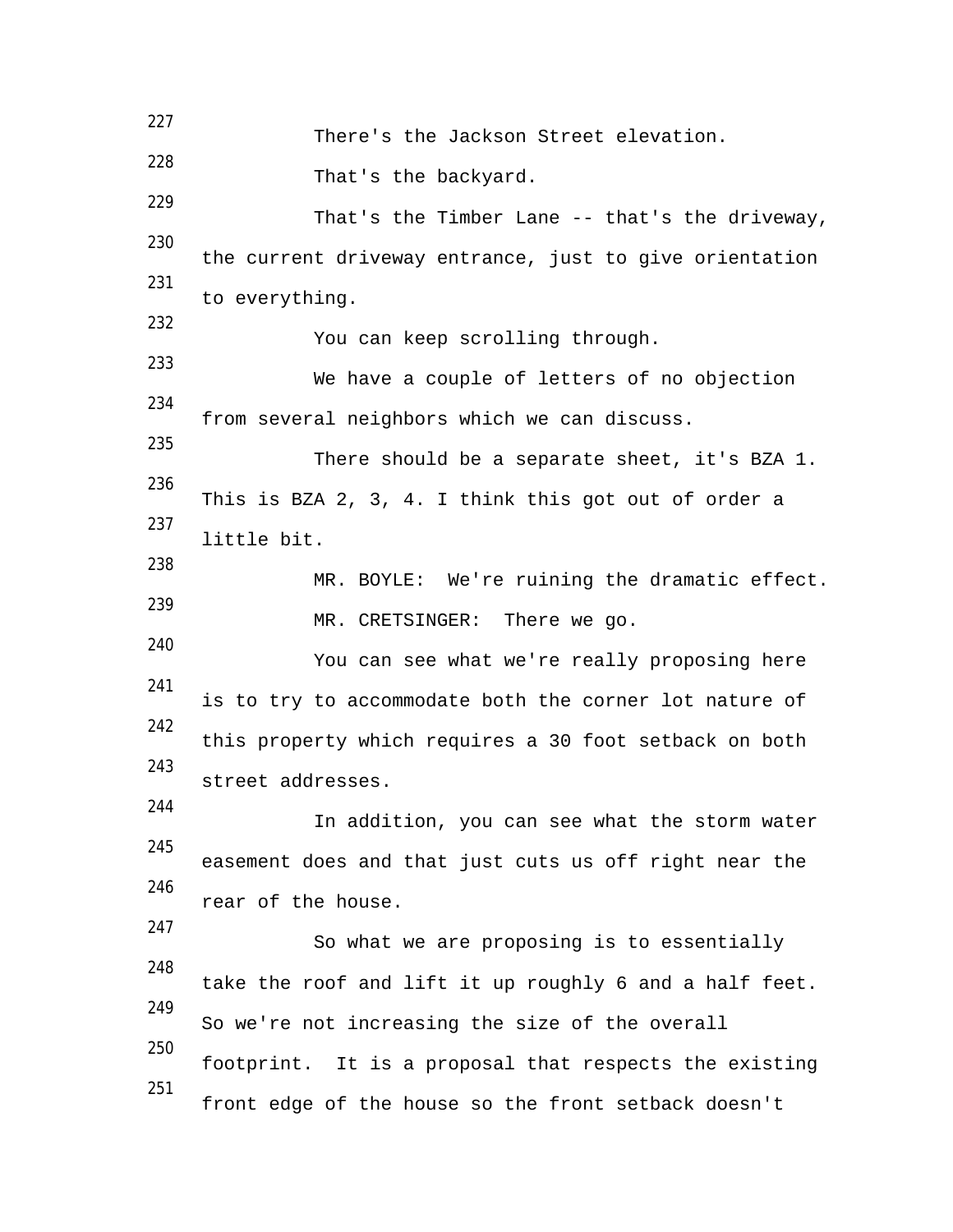252 change from what the existing house is to what will be 253 proposed, nor does the side yard setback change. In 254 both cases they remain the same. 255 Essentially we are just lifting up the entire 256 house by about 6 and a half feet in order to accommodate 257 a full two bedroom on the second floor. 258 We are also, you'll see the second floor --259 the first floor porch there, the existing porch we are 260 proposing to extend over the full width of the house. 261 This provides both scale to the front facade, and 262 particularly in these Covid times it also provides an 263 opportunity for neighbors to interact in ways that they 264 might not otherwise get if you just have a small little 265 porch up there. And it allows for a way, as I 266 mentioned, to scale the house appropriately. 267 Although, do bear in mind while this is an 268 existing one and a half story residence, it will still 269 maintain a one and a half story residence even after we 270 raise the height of the roof. 271 So the overall effect from a design and from 272 walking down the street if you're walking particularly 273 down Jackson, it won't be a significant difference. It 274 will still appear quite similar. 275 And there is a new addition off both the rear 276 and you can see how we kind of tucked this in to 277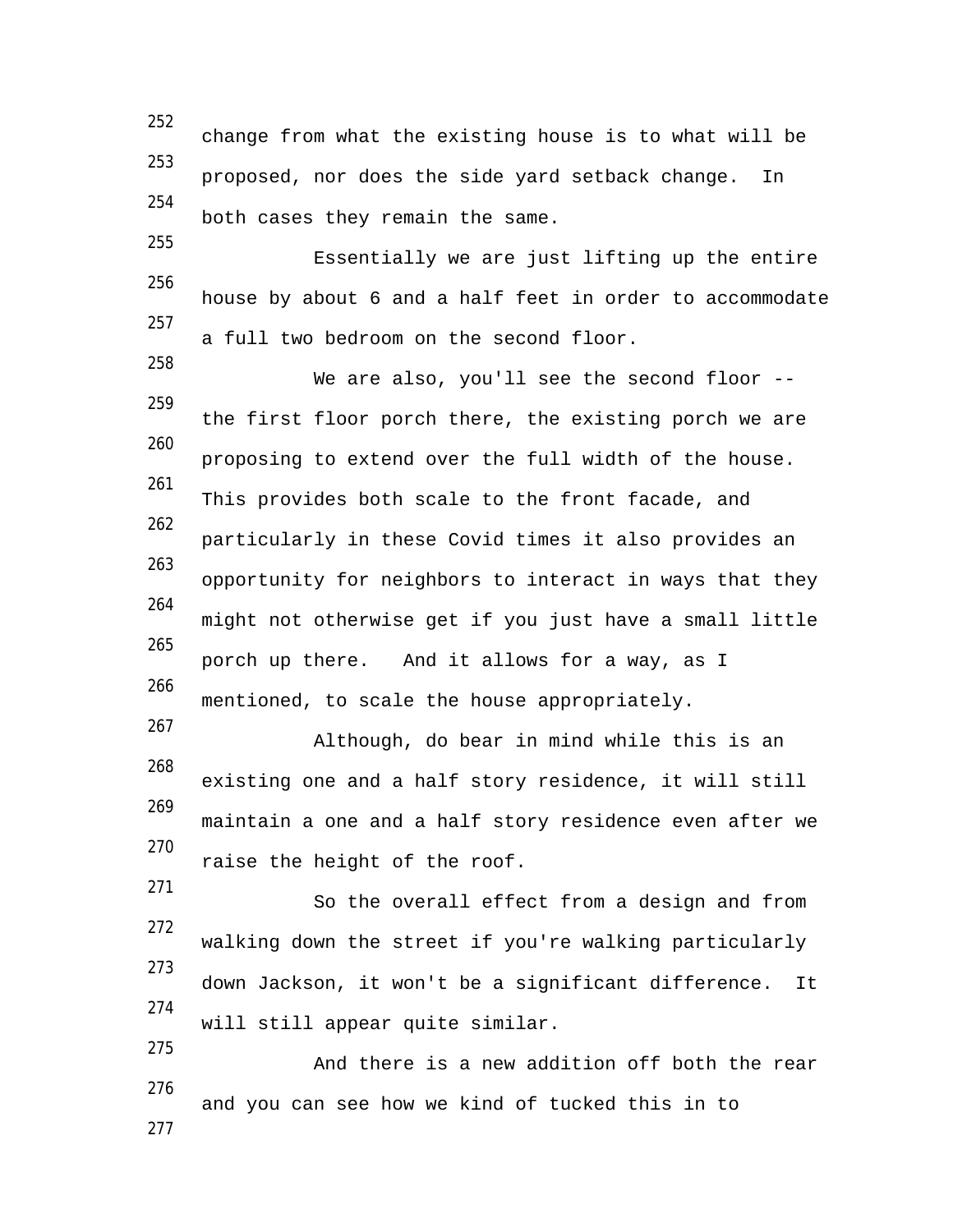278 accommodate along the storm water easement as well as 279 the front on the right hand side where we've got the 30 280 foot setback. And you'll see on the plans when we go 281 back to that, there's essentially a garage on one side 282 and a family room/kitchen on the rear. 283 So it overall keeps the massing very similar 284 and accommodates the storm water easement which is 285 really the crux of the problem here. It really just 286 chopped off our whole weird extension here. 287 I would like to just note in case anybody 288 picks up on this, I sent along and I see this is the old 289 site plan that I sent over. And I only just mention 290 this, it's more of a typo than anything else, the 291 addition by right on the back side is required to be 15 292 feet. For some reason that number came up as 14.8 on an 293 earlier version of the plat that I sent over. That 294 number there I sent over a corrected plat. That's 295 actually 15 feet. So I apologize for that. 296 So you know, the two story addition that's in 297 the back and on the right hand side of this drawing, 298 they will both be by right. This is not part of the 299 variance package. 300 If we can circle back, right to the first 301 floor plan and we can run through those portions of it.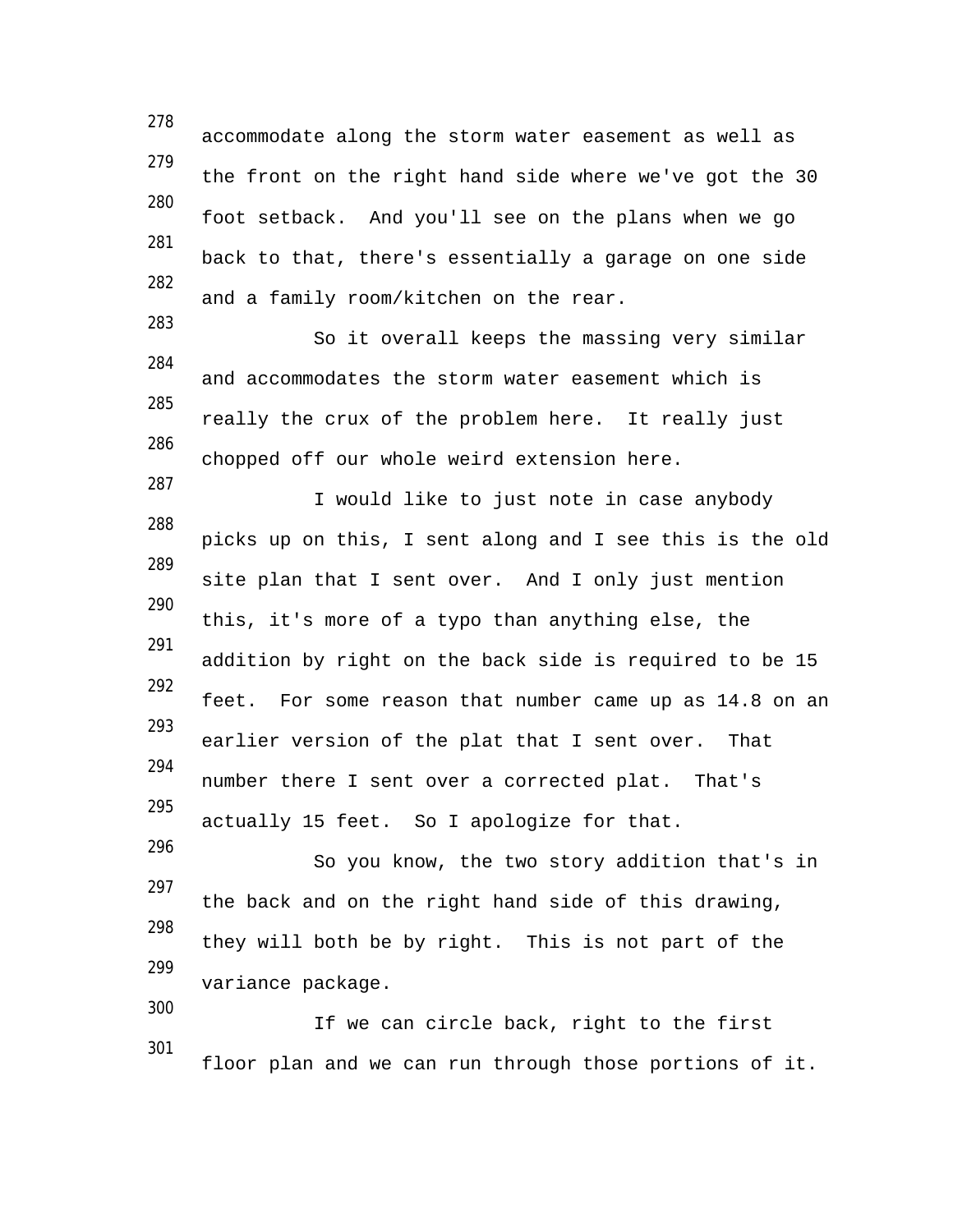302 And you can see one of the nice things that 303 will be with this, the property, because it's so small, 304 neither the house nor the property itself has been 305 really well maintained over the years. This is a 306 prominent corner lot, quite visible from multiple 307 directions. It's been mostly a rental unit. So by 308 Scott and Karen's purchasing of the house and developing 309 it, it will be much better maintained both from a 310 building perspective and from a landscaping perspective. 311 So one more thing. So on the first floor, 312 just so you can see, again we have the setback lines on 313 the right hand side and along the rear. The right hand 314 side one is the 30 foot setback, that's the natural 315 zoning setback, but then it immediately has to 316 accommodate the easement that's chopping off the whole 317 rear of the property to us. 318 It has a first floor bedroom suite, again to 319 allow multi-generational living; with a living room, 320 dining room, and kitchen all as one great room. A small 321 little breakfast tucked into the back corner of the 322 easement, and then a single car garage with a little 323 bike storage area off to the side. 324 And you can see how the covered porch really 325 enhances the entire front elevation of the plan because 326 it really centers everything and lets us align both the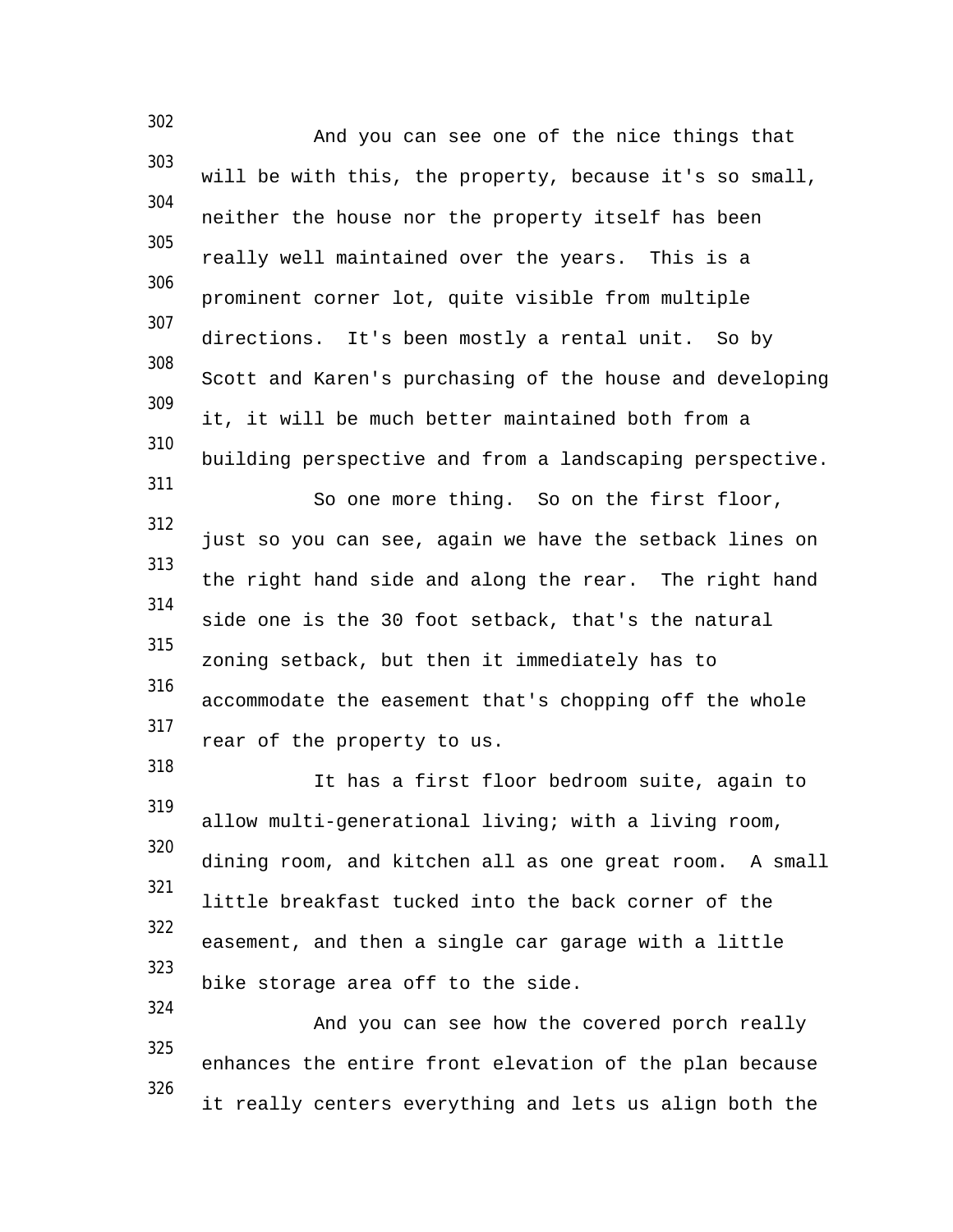327 entry and the stairs going up to it in a way that 328 balances the whole front facade. 329 If we can take a quick look at the second 330 floor. 331 The second floor simply has four bedrooms. 332 It's got a hall bath. 333 I should mention, I don't have the existing 334 plans in this set but the existing plans have two, the 335 existing house because again, it's a one and a half 336 story house, the existing house has two bedrooms 337 upstairs and a hall bath. So it really hasn't changed 338 dramatically what we're proposing as the use. 339 The bedrooms are, of course, much nicer now. 340 They're more livable, shall we speak, the previous ones 341 were very narrow, very low. Literally the spring point 342 at each edge was I think at maybe 36 inches, something 343 like that. 344 So this accommodates a nice bedroom, hall 345 bath, we have a laundry space and then a main bedroom 346 suite with a separate bedroom over the garage. 347 And then if we want to look at some of the 3-D 348 here. So the front elevation you can see how the main 349 portion of the house is proud of the garage so that the 350 garage isn't sitting right on the front facade. It's 351 actually recessed back. And also the front porch also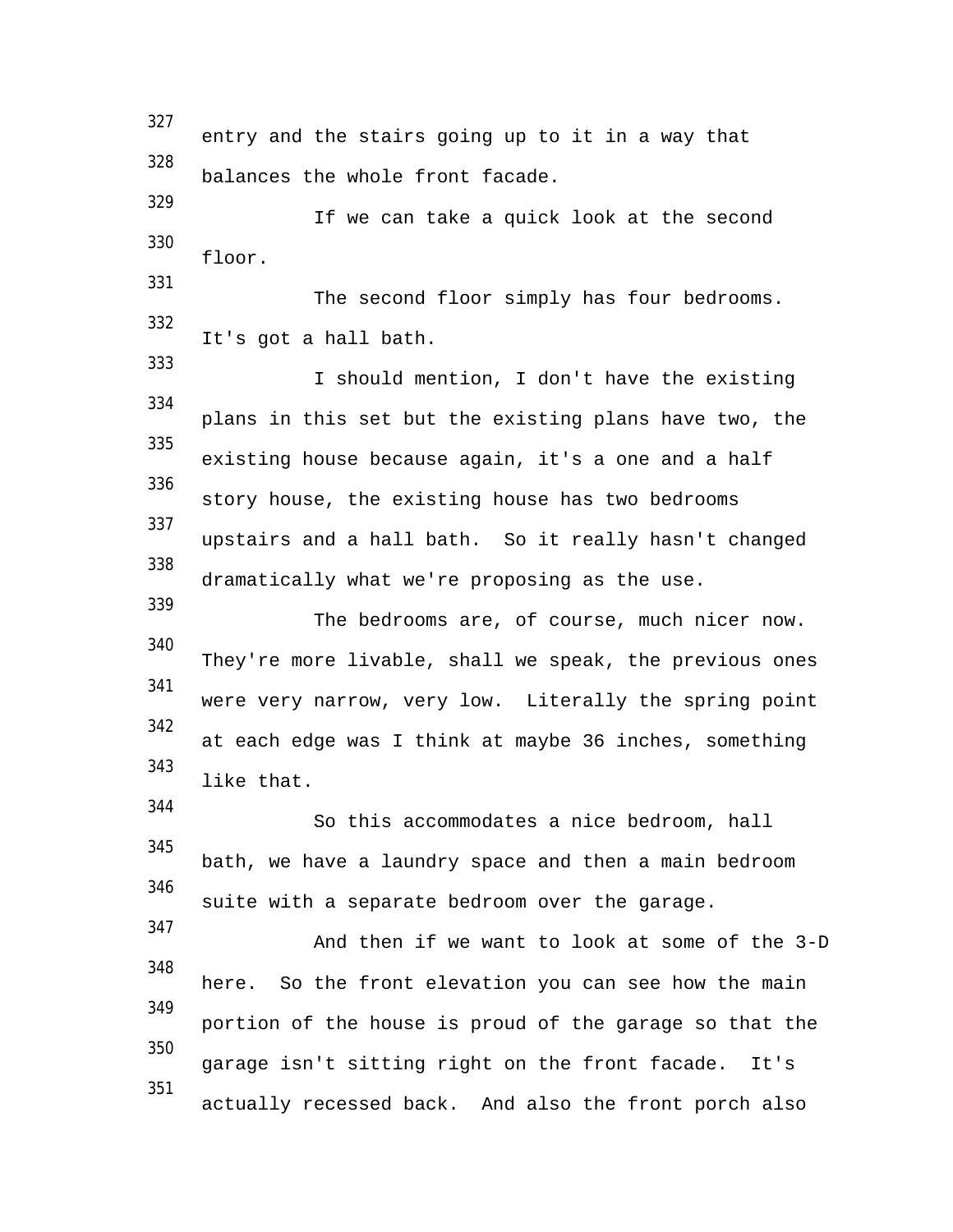352 allows us to basically carry what is the existing 353 massing and just make it a little bit taller but still 354 keeping the same character that's always been there as 355 part of the house. 356 And again you can see here, this is actually a 357 nice view. If you look at the house from this angle 358 currently and you just take that roof and move it down 6 359 feet, you've got the existing house, minus the two 360 dormers. 361 And then the rear, we really tried to make 362 sure that the rear stayed low. It does not protrude 363 past the front expanse so that you keep a low profile 364 both on the front street of Jackson and on Timber Lane. 365 I should mention there's a little areaway 366 there, the existing house right now is on a crawl space 367 and so the areaway is to provide access down to that 368 crawl space. 369 And again, in trying to keep a low profile, 370 these are all still works in progress, you know, this is 371 not a finished design in the sense of all the trim 372 detailing and everything else going on to it. But it 373 does give you an overall massing perspective. Even 374 you'll see with the rear breakfast room and the rear 375 study, those become much more transparent and break down 376 the overall size and feel of the space.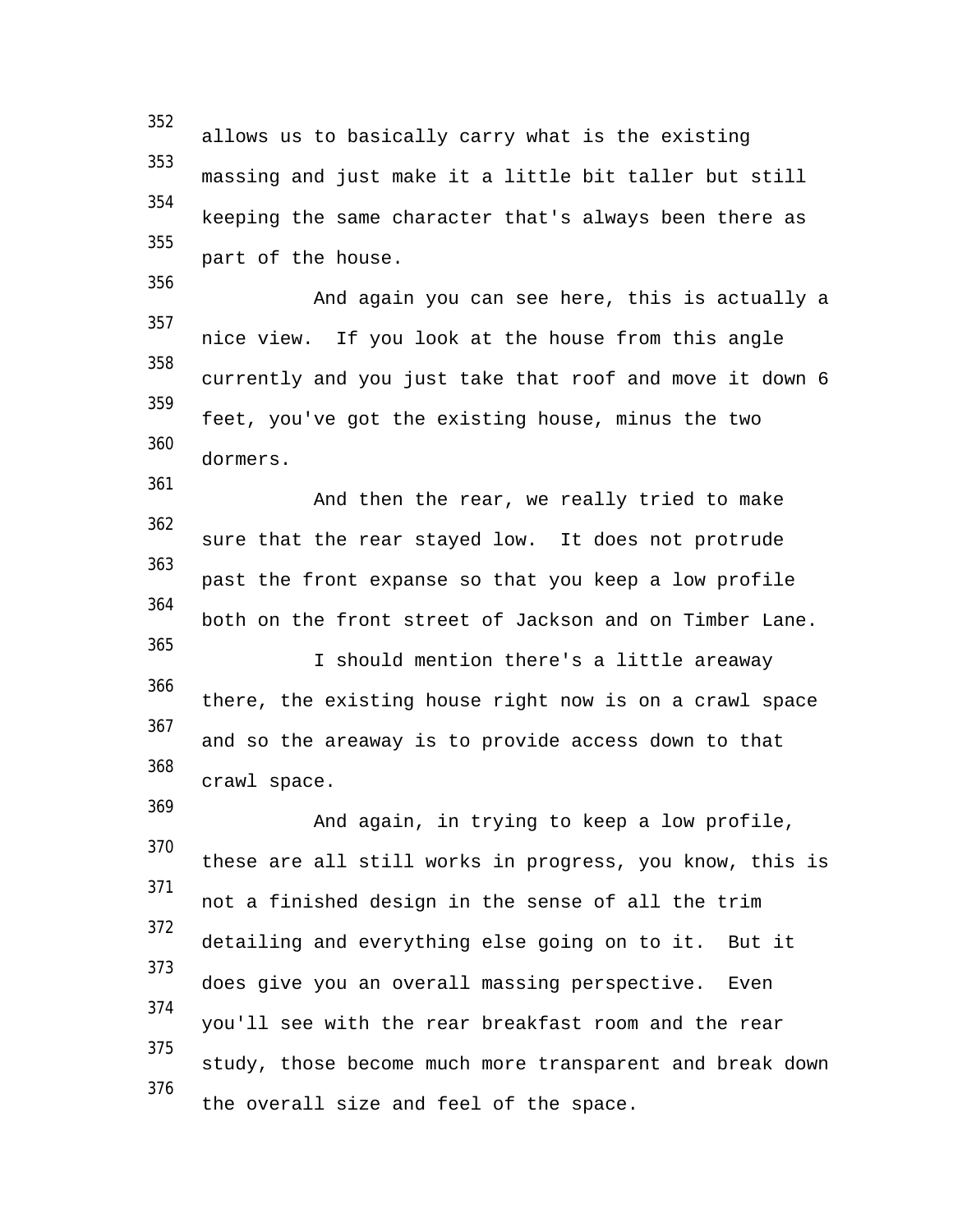377 So just to kind of summarize, this really is a 378 proposal for a multi-generational house for its current 379 owners. The two story addition that we are proposing on 380 the front and on the left hand side do not encroach any 381 further than they do currently. So it's not as if we're 382 pushing the house forward, it's not as if we're pushing 383 the house sideways, we're really just pushing the house 384 up. And even "up" is a very modest "up". 385 The front porch, I think you saw from the 386 design, the front porch really helps us balance the 387 overall front aspect. So even though it has gone up 388 higher, it still will look from its current size and 389 configuration very similar. 390 The rear portions as I mentioned before and 391 the garage to the right, they all meet the current 392 zoning codes so they're just by right. 393 I would mention and I think John had the 394 letters up there briefly before, the neighbor to the 395 left who is 602 Jackson Street, has sent a letter 396 stating that they don't object to the development. 397 Scott was able to meet with them and discuss 398 the project with them and they didn't see a problem with 399 it. 400 Obviously during Covid that's a very complex 401 thing to be able to do at this point, trying to go 402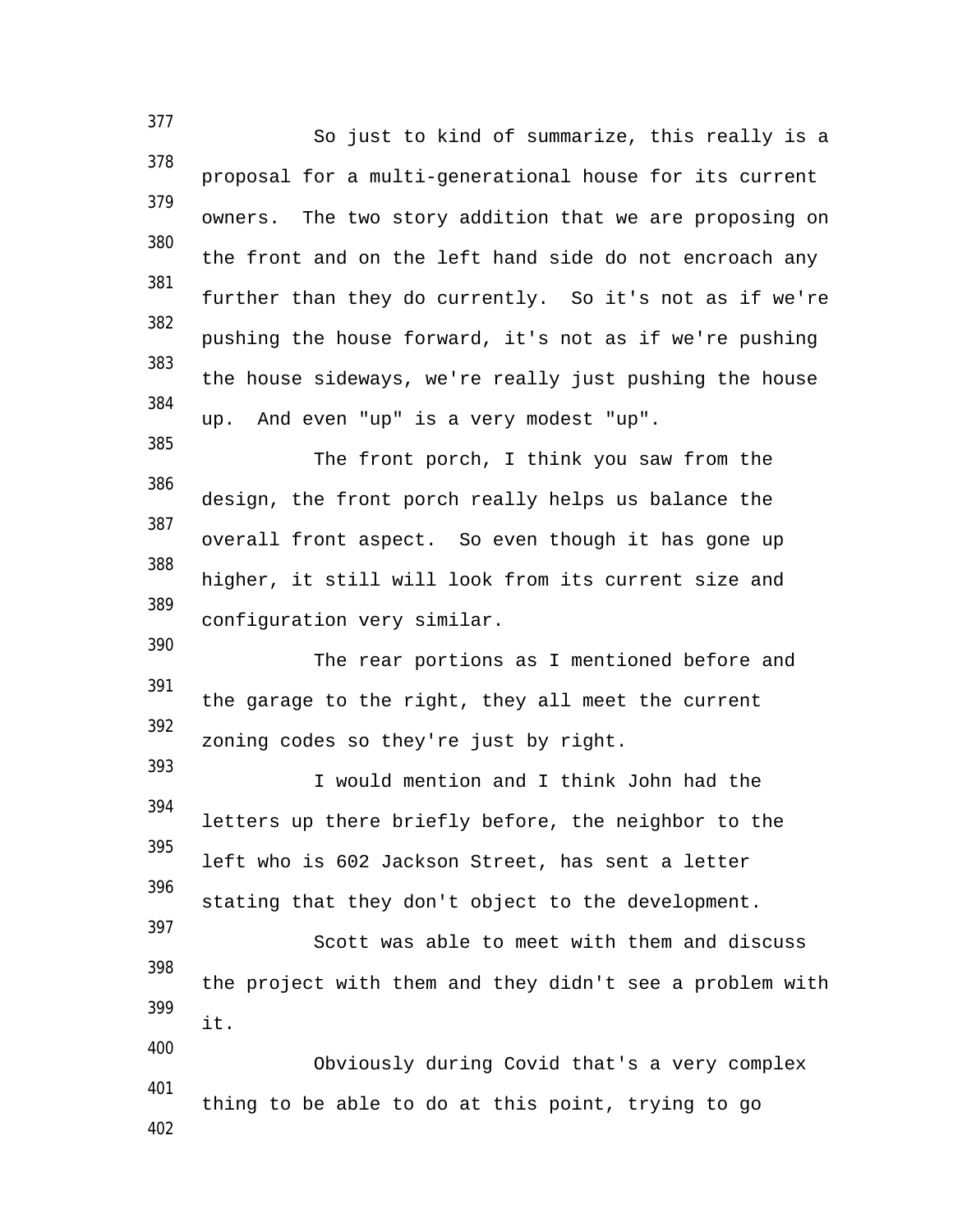403 around and talk to neighbors, but he was able to at 404 least get the neighbor adjacent to the property and the 405 one most affected by the redevelopment. 406 As I mentioned before, as a prominent corner 407 lot both the house and landscaping will be better 408 maintained as it has been primarily a rental before. 409 Relative to other construction projects in the 410 neighborhood, I would say it's a project that we went 411 out of our way to maintain sort of the character and 412 feel of the existing house while increasing it in a way 413 that both made it economically viable for the 414 homeowners, practical for a living area, and was able to 415 maneuver around what is obviously a very constricting 416 storm water easement that has a public use. I mean, 417 obviously storm water is a very vital issue to us all 418 and that easement is not going anywhere. 419 So it was our way of accommodating the 420 easement and still providing a house that was 421 comfortable for the owners and made economic sense. 422 So with that, that's basically our request for 423 the approval of the variance based on primarily the 424 storm water easement causing a hardship, the unique 425 nature of the lot being triangular shaped on a corner. 426 You take those two combinations and the lot becomes very 427 restricted with that easement. But I think what we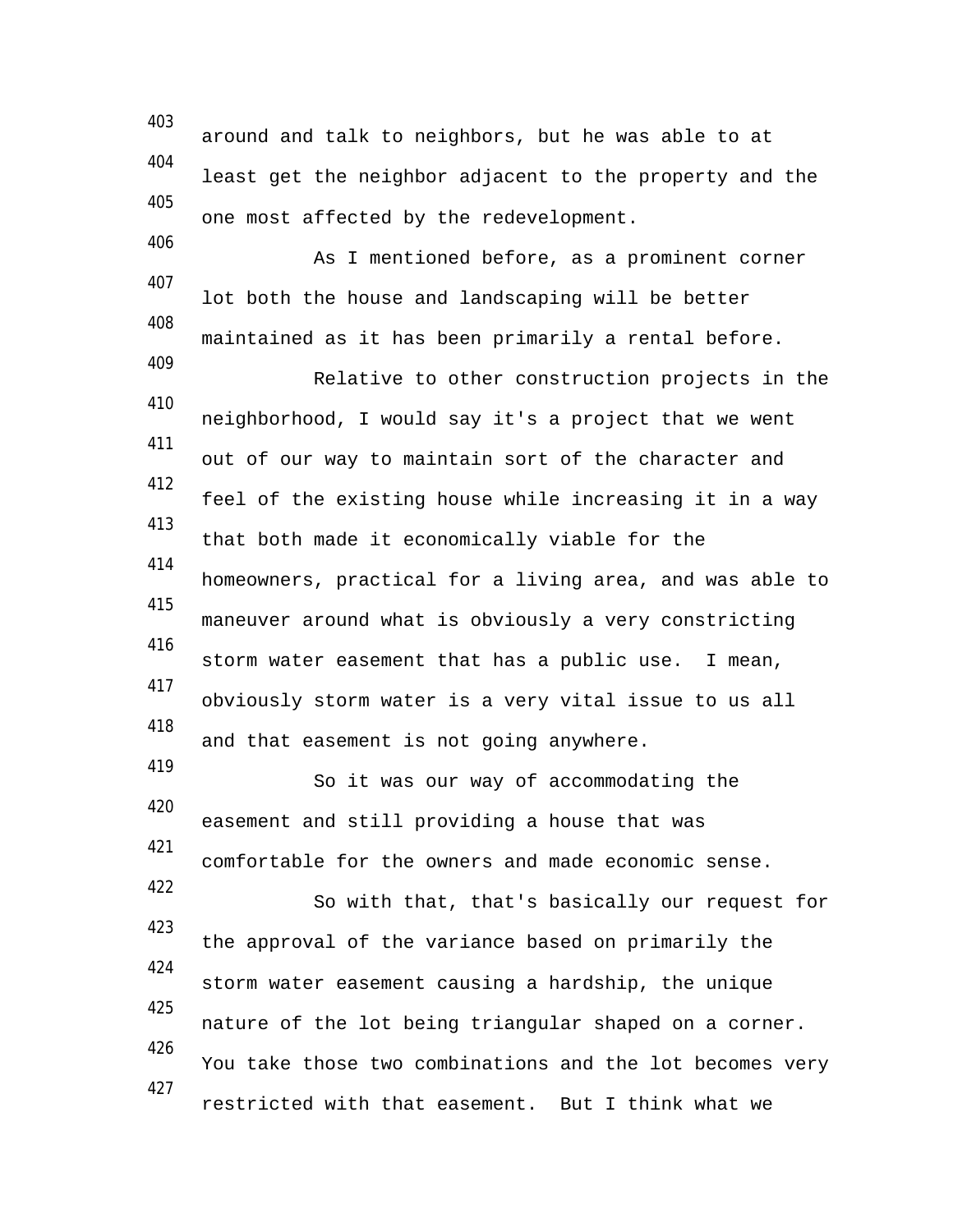428 tried to do was accommodate both the easement and the 429 existing house in a way that keeps it with the 430 neighborhood and works with everything else going on in 431 the area. 432 So, I think, John, that's it for our 433 presentation unless Scott or Karen, if you had anything 434 you wanted to add. 435 MR. HIROMOTO: Yeah, I just wanted to mention 436 the attempt to talk to the neighbor in the back on 437 Timber. We did try to go over there more than 10 times. 438 Sometimes they weren't there. Sometimes they didn't 439 answer the door. It is tough in the current 440 environment. So we made that effort. 441 Also, Diane does Covid testing at work. She's 442 got a lot of contacts there so we didn't try to meet 443 with a lot of the other neighbors in January when things 444 were really spiking. So just kind of a context. 445 MR. CRETSINGER: And I would add to that, the 446 neighbor in the rear, the adjacent neighbor to the left 447 who is most affected by it is the neighbor who Scott and 448 Diana were able to contact and did write in in support 449 of the project. 450 The neighbor to the rear is probably most 451 affected by the two story addition that's by right and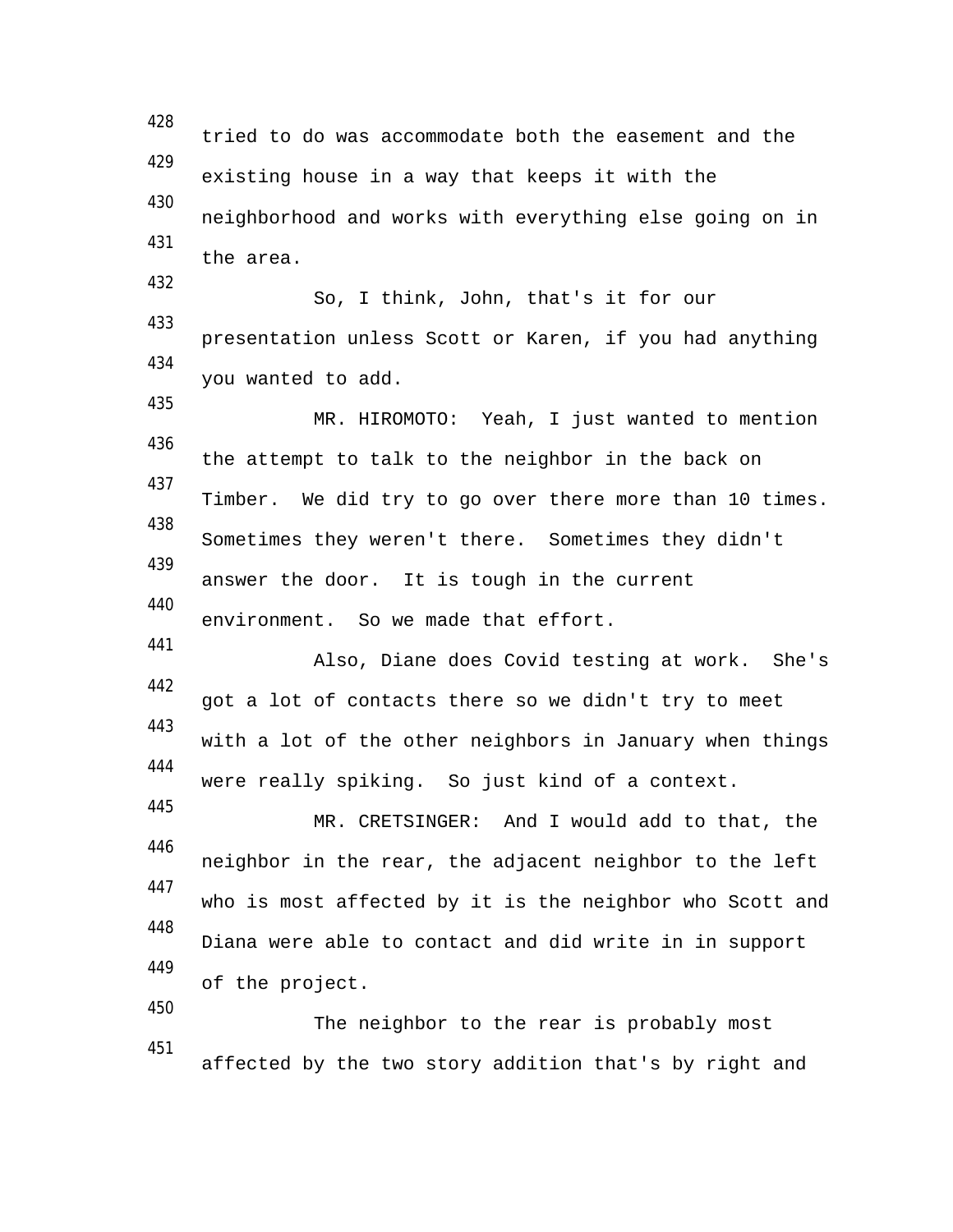452 so is really not as much a factor in this variance 453 application as the neighbor immediately adjacent. 454 MR. BARTLETT: Thank you very much for your 455 presentation and your discussion. 456 At this point we'll let members of the Board 457 ask questions of you and have a nice discussion about 458 your request for a variance. 459 I have a question so I will start. 460 When did you buy this property? 461 MR. HIROMOTO: Towards the end of the summer 462 last year. 463 MS. HIROMOTO: No, it was May. May of 2021. 464 MR. BARTLETT: When you bought the property, 465 were you aware there was a storm water easement on the 466 property? 467 MS. STOLL: Not initially. 468 MR. BARTLETT: Before you closed? 469 MS. STOLL: Yes. 470 MR. HIROMOTO: Yes. 471 MS. STOLL: I think so. 472 MR. BARTLETT: Can you share the footprint and 473 square footage of the home with us please. 474 MR. CRETSINGER: The current square footage is 475 on the first floor, 770 square feet. The second floor 476 there is 415.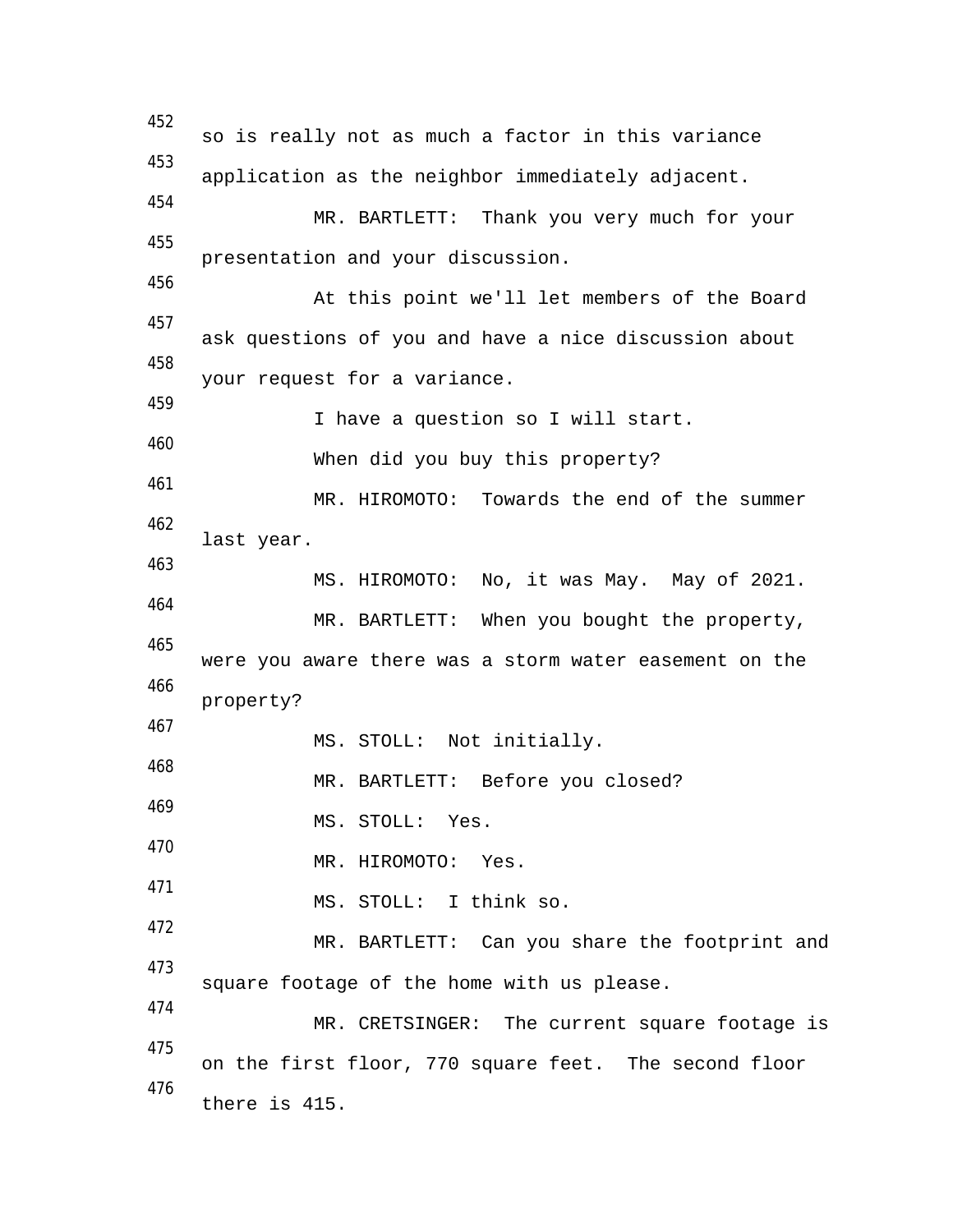MR. BARTLETT: No, I'm asking about what it's 478 going to be, what you're proposing. 479 MR. CRETSINGER: So the proposal for the first 480 floor has it at 1470 square feet plus a garage that is 481 approximately 370. And then the second floor would 482 total 1840. So the total conditions square feet is 483 3,310. 484 MR. BARTLETT: Okay. And what's your 485 footprint, proposed footprint on the property? 486 MR. CRETSINGER: You know what? I don't have 487 that immediately available. 488 MR. BARTLETT: The first floor is 1470 plus 489 370 and then -- I just want to make sure you're aware of 490 the 25 percent restriction on building on your buildable 491 lot and to make sure you're aware of the potential 492 ramifications of the 25 percent and 35 percent limits 493 both on building envelope and impermeable space on your 494 lot. And so you know that once you get to 25 percent, 495 you can't expand, add a roof, covered structure; 35 496 percent you can't add more impermeable space to your 497 lot. And I'm just trying to visualize this and make 498 sure that that's all right. 499 MR. CRETSINGER: I'll double check. I know I 500 ran those calculations initially.

477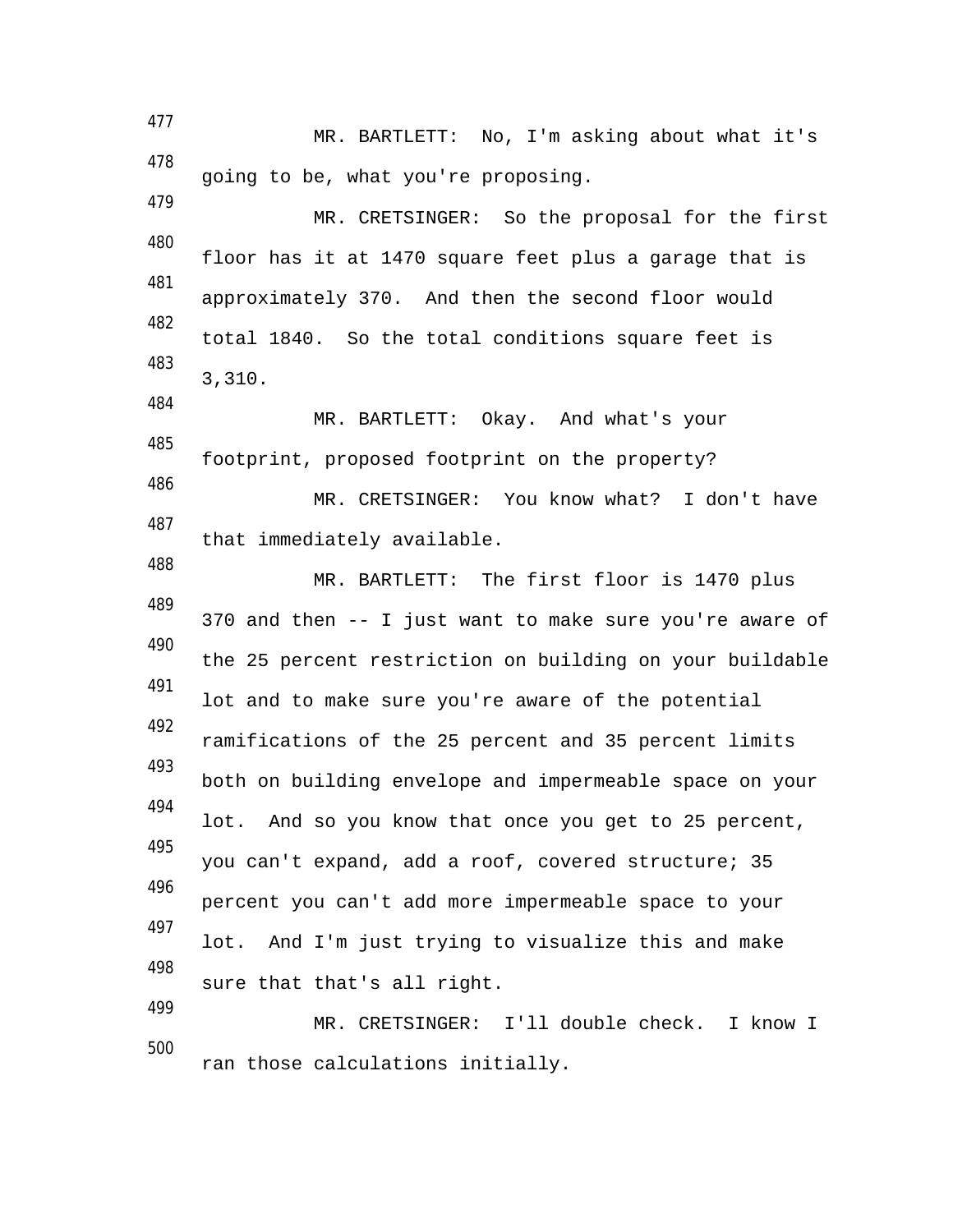501 Corner lots fortunately because of their 502 nature have a lot of open space and this one is no 503 exception to that. You can see, we have a fairly 504 compact footprint and at almost 10,000 square feet, it 505 would have to be almost 2500 square foot for the base 506 footprint. 507 MR. BARTLETT: Okay. I'm going to pause my 508 questions now and defer to the rest of the members of 509 the Board and see if they have any questions. I'll come 510 back to you. 511 MR. CALABRESE: I'll start, Mr. Chairman. I 512 wanted to get on the first question that the Chairman 513 mentioned was the easement. 514 First of all just as a point to make for the 515 record, you say the easement was a hardship. That's not 516 correct. If anything, it's a self-imposed hardship. 517 You purchased the property knowing there was an easement 518 there. So I don't agree with the statement that it's a 519 hardship. Again, it's something that was known. Just 520 to start with that point. 521 The second is I'm a little concerned, this is 522 going to be a very large house, which is fine, however 523 there is a neighbor that for whatever reason has not 524 been consulted. And I know it sounds like you tried to 525 make physical attempts to reach them but, perhaps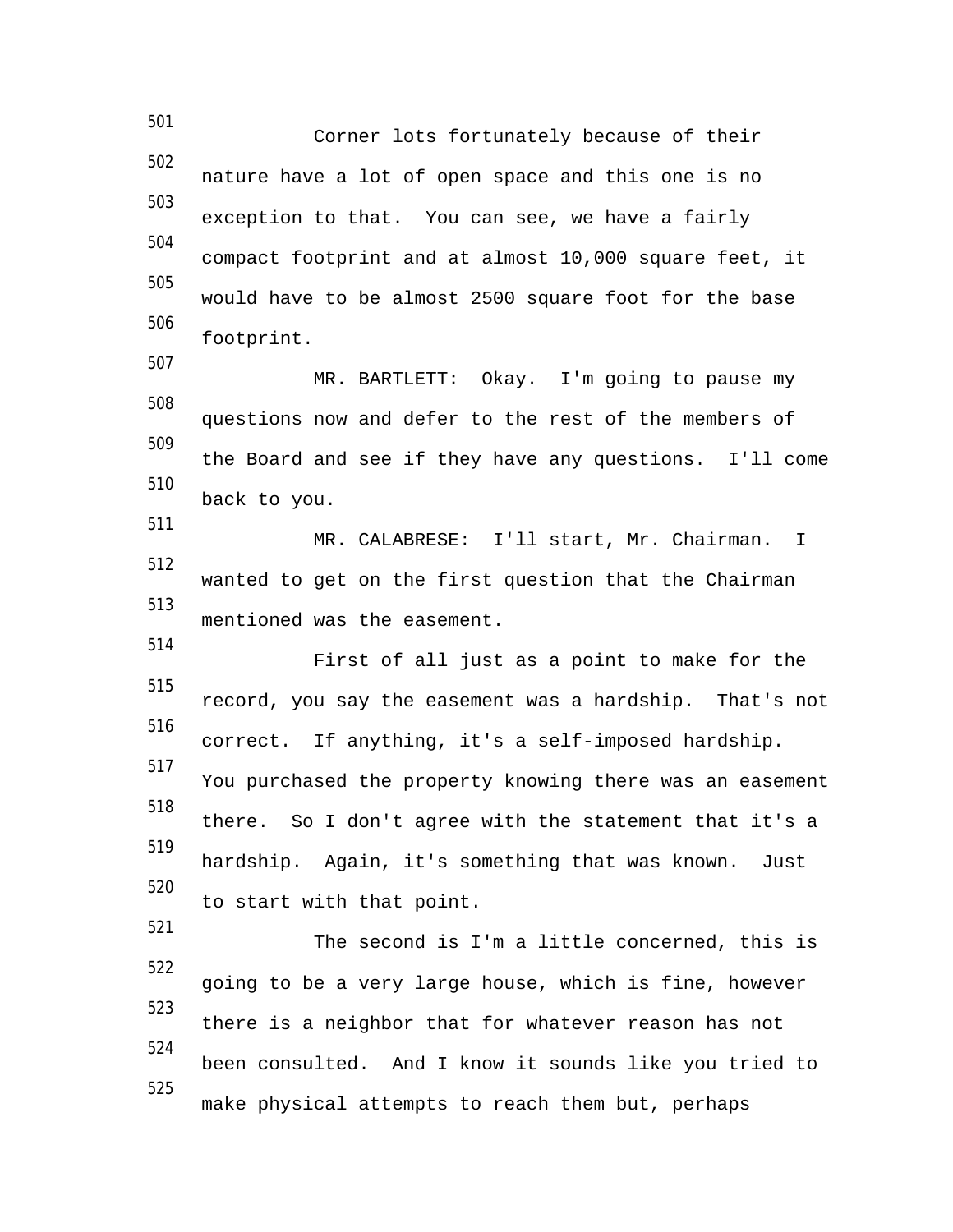526 leaving a message on their porch or other means to 527 contact them, that's another criteria we always look to, 528 is making sure there are no negatively-affected 529 neighbors. 530 So that would be very important for me, 531 especially a house of this size and in that area. 532 So those are two points I'll just start with. 533 I think those would be concerns that I would have. 534 MR. BOYLE: Dave, I can speak to some of that 535 on the part of staff. 536 They were noticed. They did receive a 537 notification of this as part of our public advertising 538 and it was advertised. We didn't receive any comments 539 back from any of the neighbors other than what's in the 540 package. Sometimes we get emails or folks will ask to 541 see the materials. We had no contact from the public. 542 One thing I might point out about the nature 543 of corner lots, this is the neighbor up here that did 544 not respond. The setback as you can see is 15 feet here 545 for a corner lot. They have two fronts and two sides. 546 Because of the pipe and other reasons, the easement, 547 they're almost 43 feet off that line. I believe they 548 would be hard pressed to make a case that they're 549 negatively impacted by this, given that the setback was 550 15. Just some points to consider.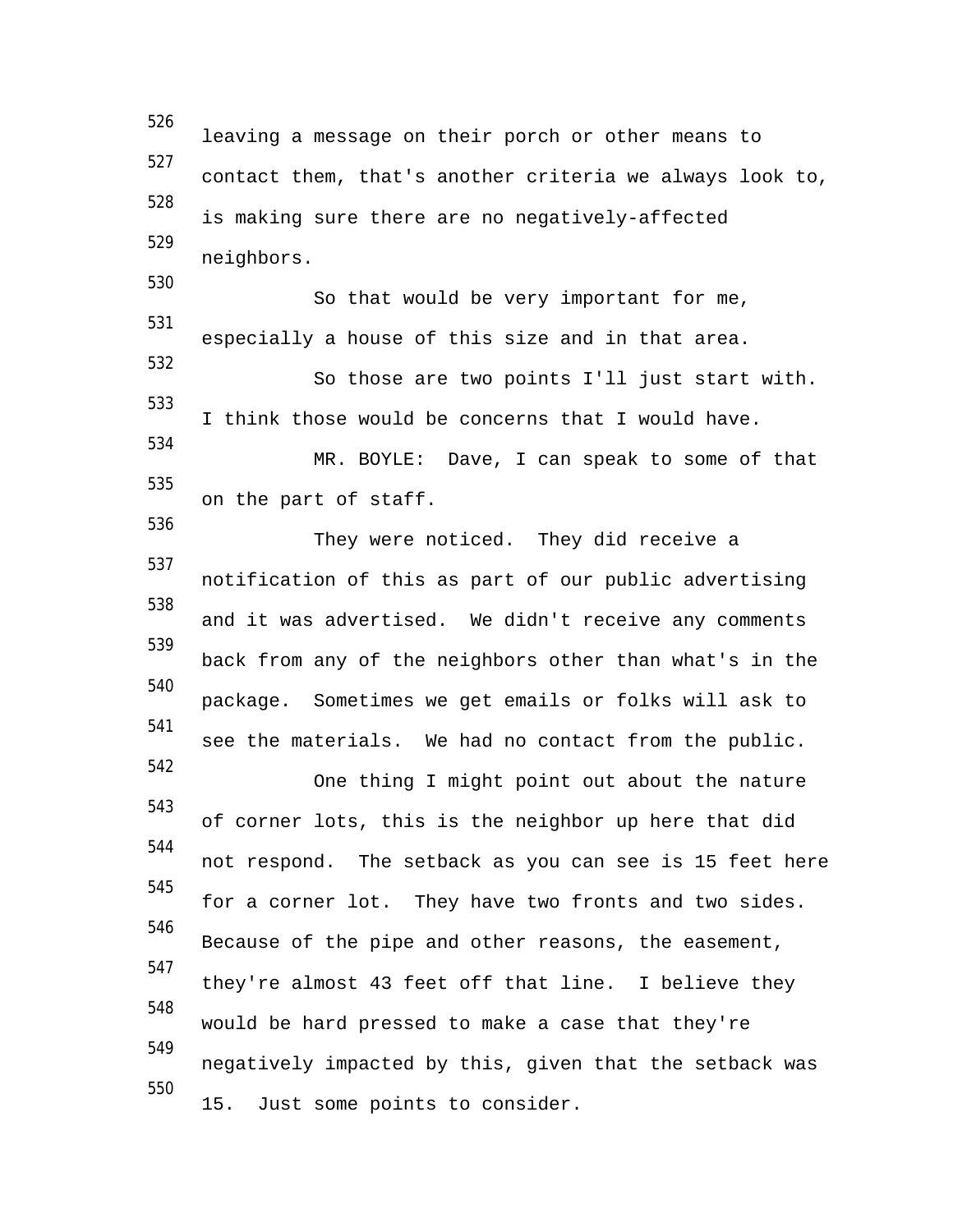551 MR. HIROMOTO: So the back is not part of the 552 variance though, am I right on that?

553 MR. BARTLETT: To that point, Mr. Hiromoto, I 554 hear in the presentation that the easement has some sort 555 of impact on your request for a variance and I would say 556 it has nothing to do with the variances requested. The 557 variances requested are, Can I build up in the current 558 non-conforming space and can I extend my front porch. 559 It has nothing to do with the storm water easement. 560 But there are other questions to ask as far as 561 what you're trying to build in the space that's 562 available to you. And to me, when you're building a 563 home, we see this all the time. You have two options, 564 right, when you buy a house. A structure you bought, 565 we'll just put it like that, it's either going to be 566 torn down or it's going to be renovated. And if you 567 built a brand new home on this lot, then that storm 568

water easement might impact where and how big you could 569 build a new home.

570

By asking for a variance to renovate and add 571 on to your home, you are seeking to allow the continued 572 use of your non-conforming space to build as a bigger 573 home than you could or a larger footprint on the lot if 574 you had just built a brand new home on this space.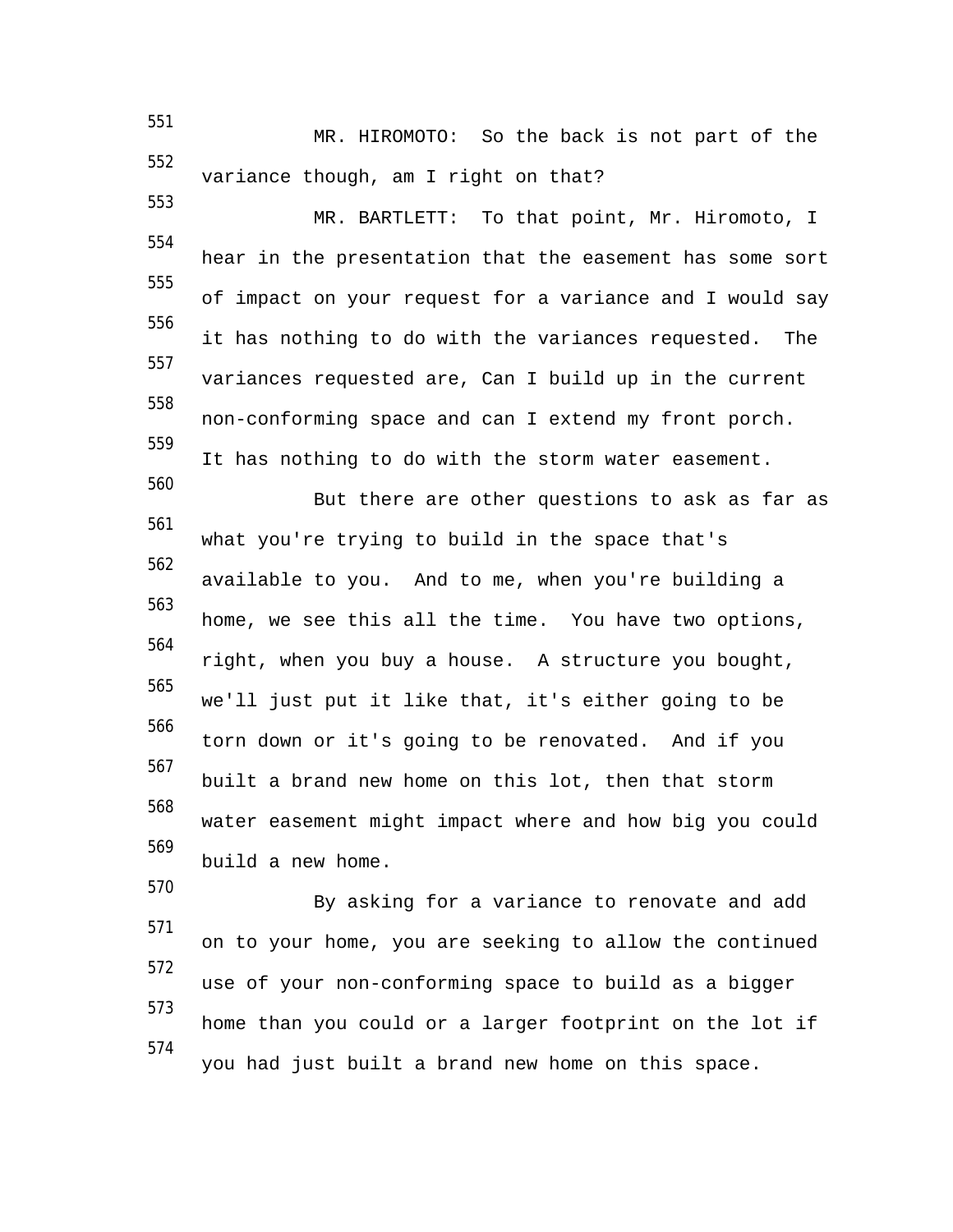575 And I'm not necessarily going to make a 576 judgment as to whether one is the right decision for you 577 but the easement would only impact the size of the house 578 you can build, but it's not associated right now with 579 the variance application in front of us. 580 MR. MISLEH: So I have a question for the 581 applicant. I'll just first echo the comments from the 582 other Board members regarding the letter for 402 Timber 583 Lane. That's one thing this Board looks for on almost 584 every application similar to this, is overwhelming 585 support from all of the impacted neighbors. 586 Whether some of us believe they're impacted or 587 not, everyone that surrounds the property will have some 588 level of impact and so we'd like to see them considered 589 and have their support reflected in the package. 590 The question I have for you is I notice that 591 there's an access to a basement level but there was no 592 discussion from the architect regarding the basement and 593 how it impacts the existing structure and what the 594 layout will be. 595 I'll say this in two parts. That's one 596 question. The second part is there's some concern on 597 the part of this Board where an applicant will attempt 598 to salvage the existing structure and build on to it and 599 then partial way through the project they'll scrap the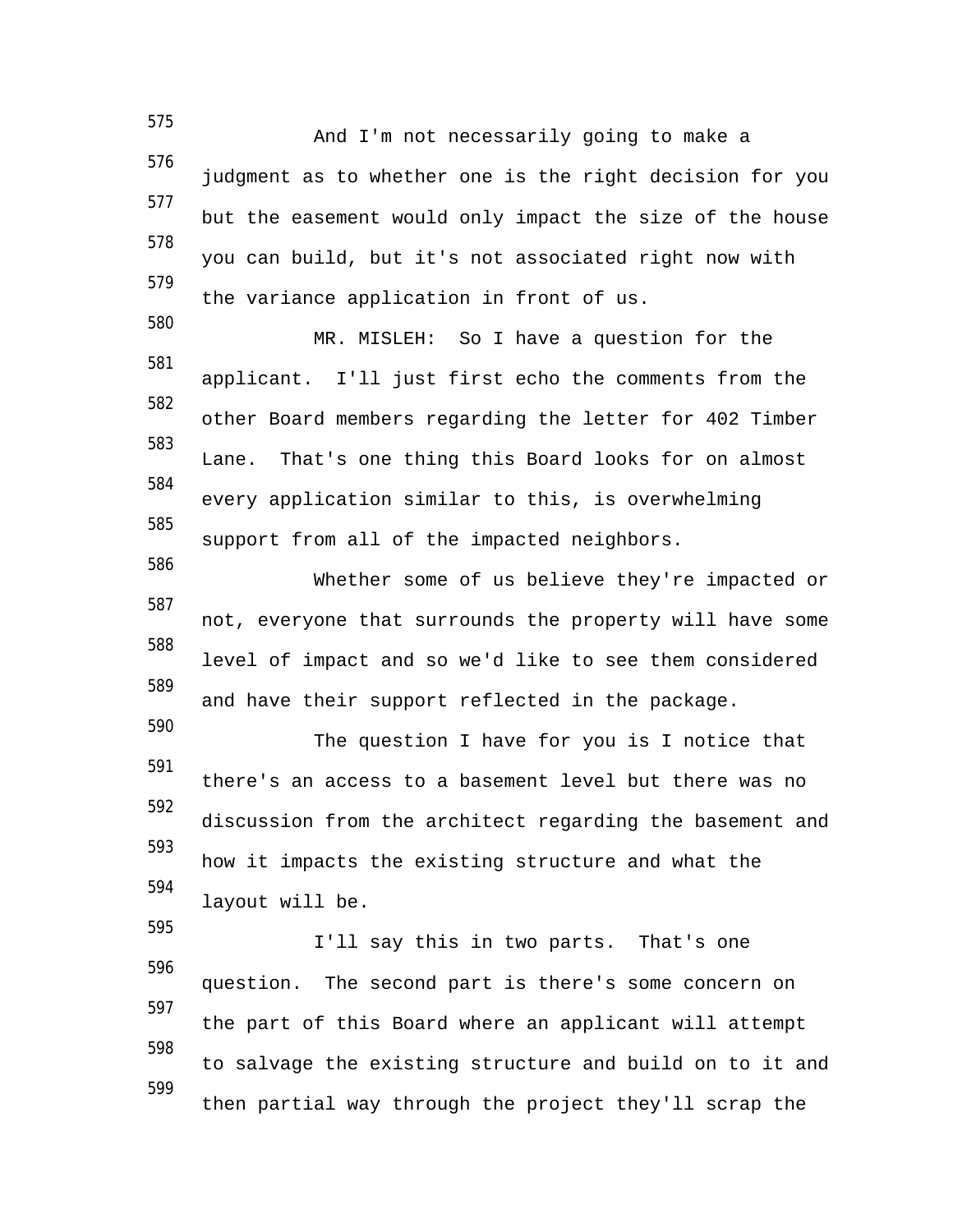600 existing house for one reason or another and build a 601 whole new house. So that's the basis or some of the 602 background to that question. 603 MR. CRETSINGER: I can answer the basement 604 question at this point. 605 The existing basement that's in it really 606 isn't a basement, it's a crawl space underneath the 607 house. You actually can physically stand in one small 608 section of it but I would say probably 75, 80 percent of 609 it is literally about 3 feet high. So you can crawl 610 around fairly easily under it. 611 Right now the plan was not -- it's kind of up 612 in the air as to whether or not to put a full basement 613 down there. We've had a number of discussions, I've had 614 a number of discussions with the homeowners. Haven't 615 quite come to a conclusion as to whether or not there 616 will be a full basement down there. It may just be just 617 like the existing house, an existing crawl space or a 618 condition crawl space. So hence, the areaway on the 619 side is to allow access down into the existing one down 620 below. 621 And obviously on the right hand side we would 622 not have the -- there wouldn't be a basement underneath 623 the garage. There is no intent to do that.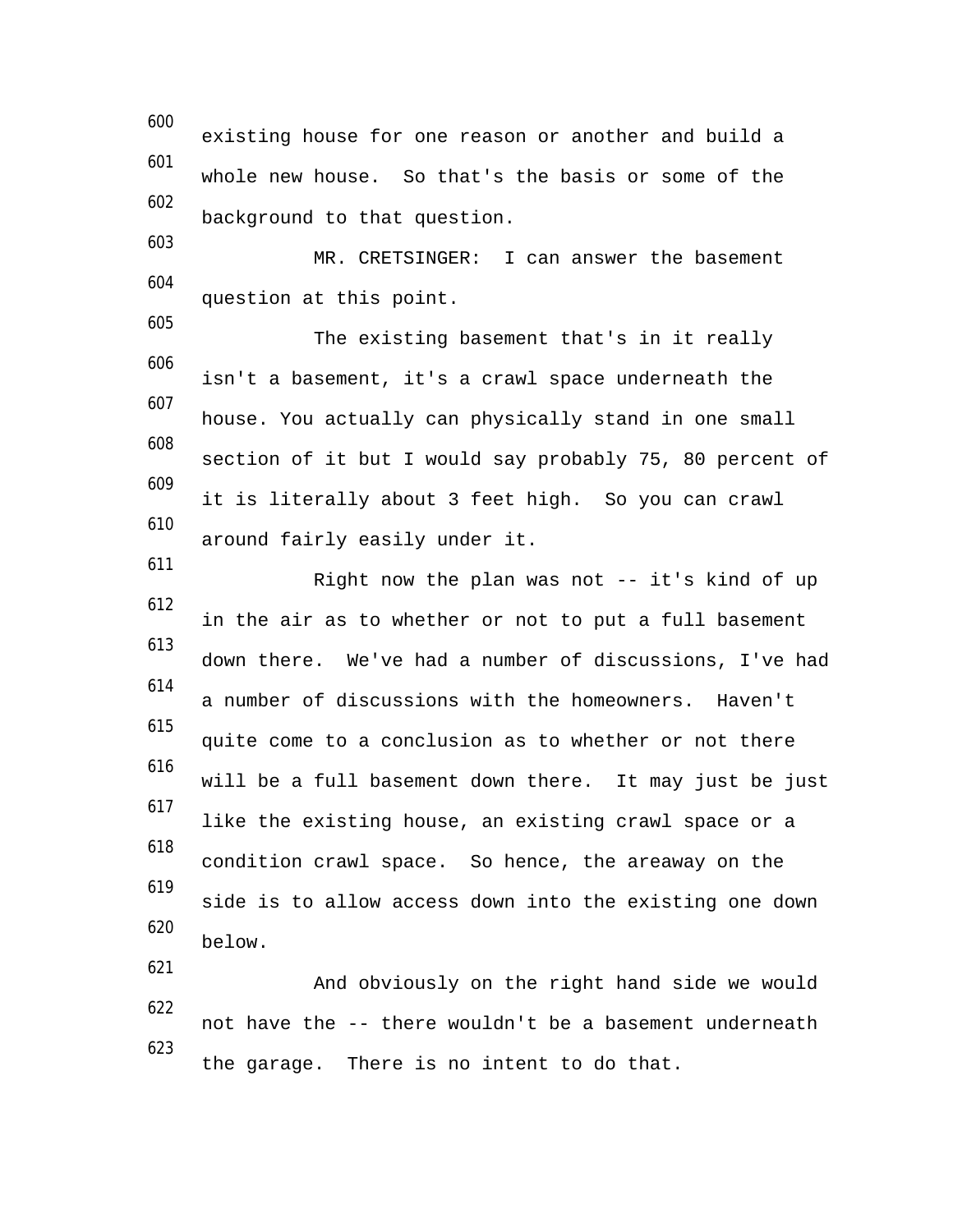624 And I certainly hear you about getting through 625 a project and having it change as the contractors go. I 626 can assure you that these are the homeowners who are 627 very interested in preserving the house and the outside 628 shell of the walls will stay where they are where it's 629 applicable. We plan just to build right on top of it. 630 The exterior walls are actually in fairly good 631 condition on the inside. We've had a look through the 632 foundation. The foundation seems to be in good 633 condition. Technically we're not really even putting a 634 whole other story on top of it. It has a story 635 currently. And again, this is not -- this is a one and 636 a half story house. We really tried to minimize the 637 height of this house relative to what other houses in 638 the neighborhood are which are often two stories or two 639 and a half story houses. This is still just a one and a 640 half story house. 641 So the overall size and scale of it is such 642 that the existing structure can easily take it because 643 it's already what's built there. 644 MR. HIROMOTO: I think we have an economic 645 incentive to keep it like this. We're not really 646 looking to build something completely new anyway. 647

MR. EPPLER: If I could, you refer to the 648 letter of the non-objection from the neighbors to the 649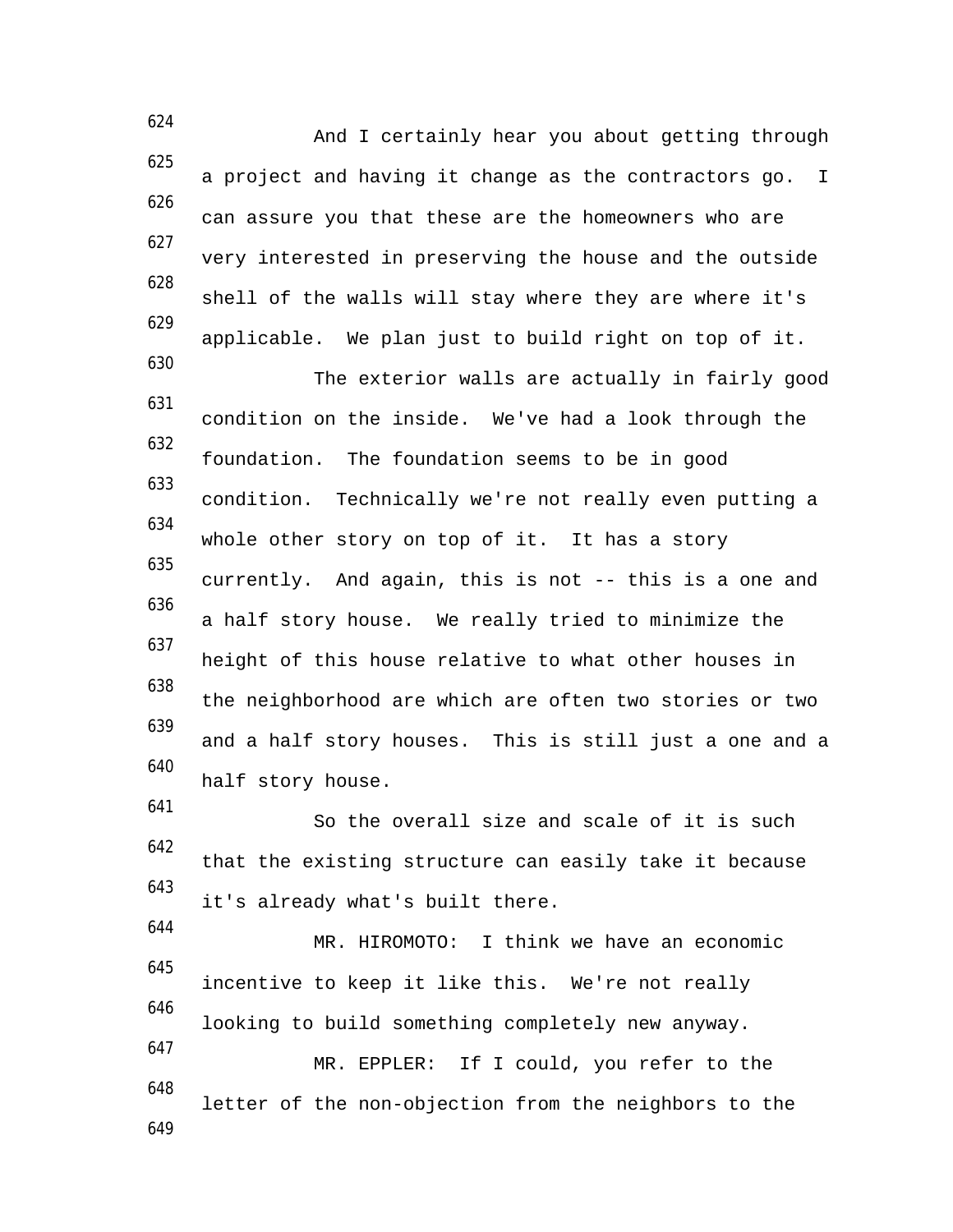650 left but I believe there were at least two letters in 651 the packet that you had, other neighbors that you spoke 652 with. 653 MR. HIROMOTO: Yeah, the other neighbor was 654 across the street, across Timber, so almost directly 655 across Timber and we were able to get that signed in 656 December. 657 In terms of all of the adjacent neighbors, I 658 think just, Diane's occupation, the current environment 659 just kind of constrains that quite a bit. 660 MR. CRETSINGER: Yeah, the blow-up of Omicron 661 has really -- people don't want to open their doors to 662 neighbors. It really -- it would make it very 663 difficult. 664 MR. CALABRESE: But aren't there other ways of 665 communicating with them? 666 MR. HIROMOTO: How would I do that? 667 MR. CALABRESE: You could mail a letter to 668 them. 669 MR. HIROMOTO: I was under the impression that 670 that was going to happen when they got notified. 671 MR. BARTLETT: So there's a notice requirement 672 by the City in our Code to provide notice to adjacent 673 property owners that there's a variance application to 674 be presented to the Board of Zoning Appeals. It's a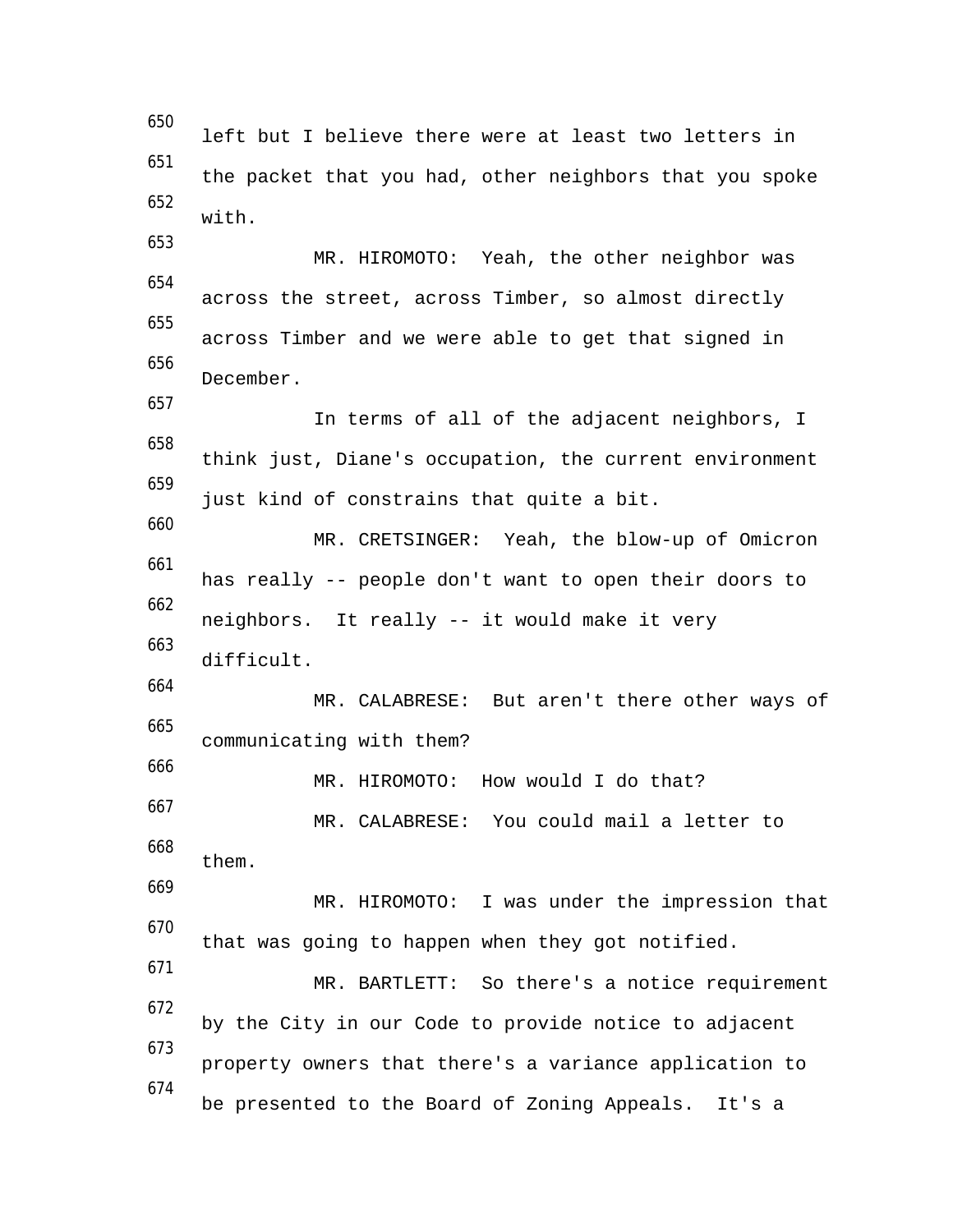675 little bit different than a new property owner reaching 676 out to their neighbors to say, this is actually what 677 we're planning on doing; do you have any issues with 678 that, I'm showing you, I'm presenting you, I'm providing 679 you an opportunity to have a conversation, versus just 680 legal notice. There's a distinction between the two. 681 And the legal notice I believe is 14 days, 682 John, 15 days? 683 MR. BOYLE: Yes. 684 MR. BARTLETT: So your neighbors would have 685 received a letter from the City December 27th or so 686 about today's meeting letting them know that you have a 687 variance application in front of us and they can go to 688 the City's -- I don't even know where they would see the 689 materials. They would have to request them from the 690 City instead of being pro-active from the applicant to 691 have a conversation about that. 692 Usually when we see situations like this, the 693 property owner has reached out pro-actively to their 694 neighbors to have a conversation. 695 So specifically, when you did, were able to, I 696 don't know how you were able to have a conversation with 697 the two people that signed the notice, because they were 698 available and willing, but did you share materials with 699 them as to what you're planning on doing or just that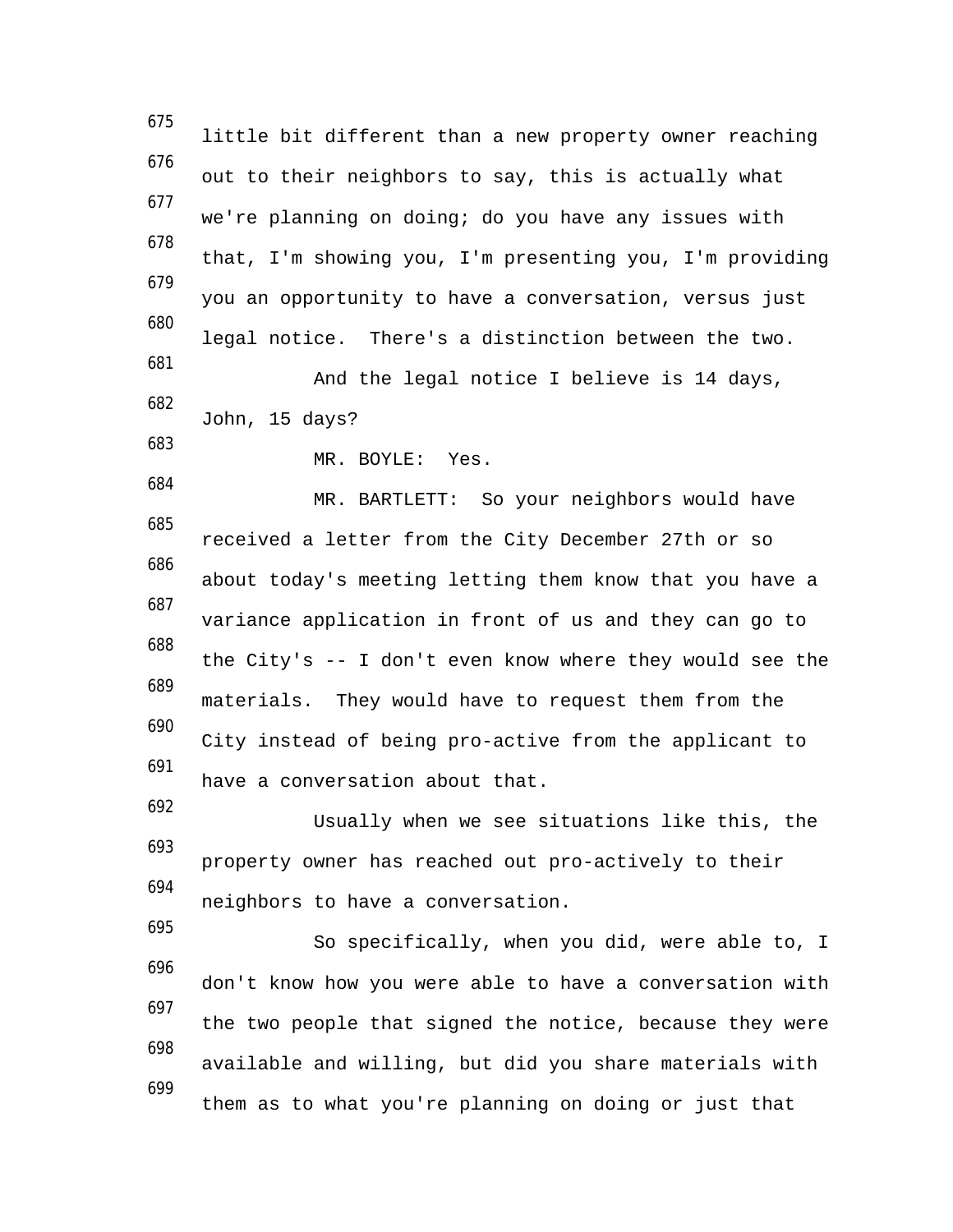700 you are seeking to add on to the home and request a 701 variance. 702 MR. HIROMOTO: At that time it was in 703 December, it was a little better of a situation, so I 704 went over with these materials and showed them 705 specifically what was going to be done as part of the 706 variance and with the construction in the back. So we 707 were able to sit down and explain it fully. 708 MR. BARTLETT: Can we talk specifically about 709 your request for an extension, an enlargement of your 710 covered front porch. 711 I live in the area. I see similar existing 712 structures to the one that's existing on your current 713 home in the area. I'm a little concerned about the idea 714 of allowing an extension of both non-conforming 715 structure and an enlargement of a non-conforming 716 structure that is inconsistent with your neighbors for 717 an aesthetic benefit. 718 So if there is something you can share with me 719 as to why there is some sort of reason that justifies us 720 granting a variance such that you can't enjoy the 721 property or that Code limits your ability to enjoy it 722 because your front porch is too small, I would love to 723 hear some more information on that.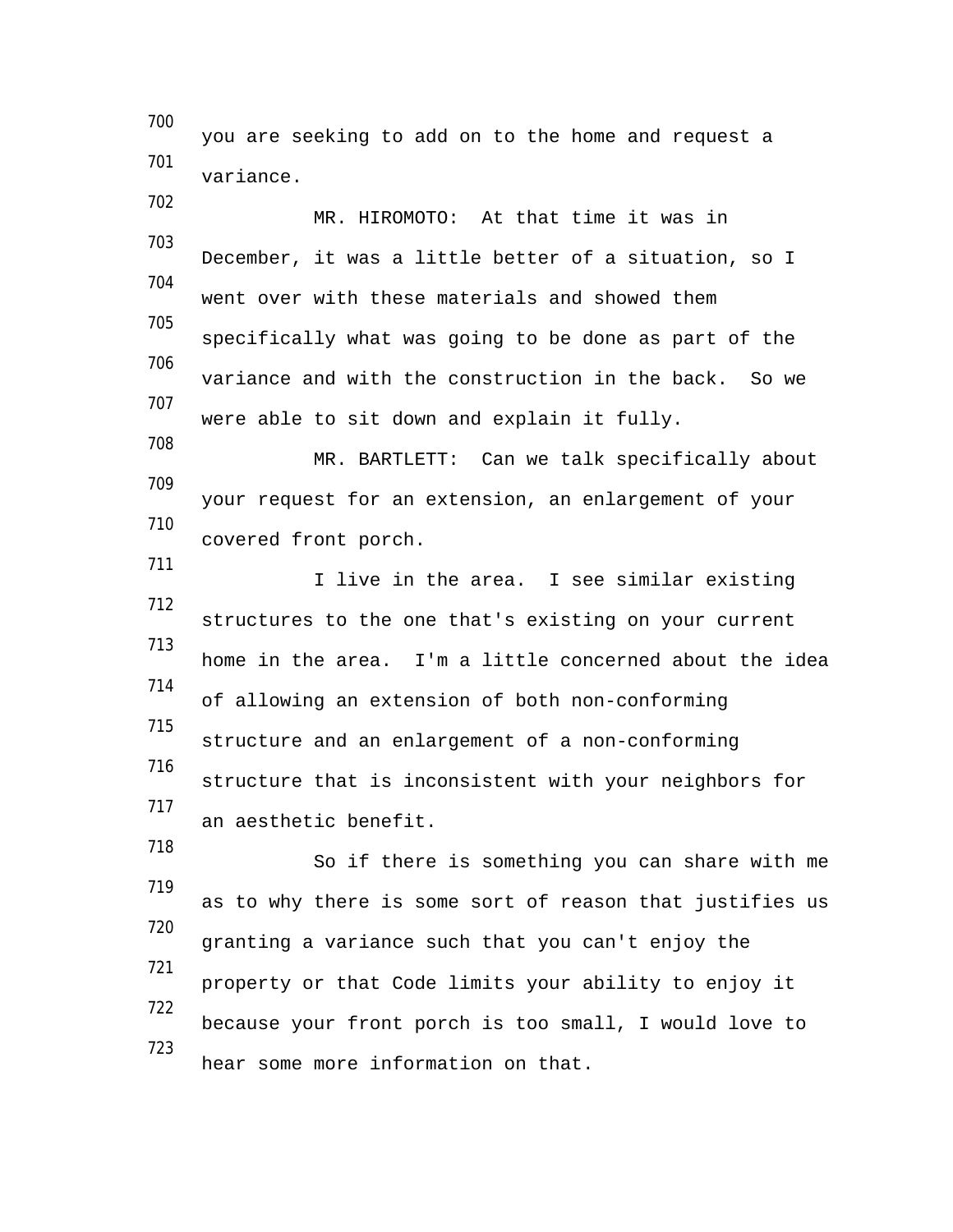724 MR. CRETSINGER: I can provide some insight 725 into that. In order to make the house work both as a -- 726 we needed a first floor/main bedroom suite as part of 727 this so that we can limit the amount of stairs up and 728 down and also that kind of required that we shift the 729 entry over. The entry obviously currently is over, 730 approximately where you see that window on the far left 731 side is there. 732 And when we started doing that, it seemed to 733 make a lot more sense to try to enhance the entire 734 facade in such a way that would provide the symmetry we 735 were looking for both the upper and lower levels. 736 But really it's more or less if we -- 737 basically if we just limit it to a small stoop, a front 738 porch equivalent to what we currently have, it would 739 have been just taking it and shifting it over rather 740 than keeping it is where it is currently. 741 The entry where it was, was for a house of 742 that size, perhaps worked on the floor plan but with the 743 new floor plan and everything, really shifting the door 744 over was of great benefit to both the plan and the use 745 of the house. 746 So the overall size of the porch kind of 747 reflected that. Once we were thinking that we could 748 extend the existing porch over to capture the new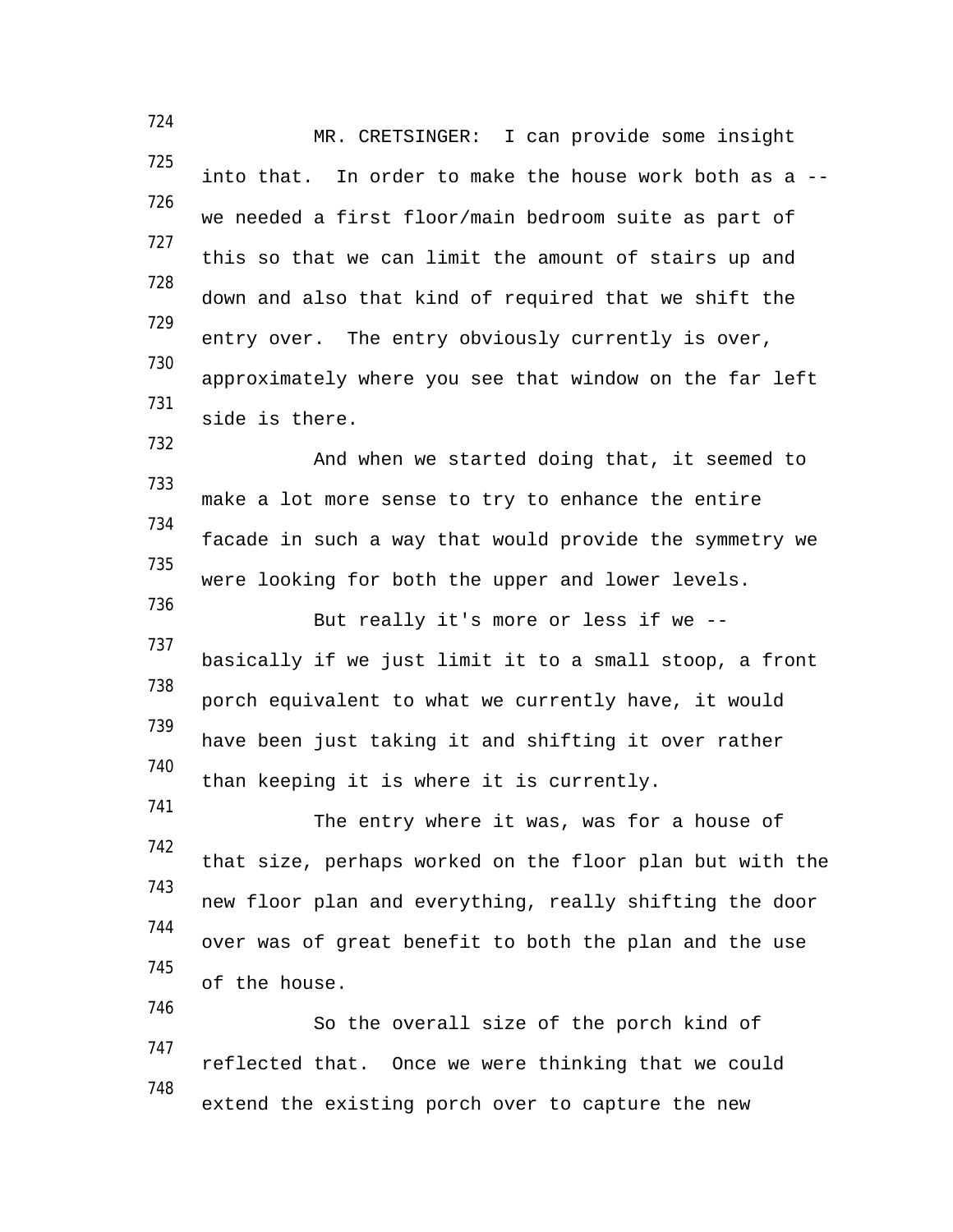749 location of the front door, it seemed to make sense to 750 also try to keep the same symmetrical look to it on the 751 opposite side. 752 So that's kind of the rationale for it. 753 And as I said, in Covid times and everything, 754 having an exterior space where people can meet and greet 755 and see neighbors and everything seemed to be a great 756 benefit. 757 MR. CALABRESE: Just to clarify, the documents 758 here are dated 12-21. The signatures are dated 12-11, 759 12-14. So what were they looking at when they signed 760 the letters of no objection? 761 MR. CRETSINGER: It would have been the same 762 drawings. When I submitted the drawings to the Zoning 763 Office, I dated them the day that we actually submitted 764 them. 765 MR. HIROMOTO: So it was this whole package, I 766 showed both the 3D drawings, and then the aerial view. 767 MR. CRETSINGER: Yeah, so what they saw and 768 what these are were the same drawings. 769 MS. WARD: You mentioned you submitted updated 770 drawings recently. Can you just give some details of 771 what was updated in those drawings. 772 MR. CRETSINGER: It was the one drawing and 773 that's the proposed site plan and the only thing that 774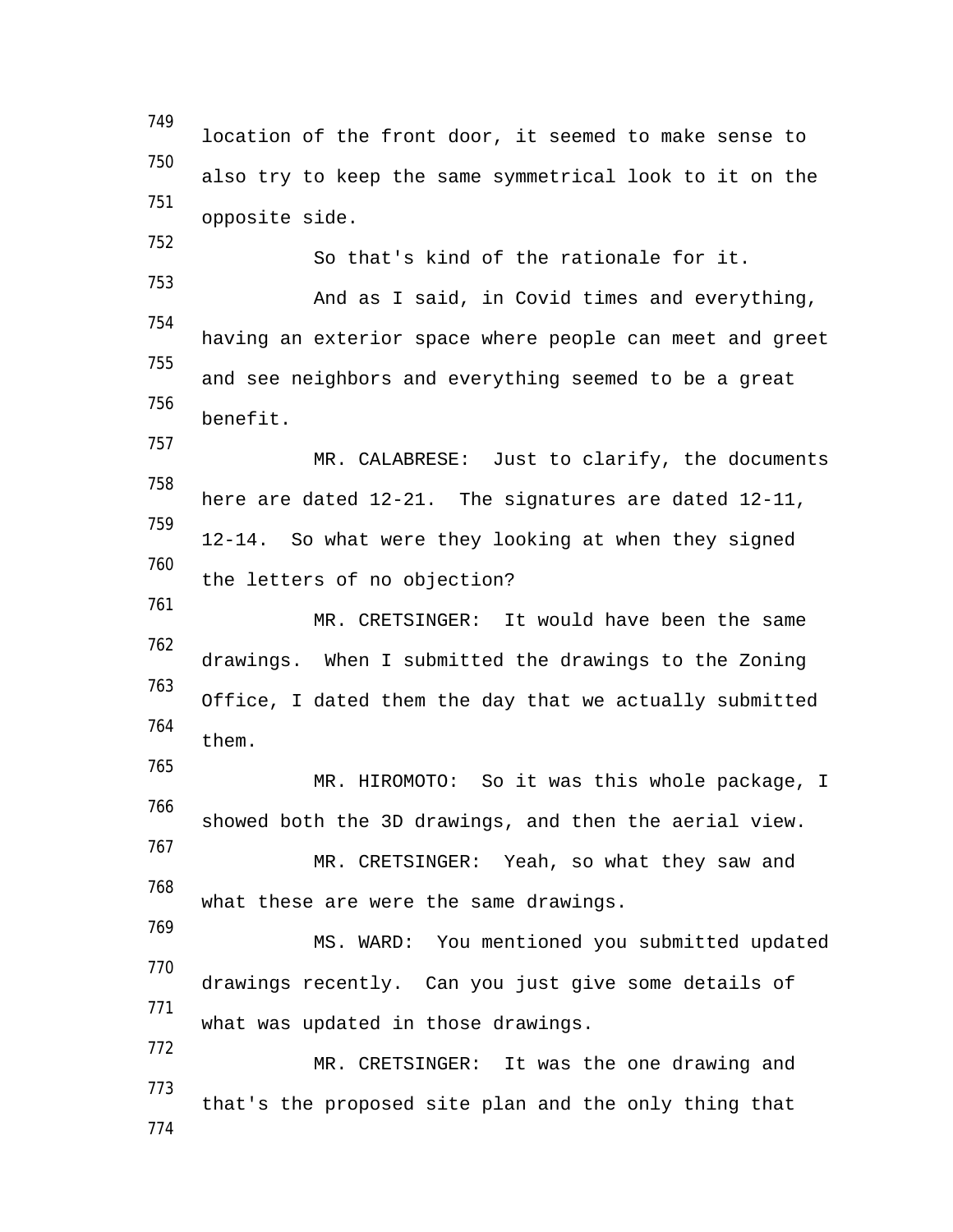775 changed on that proposed site plan was the typo. It 776 says 14.8 feet. I think on the current site plan you 777 have in front of you and the one I sent over that was 778 updated corrects that to the 15 feet, which is what's 779 required for the Code on that side. 780 So the 14.8, I just apologize. I'm not quite 781 sure how that got there. 782 But that's the one and only drawing that was 783 updated and it was the one and only change on that 784 drawing. 785 MS. WARD: Okay. Thanks. 786 This is, I'm not sure exactly how to ask this, 787 if it's to staff or -- but for an easement, are they 788 permitted to build any rear structures like decks or 789 rear porches on the back of properties when there's an 790 easement? I'm guessing no. I just wanted to get 791 clarification. 792 MR. BOYLE: That's correct. They could not 793 build anything into the easement. And we've already 794 cautioned them that the pipe needs to be located, I'm 795 not certain if that's been done yet, but we had seen 796 some pipes meander outside the center line of the 797 easement so the actual location of that pipe may have an 798 impact on this.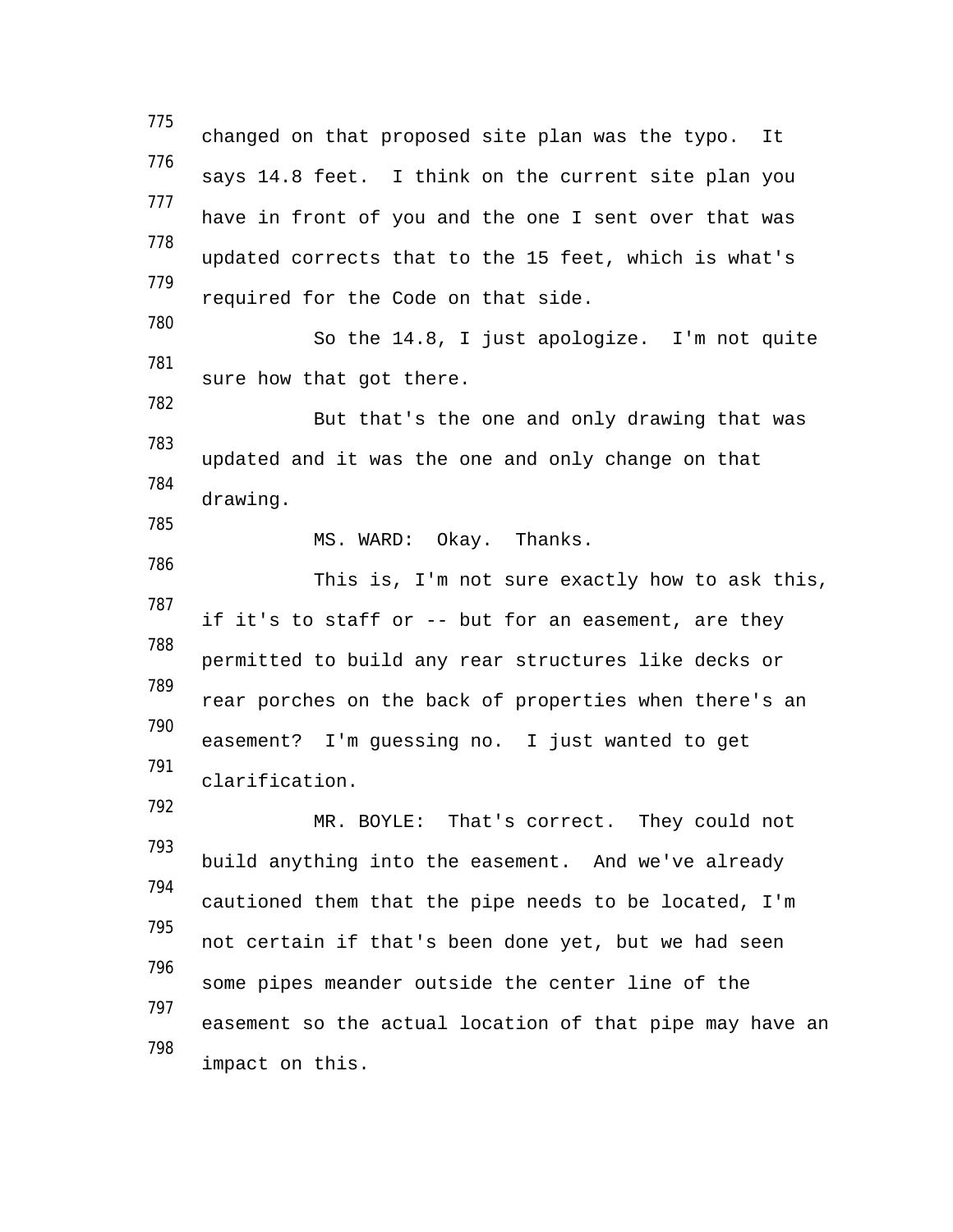799 But, yes, no structures in the easement. And 800 the engineer's pleased that the driveway is coming out 801 of the easement. 802 MR. CRETSINGER: To follow up on that, I did 803 talk to the Public Works Department. I talked to a Mr. 804 Andre Prince over there. I guess he's the senior 805 engineer. And he basically confirmed what John just 806 said. 807 He did mention, he said that you can put a 808 driveway there even now, across the easement, not just 809 the existing one but we could have moved it anywhere 810 along that line. 811 Again, I'll just reiterate, he was happy that 812 we were moving it because it's just that many fewer 813 things that could possibly be impacted if they ever 814 needed to do work on the pipes below. 815 MR. BARTLETT: Yeah, it would be your 816 responsibility to fix it if they had to access it. 817 MR. CRETSINGER: That's absolutely correct. 818 MR. BARTLETT: So, Kristine, the actual answer 819 to your question is they could build a deck, or some 820 other structure, not like a roof structure or permanent 821 structure on the easement but they could put a deck over 822 the easement, but if the City had to access the 823 easement, then the homeowners would be responsible for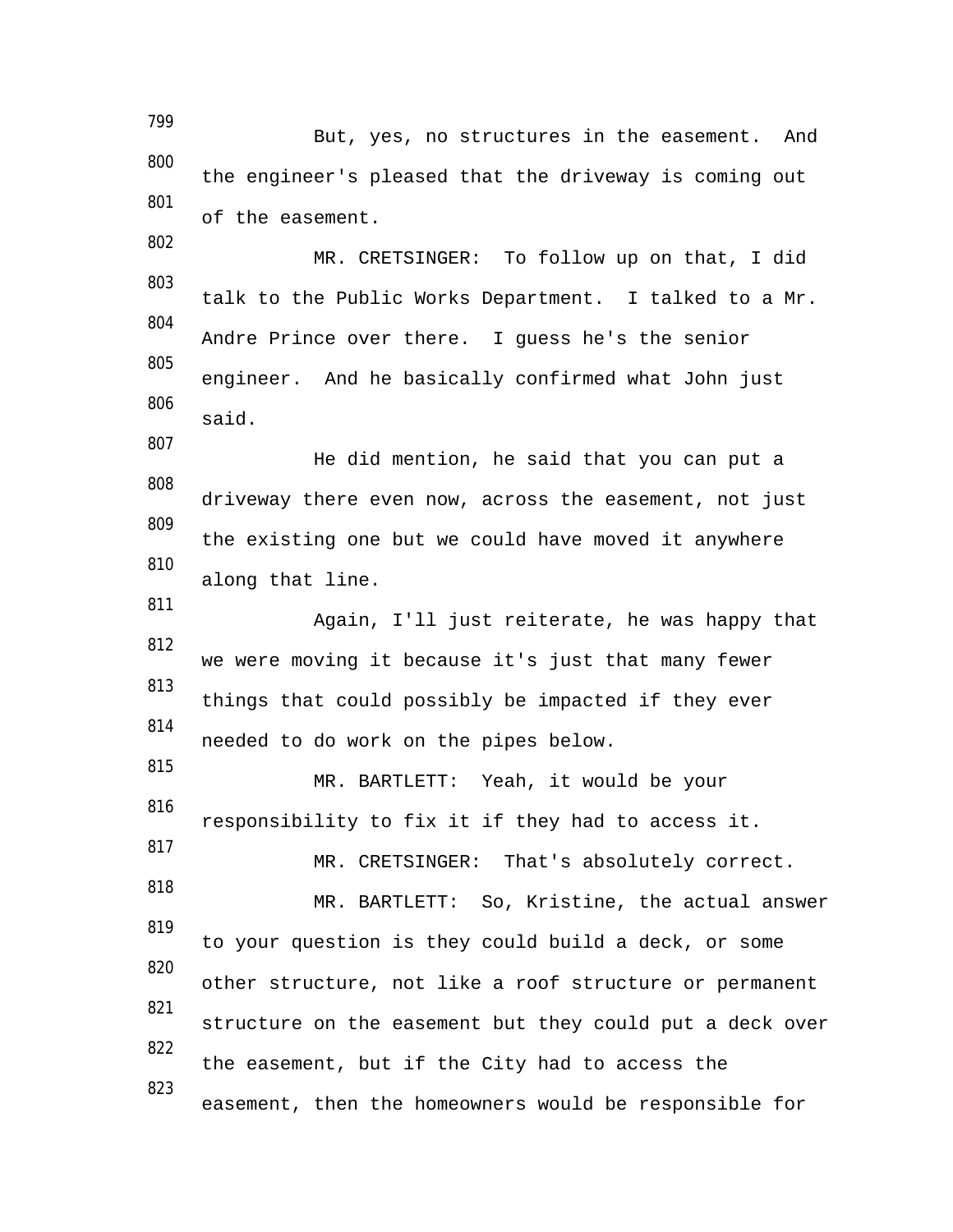824 any repairs to that structure if they had to demo it or 825 move it. 826 MS. WARD: Okay. Gotcha. Thanks. 827 MR. BARTLETT: You can use the land, you just 828 can't prohibit access to it. 829 MR. MISLEH: Mr. Chair, I was just going to 830 say, do we need to close the questions portion? 831 MR. BARTLETT: If no one else has any 832 questions, then, yes, we can. 833 Does anyone else have any questions? 834 MR. KIEN: Keith, this is Peter. 835 One question in looking at this, the porch is 836 what's standing out to me is the most relevant topic 837 based on where the current structure is and would remain 838 if there was no improvement. 839 You had said there was a necessity to create a 840 first floor bedroom. Was that a generational issue that 841 was trying to be mitigated? Because when I look at 842 this, if you push the porch back to where the existing 843 structure was or something along those lines so it's not 844 protruding as much, I guess my question would be what 845 impact would that have on the ability to continue to 846 have a usable first floor floor plan? 847 MR. CRETSINGER: Yeah, and Scott, I don't know 848 if you want to jump in here as well, but the necessity 849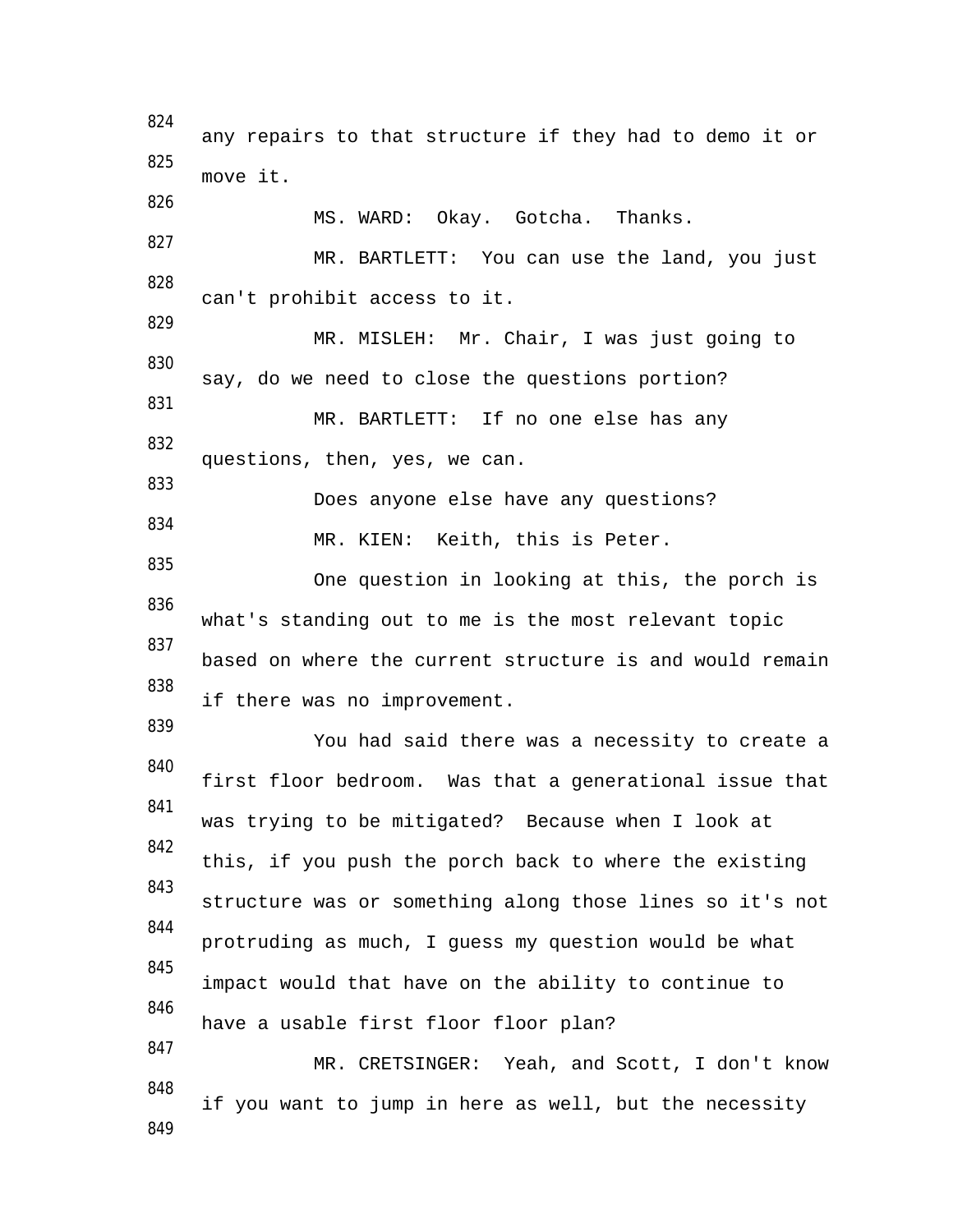850 of a first floor bedroom is what makes this a 851 multi-generational house. We can't function without it. 852 For what their programatic needs are, it's necessary 853 that we have a good first floor basement. 854 And I'm sorry, the second part of your 855 question about the location of the porch? 856 MR. KIEN: I guess what I was really asking 857 was is that if you were to push the location of the 858 porch say kind of north to south on what we're looking 859 at here into the footprint of the existing property, 860 does that make that generational first floor floor plan 861 not doable? Is that part of why the construction is the 862 way it is in asking for the placement of the porch where 863 it is? That's what I'm trying to understand. 864 MR. BARTLETT: Peter, I think if that 865 happened, then they would have to remove the existing 866 front wall of the home. 867 MR. KIEN: Correct. 868 MR. BARTLETT: And they're telling us they're 869 not. 870 MR. KIEN: I guess my question is why not move 871 the front wall of the home back to meet or have less of 872 an encroachment or is that not possible based on making 873 it a truly useable first floor floor plan?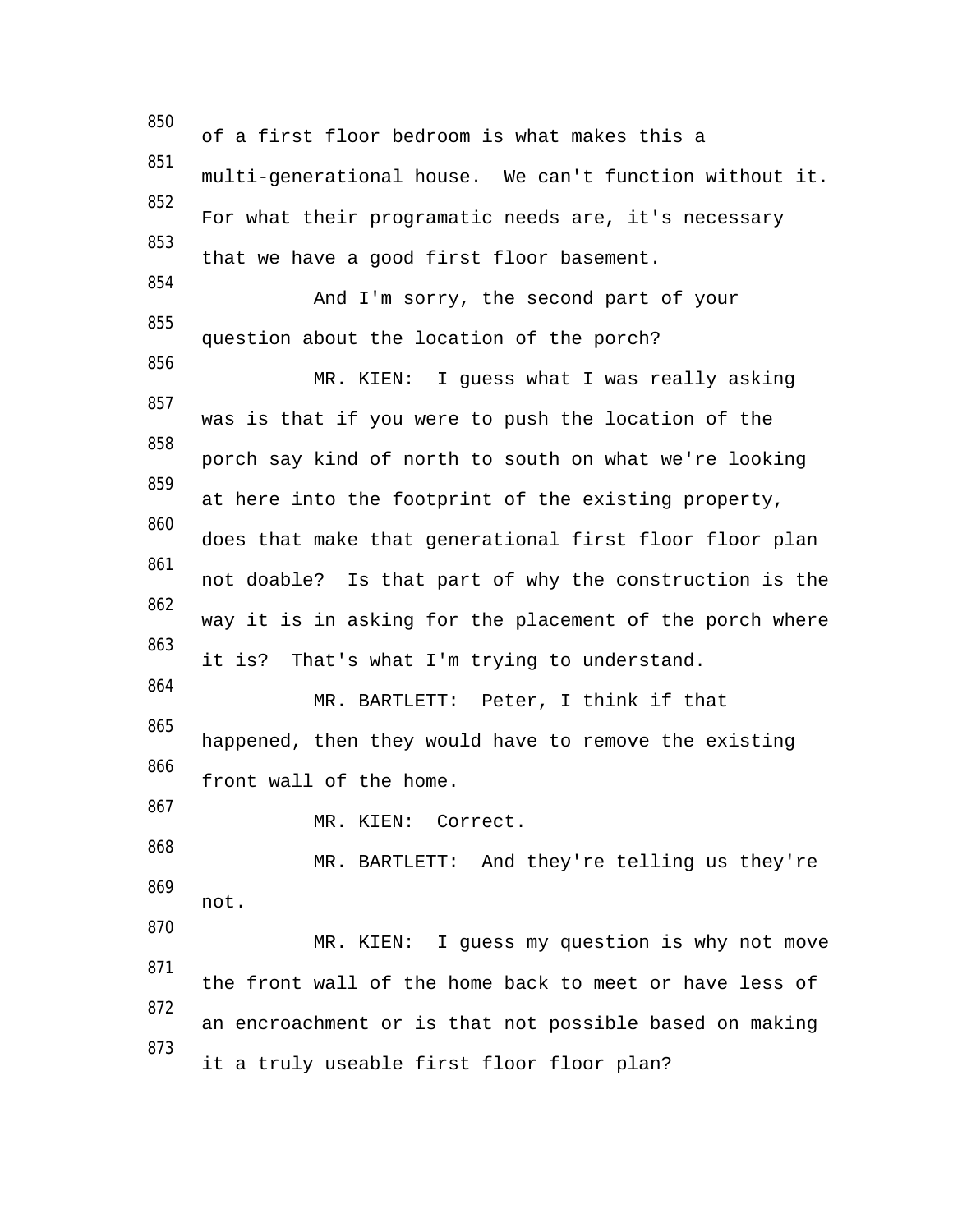874 MR. CRETSINGER: Well, there's kind of multi 875 points to that question. If we were to push the front 876 wall back, essentially we have only 24 feet of wall left 877 in the house, on the exterior portion of the house. For 878 all intents and purposes, this is a completely new house 879 at that point. 880 And from a structural standpoint it would 881 require us to basically put a whole new foundation in. 882 So it's more digging, it's just more everything from 883 that perspective. 884 Could we make the plan work? I doubt it. I 885 honestly doubt it. And financially I'm not sure that it 886 would make sense at that point because of the amount of 887 structural work we'd have to do. 888 Our whole idea was to try to preserve as much 889 of the house as we can without increasing, basically 890 taking that roof and lifting it up 6 feet and calling it 891 a day. 892 If we were then to push that whole wall back, 893 there would basically be almost no house left. 894 MR. BARTLETT: And if you could just freeze 895 that picture right there, John. 896 This is my heartburn. If you look at that 897 white house behind you and if they can't come to us and 898 tell us they're raising the roof of that house and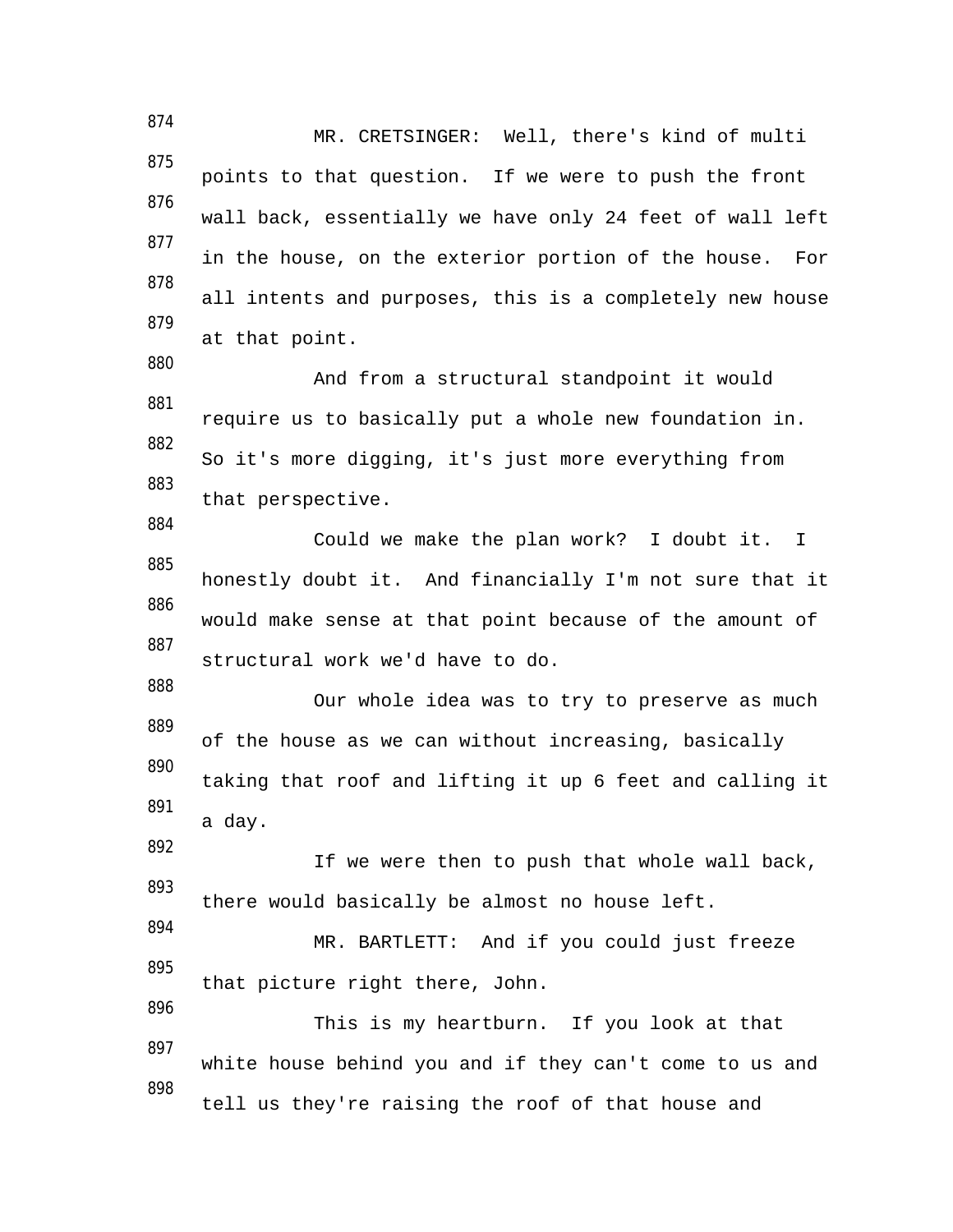899 they're going to be, well, we want a front porch too 900 because it looks better. And so I'd have to consider a 901 variance request to allow further encroachment into the 902 front yard setback because that little portico that they 903 have doesn't align with the aesthetic of a second floor. 904 We've seen other properties where we have 905 allowed extension of the setback up but not forward. 906 And if you were just renovating this home going up, 907 that's all we're really looking at. We're just looking 908 at the existing home. We really have no concern about 909 your by-right addition other than how it impacts and 910 flows with this "up" increase in your home. 911 So if you were just going to take this 912 structure that you have, this home that you have, and 913 raise the roof 6 feet, I wouldn't see a justification 914 for adding a full front porch to your existing home 915 because you're raising the second floor six and a half 916 feet. 917 MR. CRETSINGER: Would it be -- and I'm just 918 tossing this out there as a thought, if we took 919 essentially the footprint of the existing front porch 920 and moved it to the middle, would that be a more 921 acceptable solution? It wouldn't be a full, grand first 922 floor porch, but it wouldn't be substantially changing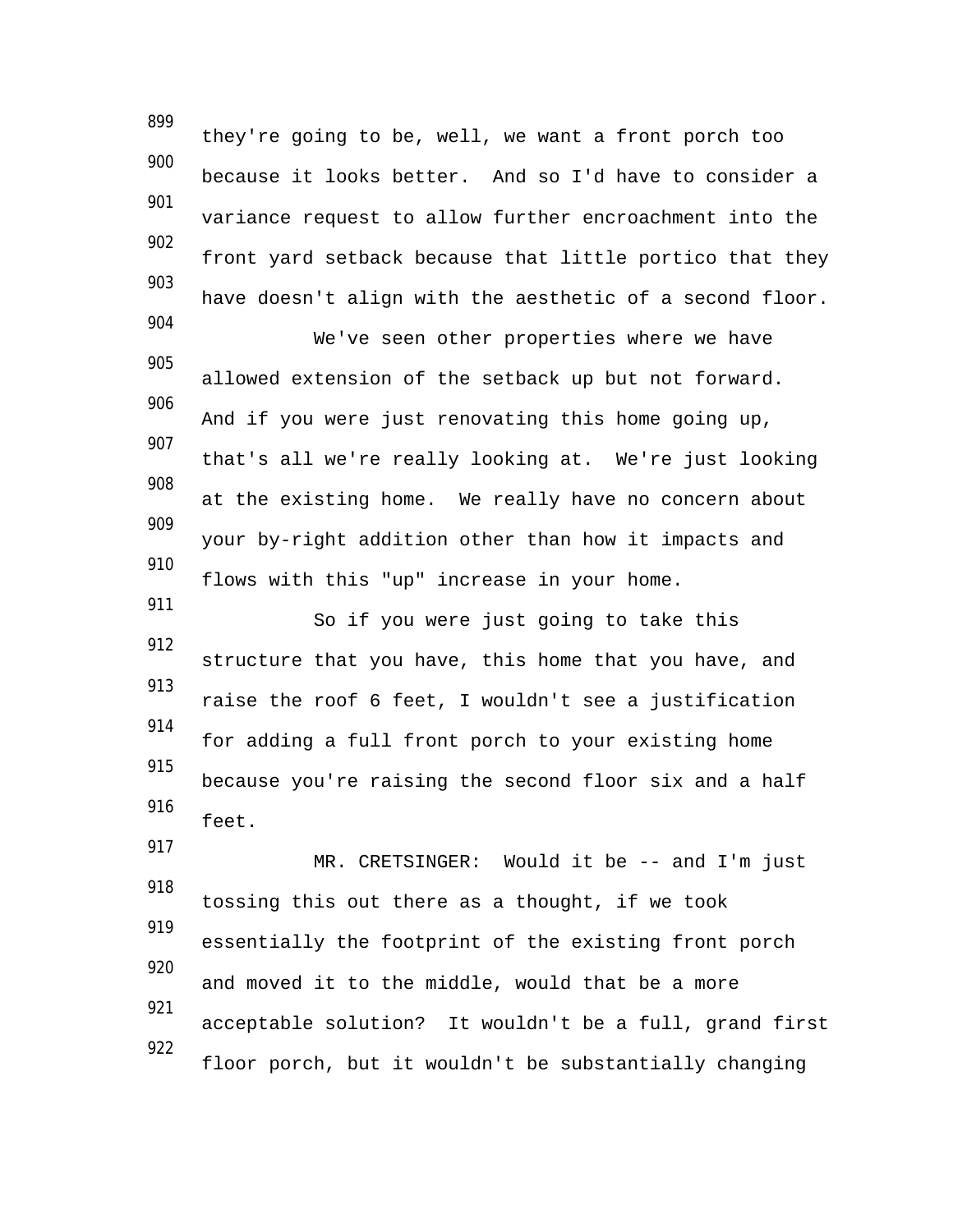923 the current encroachment, meaning the existing front 924 porch that's there now is just being shifted over. 925 MR. MISLEH: I think we're getting into the 926 weeds of your design. I think we need to respect the 927 fact that the porch needs to be extended to cover the 928 new location of the front door. It does make a dramatic 929 aesthetic improvement to the existing house. 930 The applicant does have additional lot 931 coverage that they could have used in the carve outs of 932 the expansion portion of the building; they're just 933 choosing not to utilize them to create additional 934 architectural character of that other side of the house. 935 So if we're looking at the porch just from a 936 lot coverage standpoint, there are other places where 937 they could have captured additional lot coverage that 938 they didn't. So I think we shouldn't harp too much on 939 that one particular issue. 940 MR. CALABRESE: One of the issues that I have 941 is under the law we judge these variances by the fact 942 that if but for the setbacks, you could not build a 943 house, you could not enjoy the property. Whenever we 944 start getting into conversations about preferences, 945 well, we could have done it this way, but we decided not 946 to, we could have done it this way, but we decided not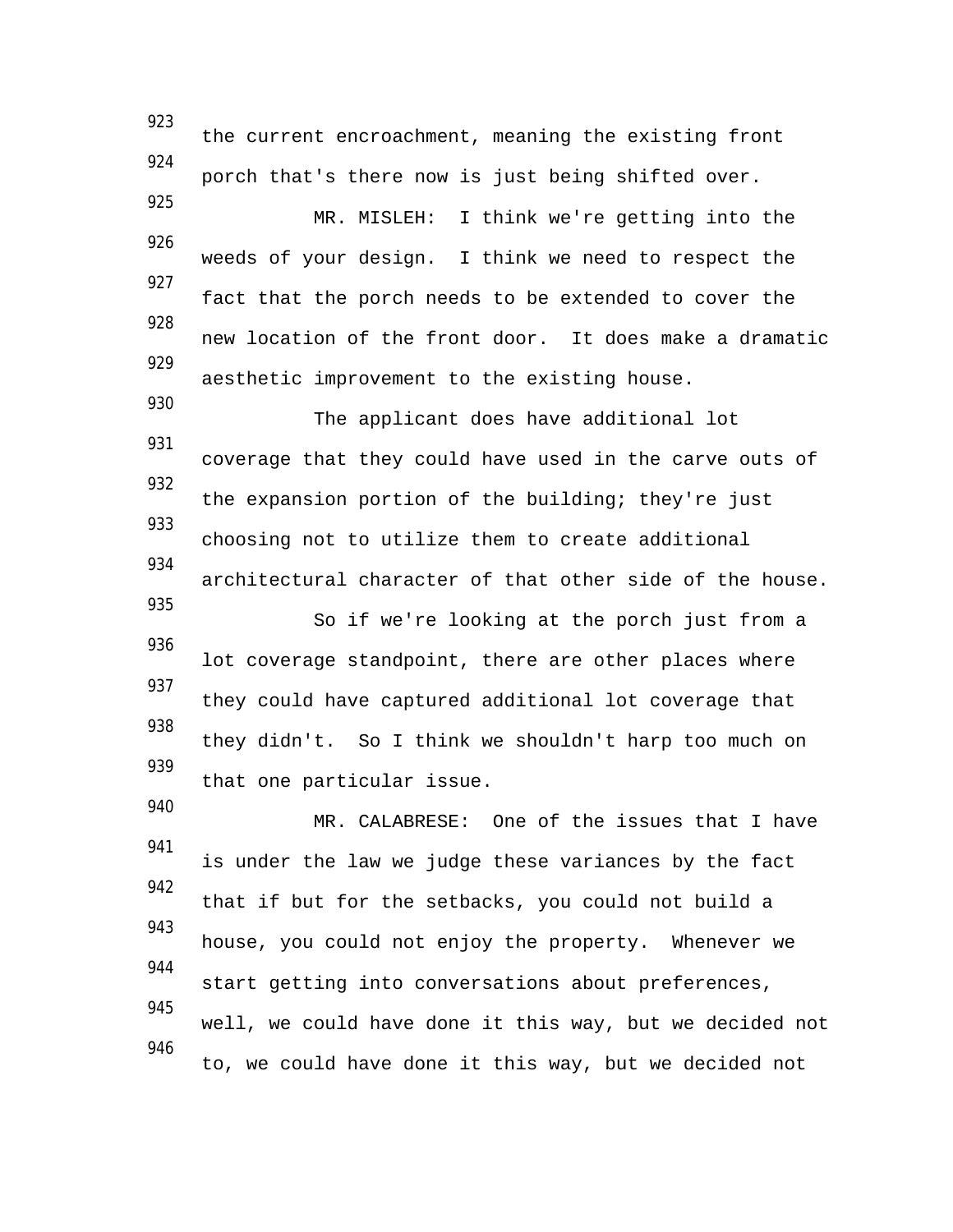947 to, that takes us out of the realm of a true hardship. 948 It's just now to the realm of a preference. 949 And it's very hard for me to think positively 950 of a variance application where I'm hearing from the 951 designer that you could have done it a number of 952 different ways, but you just chose not to. And maybe 953 they're legitimate reasons. 954 But when we approve a variance it's based upon 955 a true hardship. You cannot build a house, you cannot 956 enjoy the property if but for -- unless we're granted 957 the variance. And I'm hearing lots of other options 958 here. 959 I always ask that question: Could you have 960 done it another way? And a true approved variance, the 961 answer will be no. It wasn't possible. Here, it sounds 962 like there's many permutations that could have been 963 considered. 964 So I'm having a problem, I must say. 965 MR. CRETSINGER: Just to reply to that 966 quickly, there weren't a lot of options, if any. On the 967 front porch, is there an option not to build it all the 968 way across? Yes, that's certainly true. But from a 969 standpoint on the interior of the building, this really 970 was the only option we had in order to get a typical 971 layout of the master, you know, the bedroom on the first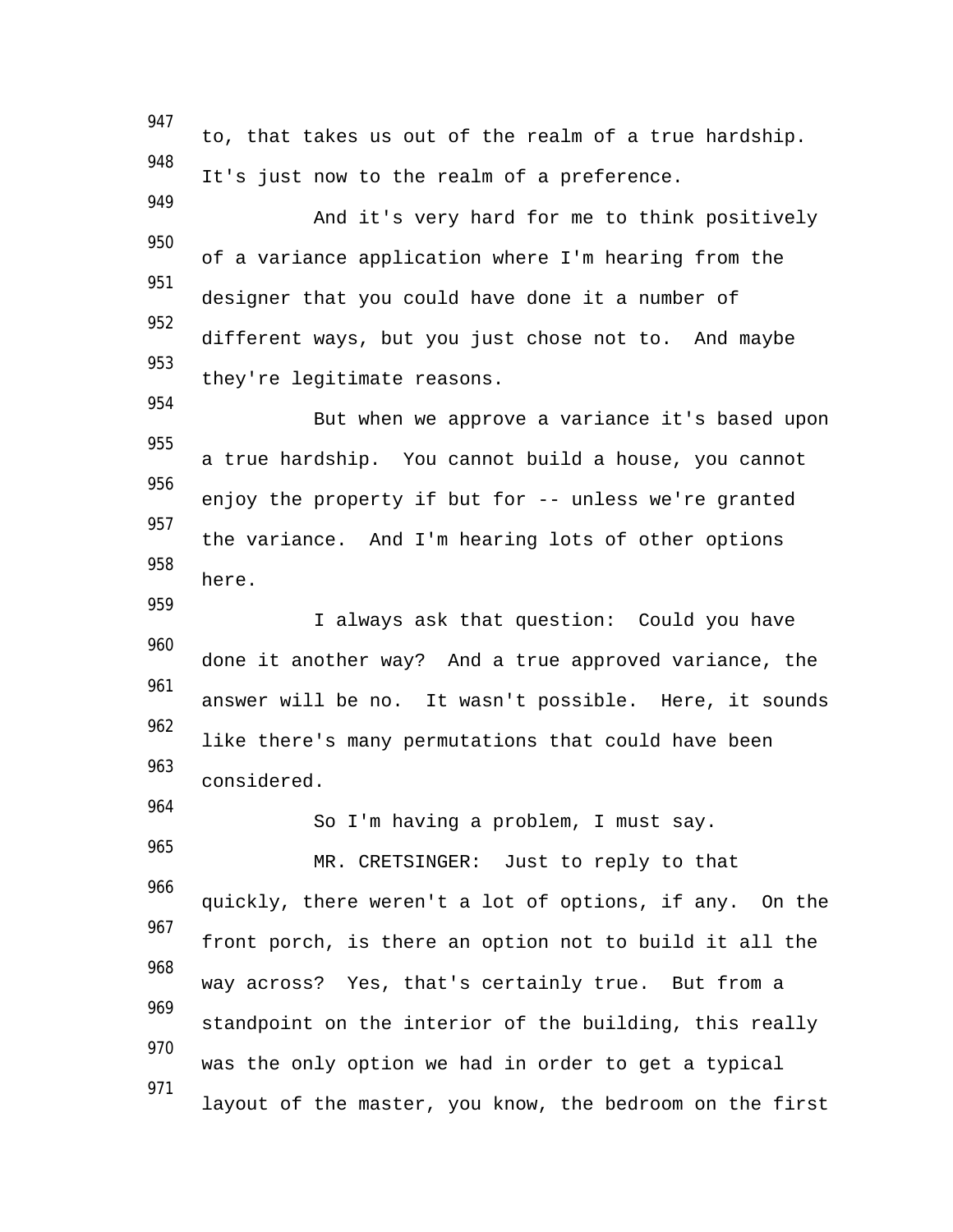972 floor which would allow the multi-generational living 973 that was required.

And I'm not quite sure, honestly, we've taken 975 as far as lot occupancy, with the exception of a couple 976 of little triangles everywhere, we built out just about 977 every square inch of the allowable space. So the need, 978 the moving in of the wall, the front wall or the side 979 wall, would not be equivalent to those little bits of 980 triangles that are left over. 981

But, yes, I would say on the front porch, 982 there are another option. You know, just making it a 983 single front porch. But from a planning perspective of 984 the floor plan, the first floor and second floor plan, 985 this was really the only solution.

986 MR. BARTLETT: Does anyone have any further 987 comments or questions for the applicants from the Board? 988

MR. EPPLER: Not from me.

989 MR. MISLEH: No.

974

990

993

MR. CALABRESE: Nothing from me.

991 MR. BARTLETT: Thank you very much for your 992 presentation.

At this point the Board's going to deliberate 994 and have some conversations amongst ourselves. It's 995 obviously still public. But we're just going to share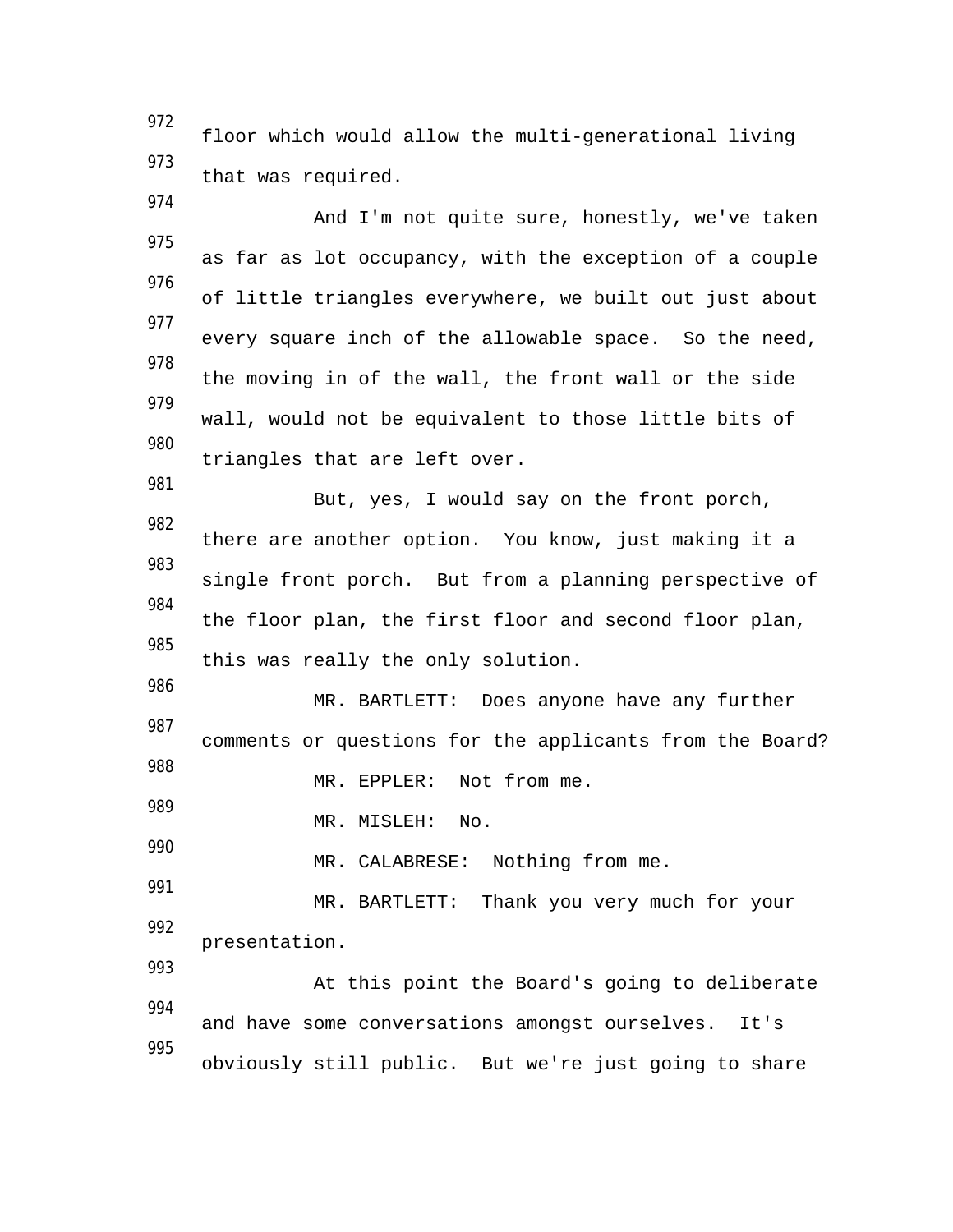996 some of our thoughts and then proceed with potentially 997 making a motion on your variance application. 998 MR. CALABRESE: I'll just start. I mean I 999 think another issue I mentioned is I'm still concerned 1000 about the other neighbor. I understand where that 1001 neighbor is located may not be directly abutting the 1002 area where the variance is, but it is one of the 1003 criteria we judge this and it's an important factor. 1004 And I do think more of an effort could be made to 1005 contact them. 1006 So that would perhaps help in the decision for 1007 me. 1008 I do have problems as I've mentioned earlier. 1009 I don't have to repeat those. But that's one that seems 1010 to be hanging that hasn't been resolved that I think 1011 more of an effort could be made. There are other means 1012 to contact people. 1013 And I agree we all need to stay safe under 1014 Covid but there are ways, non-contact ways of contacting 1015 people, communicating with people. 1016 MR. HIROMOTO: I don't know if I can respond 1017 to that, or I'm allowed to respond. 1018 MR. CALABRESE: Not at this point but thank 1019 you.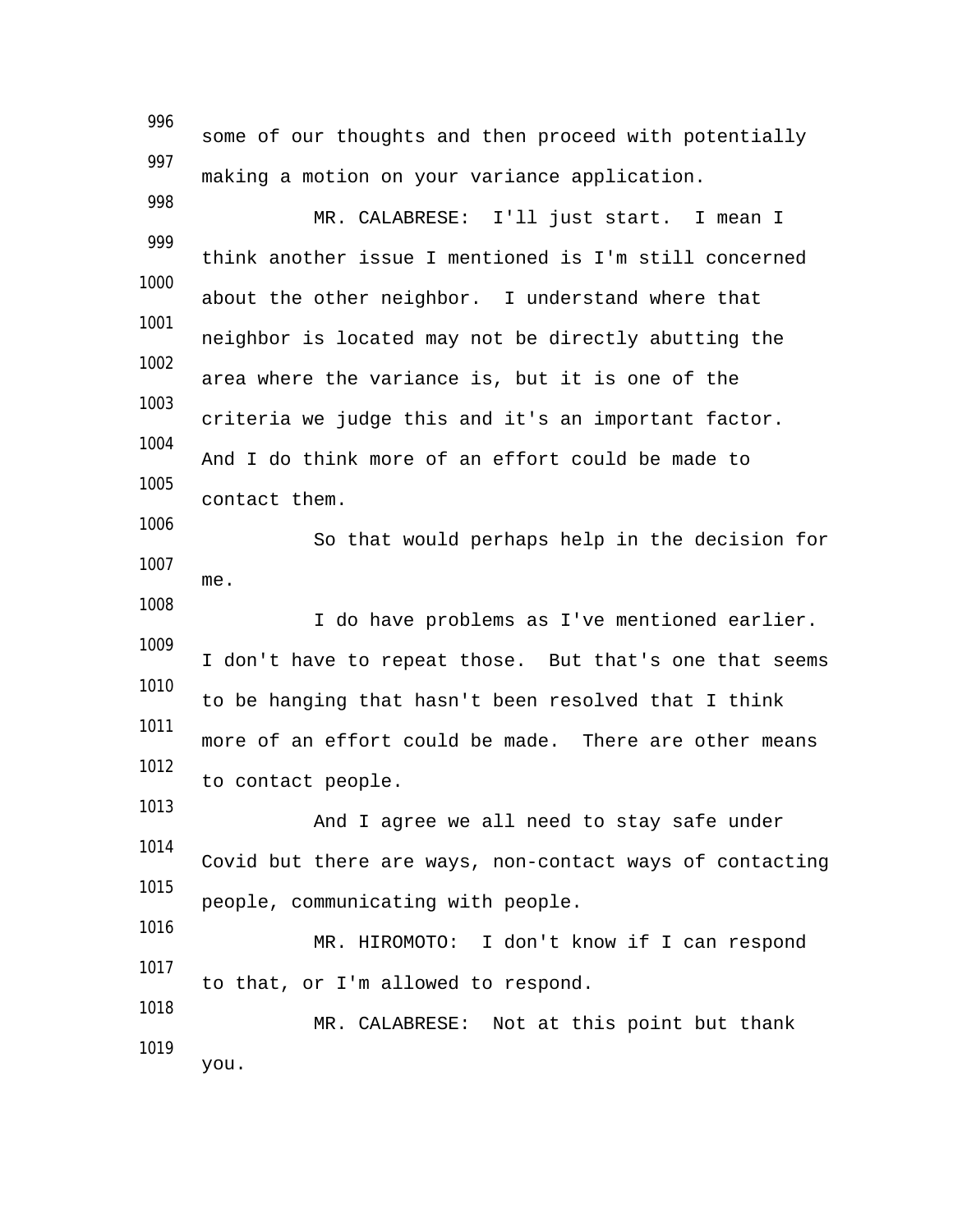1020 MR. BARTLETT: Anyone else on the Board have 1021 information or comment?

1022

1031

1037

MR. KIEN: I have less of an issue with the 1023 contact probably, based on what I think would be 1024 considered reasonable best efforts. But I do continue 1025 to have issue with sizing of the front porch. It looks 1026 as though it couldn't have been located anywhere else 1027 but does it need to be the size that it is into that 1028 encroachment? And from what I have garnered thus far 1029 the answer to that is the sizing of the front porch is 1030 more of a preference than a necessity.

I think we could all agree that some level of 1032 front porch is probably necessary but for me to get 1033 comfortable with approving that key part of this 1034 variance I think proving that sizing out would need to 1035 be necessary which is not something that I've seen in 1036 this presentation.

MR. EPPLER: I would also reference the porch 1038 just from purely the precedential point of view. As 1039 Keith pointed out, as much as it would probably make a 1040 great impact on the house, it would look very nice, if 1041 we approve it for this house, we have to come up with a 1042 reason why we therefore would not have to do the same 1043 for every other house that has a similar situation, 1044 wants to build into the setback.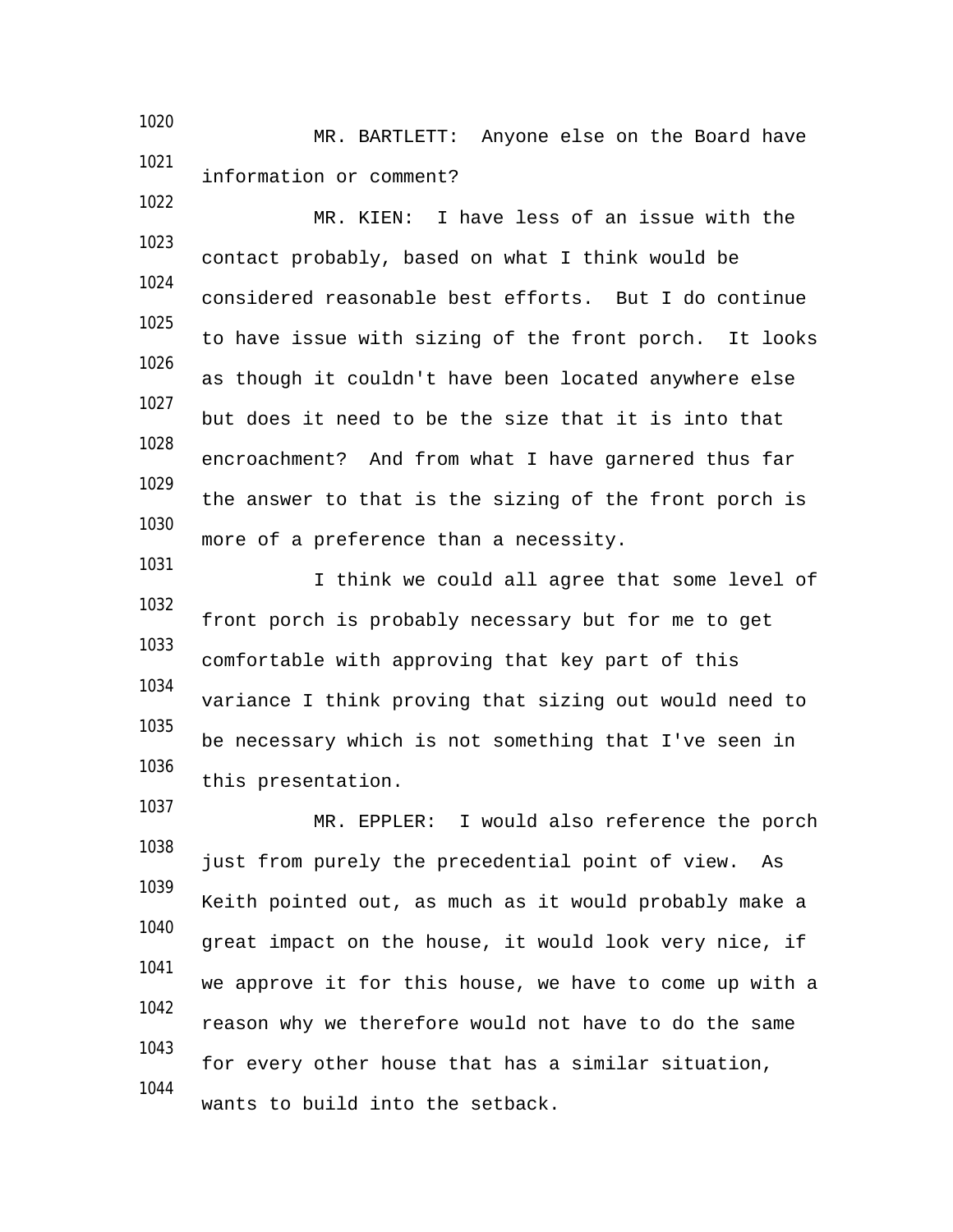1045 So with that said, I don't see a problem with 1046 simply moving something the same size as it was over to 1047 the middle. It doesn't seem to have any more impact 1048 than the existing house.

1049

1057

1064

MR. MISLEH: I agree with the other Board 1050 members regarding the lack of response from the rear 1051 neighbor but at the same time we have to rely on the 1052 City to notify the residents and the residents had an 1053 opportunity to represent themselves if they did have an 1054 issue or needed more information. In this particular 1055 case they didn't. So we have to assume that they've 1056 been properly notified.

It sounds to me like the other Board members 1058 are agreed that the footprint of the existing house 1059 going up with the exception of the porch is a pretty 1060 standard request that we see as a Board and it's 1061 something that is a function of staff just not having 1062 the ability to approve that and having it come to this 1063 Board.

So I think what it seems like is everybody's 1065 hung up and I would agree with Mr. Eppler, that the 1066 porch, even if they moved it and it was the same size, 1067 it would still require that variance. So at what level 1068 or at what reasoning would this Board be willing to 1069 grant that porch variance?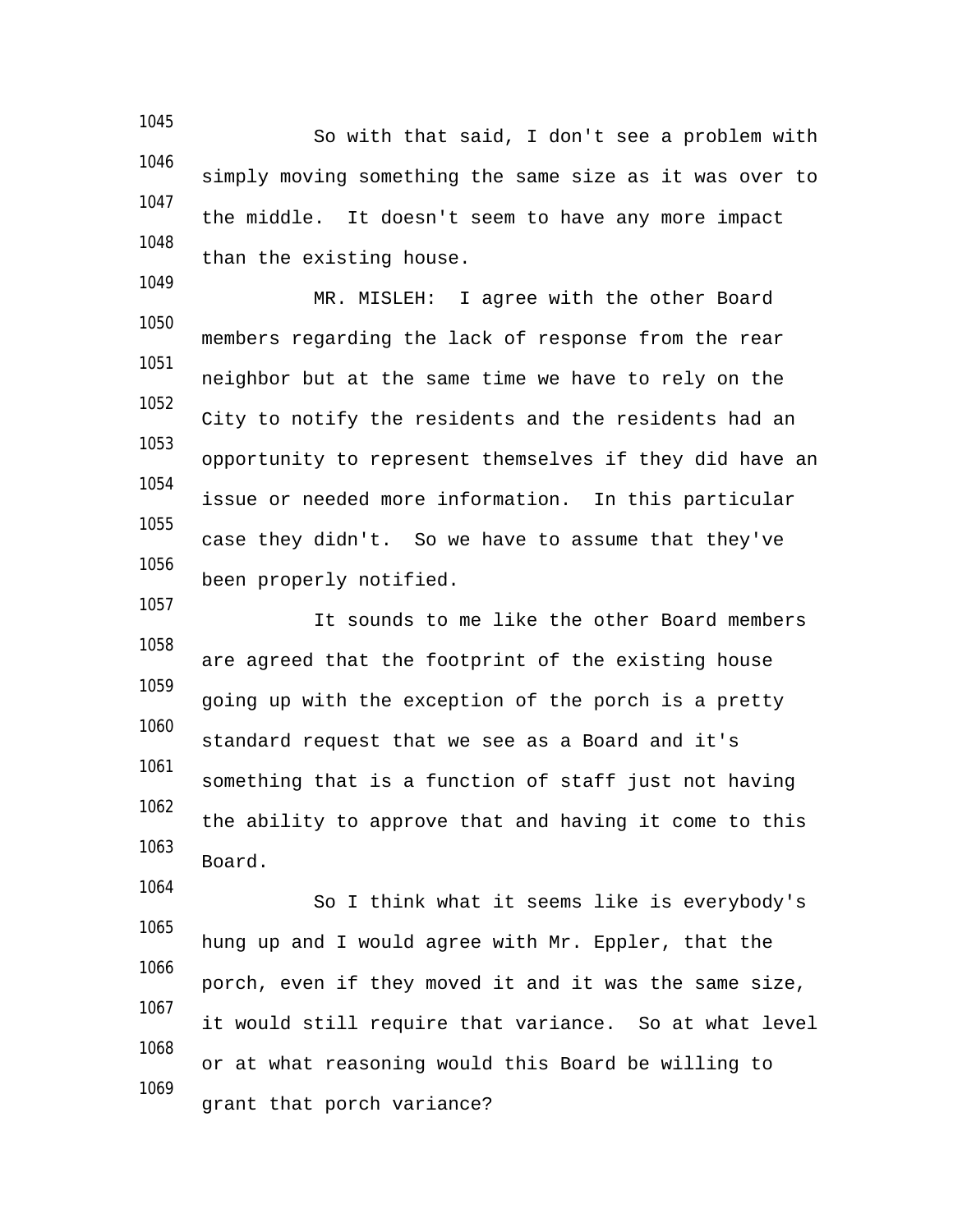1070 MR. BARTLETT: And procedurally, I am not sure 1071 how -- so I'll just start actually with variance 1, 1072 Front yard setback of 25.2 feet and then going up 1073 utilizing the existing non-conforming structure. I 1074 don't have a problem with that. 1075 I don't have a problem with utilizing the 1076 non-conforming use to the west on Jackson. I actually 1077 am thankful that you chose not to request a further 1078 extension of that non-conforming use further back into 1079 your property. 1080 But regarding 3, I am uncomfortable with 1081 allowing a full front porch into the front setback even 1082 though it looks nice. And so procedurally I believe you 1083 would have to amend your variance request to not allow 1084 the full front porch but allow a transition from that 1085 left front porch to the middle of the front porch.

But I'm hearing a lot of questions and a lot 1087 of statements that don't seem to be completely resolved, 1088 especially regarding where you're actually going to be 1089 able to build your by-right addition in that you don't 1090 know exactly where these pipes are and you don't know 1091 exactly what the dimensions of your house will be. 1092

1086

So do you want to come back with more detailed 1093 information and a revised variance application? That's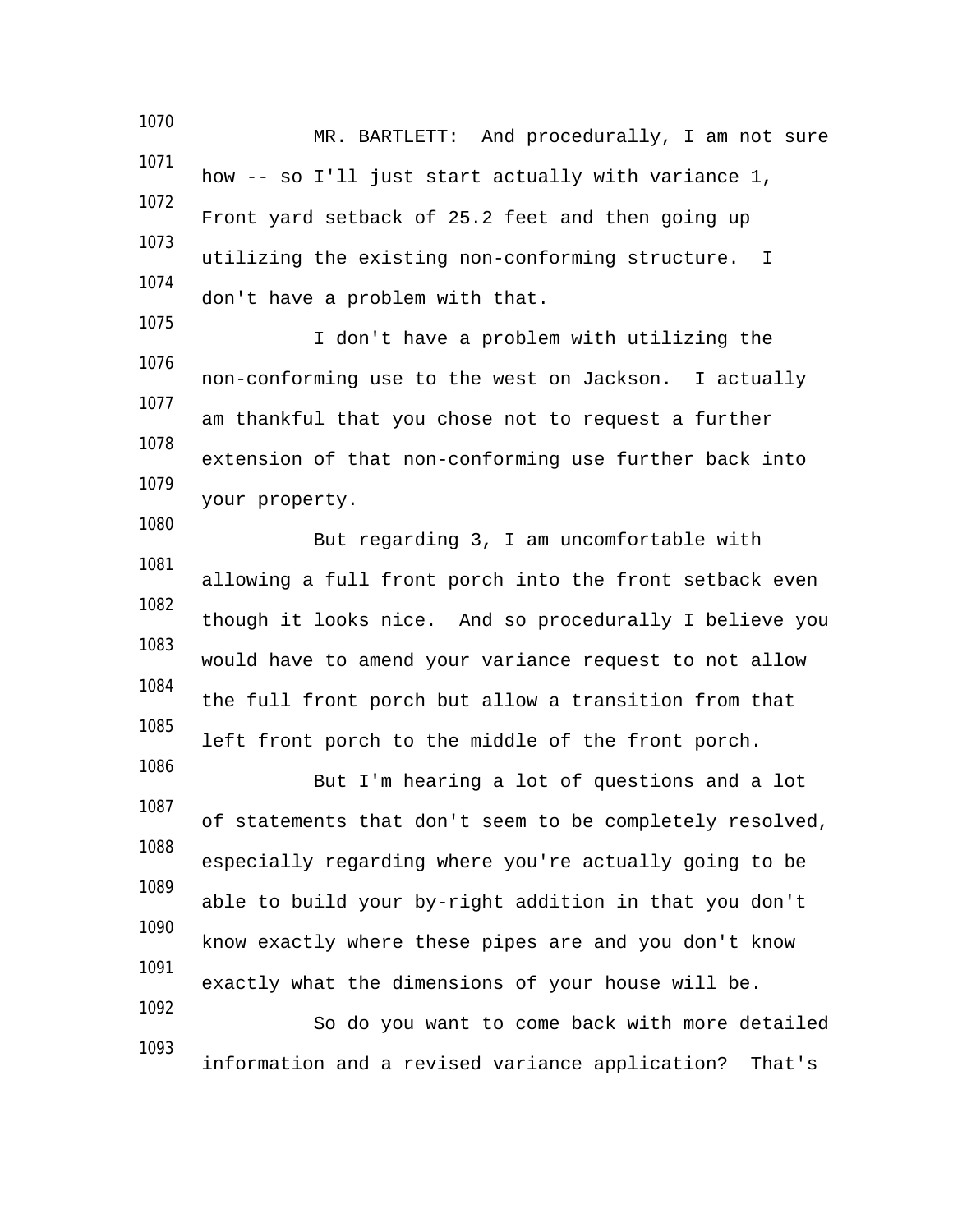1094 a question that I'm asking to John Boyle and to the 1095 applicants. 1096 MR. HIROMOTO: I don't have enough knowledge 1097 to answer that. 1098 MR. CRETSINGER: I can say that the storm 1099 water easement has been very carefully calculated, 1100 meaning our CPOs went out there with their survey crew, 1101 it was one purpose pretty much besides the obvious, of 1102 trying to get the overall footprint correct. But that 1103 storm water easement was very accurately located upon 1104 their records. So I'm fairly confident that's exactly 1105 where it is. 1106 So until we actually get out there and dig 1107 down, it would probably be one of the first things we 1108 would do as part of the new construction, is to 1109 ascertain exactly where they are. We know they are 1110 about 7 feet down below grade, depending on where you 1111 are on the lot, they're sloping from the front to the 1112 back, so depending on where you are on the lot, 1113 obviously they vary in depth. 1114 But the pipes are, we're very confident that 1115 they're within that easement, it's just where exactly 1116 they are is the big question. But we will certainly do 1117 all our due diligence to locate them prior to it but 1118 again, it only affects the by-right construction and if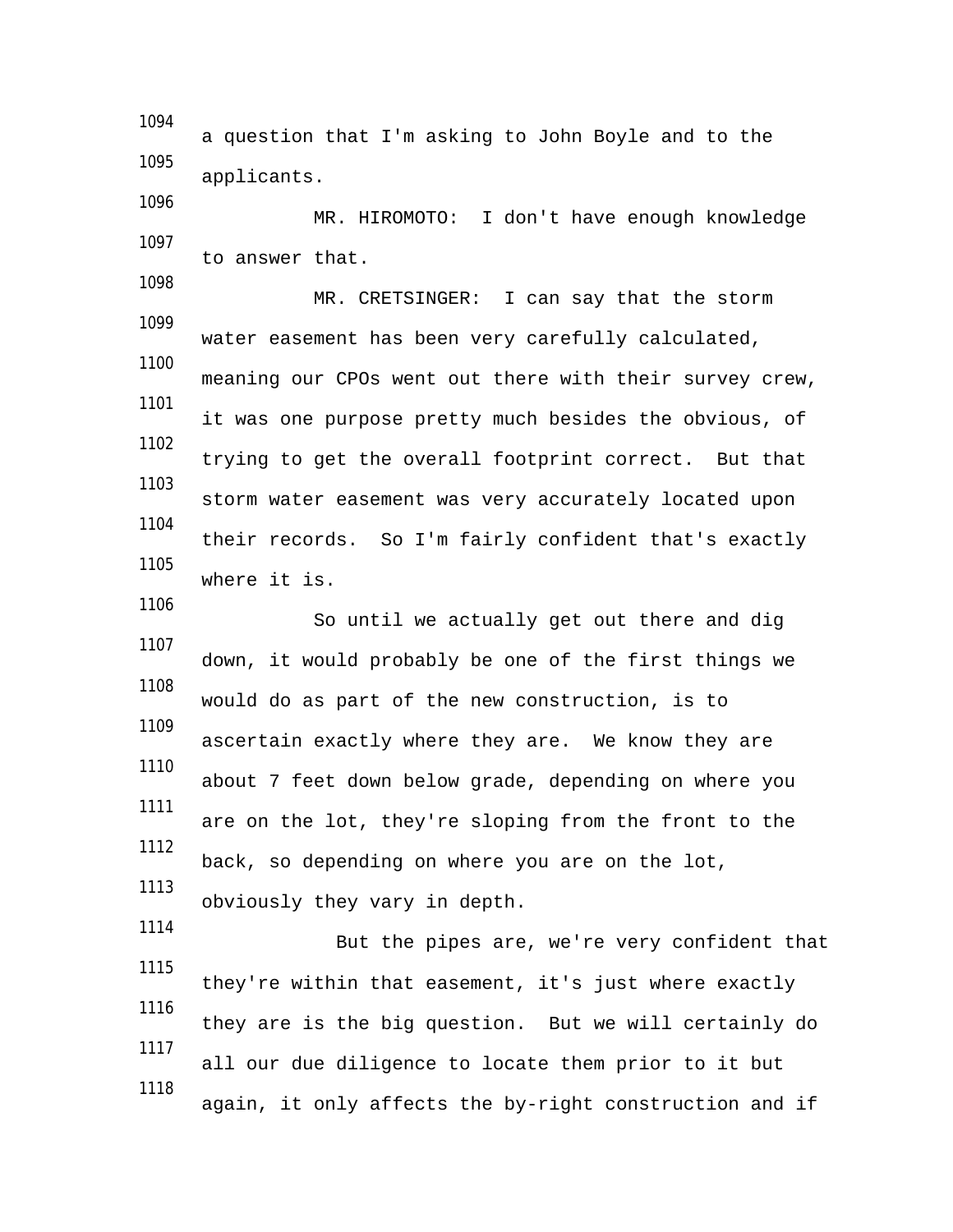1119 we had to tweak that a few inches or something like 1120 that, that's fine. It's not an overly big concern for 1121 us. 1122 And in regards to the porch, can I just ask 1123 the Board for guidance here, would it be acceptable to 1124 take the -- basically the existing footprint and move it 1125 over to the center, aligning it on the front door? Is 1126 that a possible acceptable solution? 1127 MR. BARTLETT: If that was the request to the 1128 Board today, I would not have much concern with that. 1129 But what I'm seeing is not that right now. So that's 1130 why I'm asking John Boyle for procedural guidance from 1131 the City on can we consider the first two and then have 1132 them come back for the third as a separate and distinct 1133 variance request. And maybe Mr. Misleh and Mr. 1134 Calabrese have some guidance on that as well. 1135 MR. MISLEH: I think we could make a motion to 1136 limit the size of the porch to not greater than the 1137 existing. That may be more limiting to the applicant 1138 than postponing the application to the next hearing. 1139 MR. BOYLE: I'd agree and I think the Board 1140 has the authority to approve something less than what 1141 was advertised. I don't think you have the authority to 1142 say let's go further into the setback than was 1143 advertised. But you can certainly approve an 8 by 8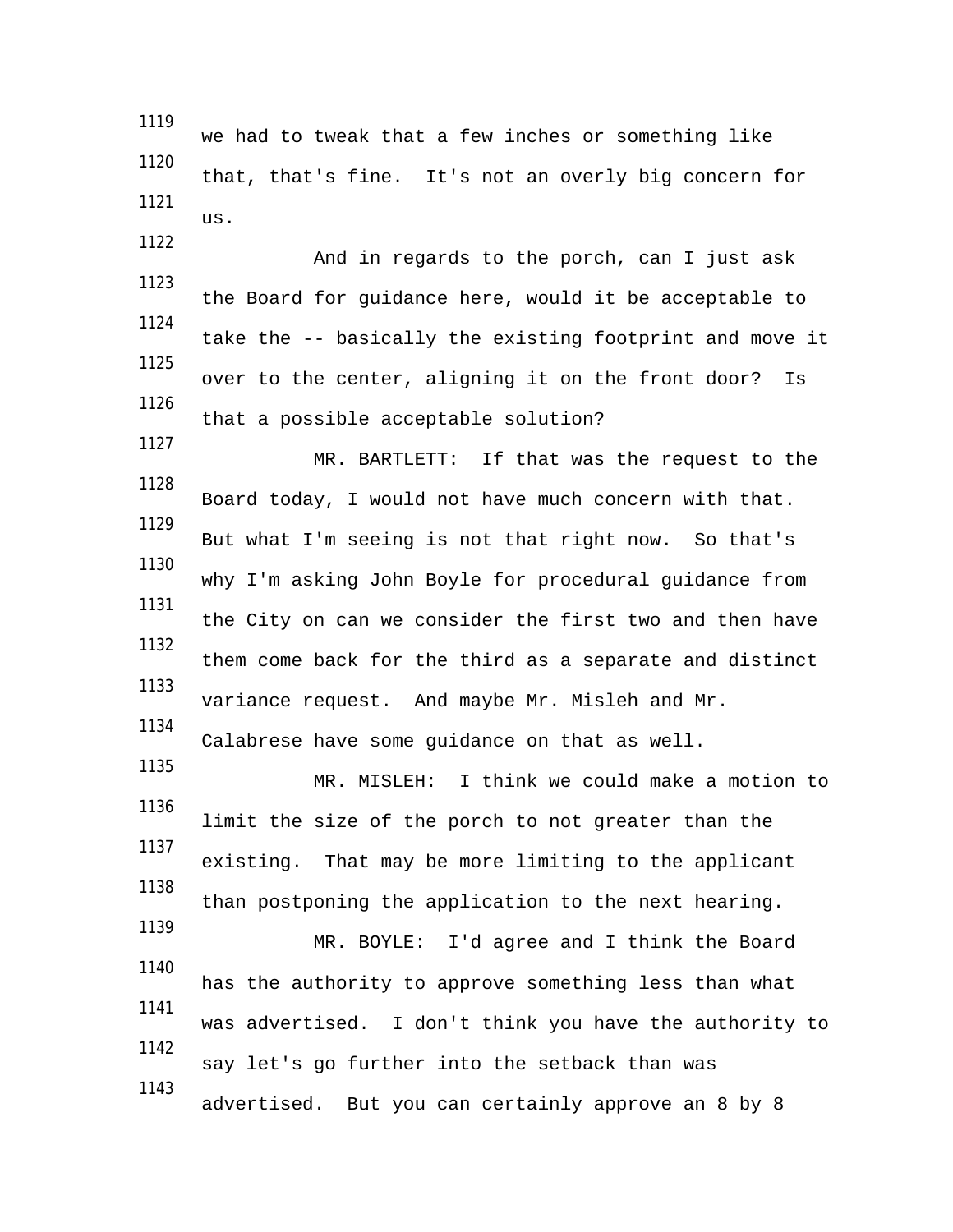1144 stoop centered on the center of the house, something 1145 along those lines. 1146 MR. CALABRESE: I'd prefer to see a new plan 1147 with the new dimensions and the new design and just 1148 approve it all at once. The applicant will have to come 1149 back anyway. I would just as soon do it all at once. 1150 MR. BARTLETT: And I think from a design 1151 perspective, and it's not my job, but I believe it would 1152 be better for you to come back and do a revamp of that 1153 look and space and dimension so that we do it properly, 1154 I agree. 1155 MR. EPPLER: So is the question whether we 1156 approve the first two and hold the third or do we just 1157 hold all three? 1158 MR. BOYLE: You'd entertain a motion to 1159 continue. 1160 If the Board wishes to approve the first two, 1161 I wasn't sure if they're kind of contingent on each 1162 other. 1163 MR. BARTLETT: I believe that they are 1164 logically distinct and if the other members of the Board 1165 agree, we could proceed with the first two and then ask 1166 for a continuance on the third or deny. But if we deny, 1167 then they would have to come back with a different 1168 variance request, isn't that correct?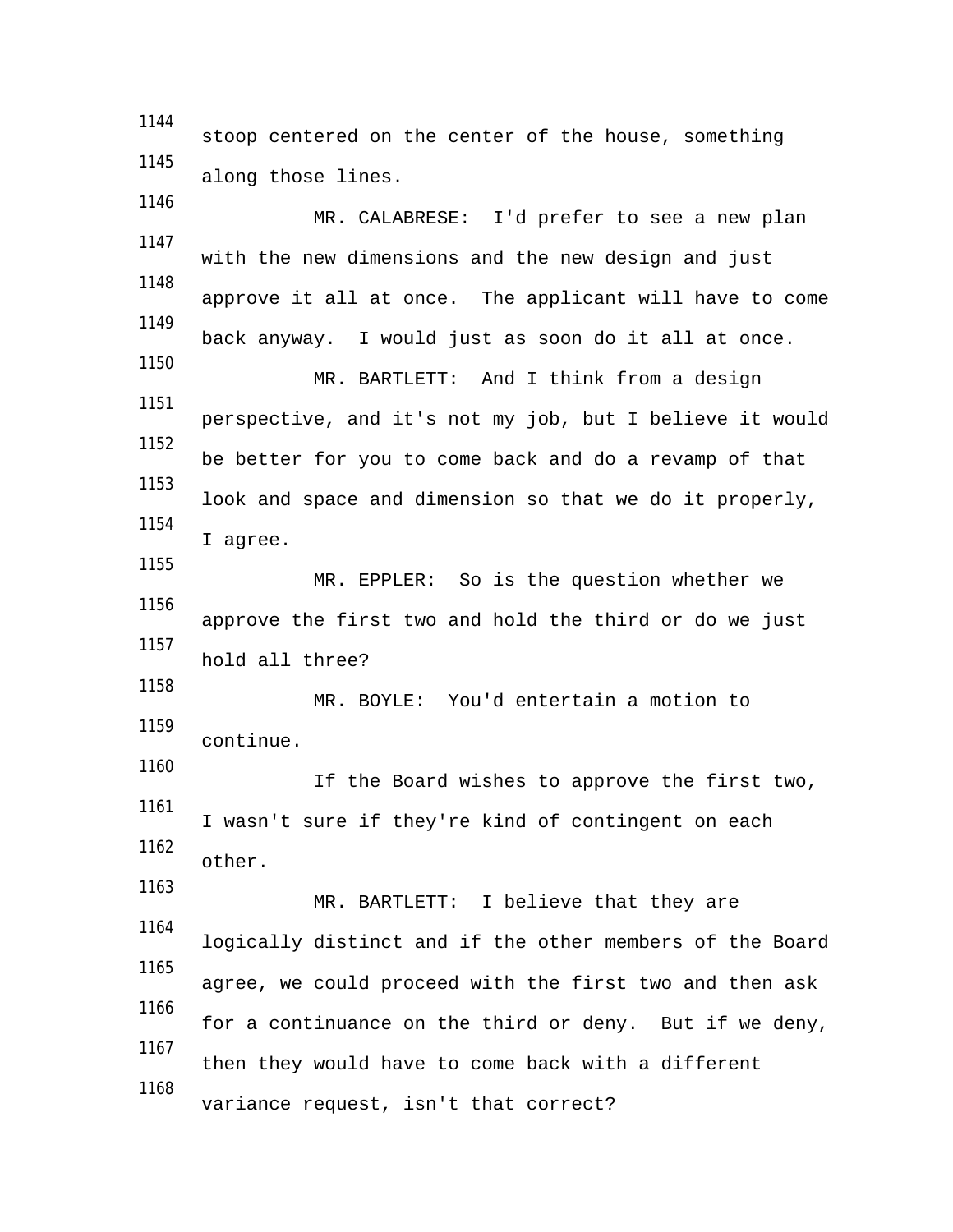1169 MR. BOYLE: Yes, sir. 1170 MR. CALABRESE: I think it would just be 1171 simpler if the applicant wanted to just agree that they 1172 would come back. 1173 MR. BARTLETT: For the whole thing, Dave? 1174 MR. CALABRESE: That would seem simpler to me, 1175 but yeah, that's what I was thinking, just come back for 1176 the whole thing. Unless there's a benefit to approving 1177 partially. 1178 MR. CRETSINGER: My only comment on that would 1179 be that it would be a benefit to us to approve at least 1180 the second floor, the front and rear of the second floor 1181 use simply because we did get started sort of on those 1182 drawings, albeit because they take time obviously. And 1183 then we could also come back with a revised front porch 1184 addition that would be harmonious with the now approved 1185 rear portion or the existing portion of the house. 1186 And if it's a continuation on that third item, 1187 the continuation I guess would mean based on an 1188 assumption of a resubmittal of the porch, we would be 1189 more than happy to do that. 1190 MR. MISLEH: How big is the existing porch? 1191 It's not really referenced on any of the -- 1192 MR. CRETSINGER: It's 8.5 feet wide and 6.5 1193 feet deep.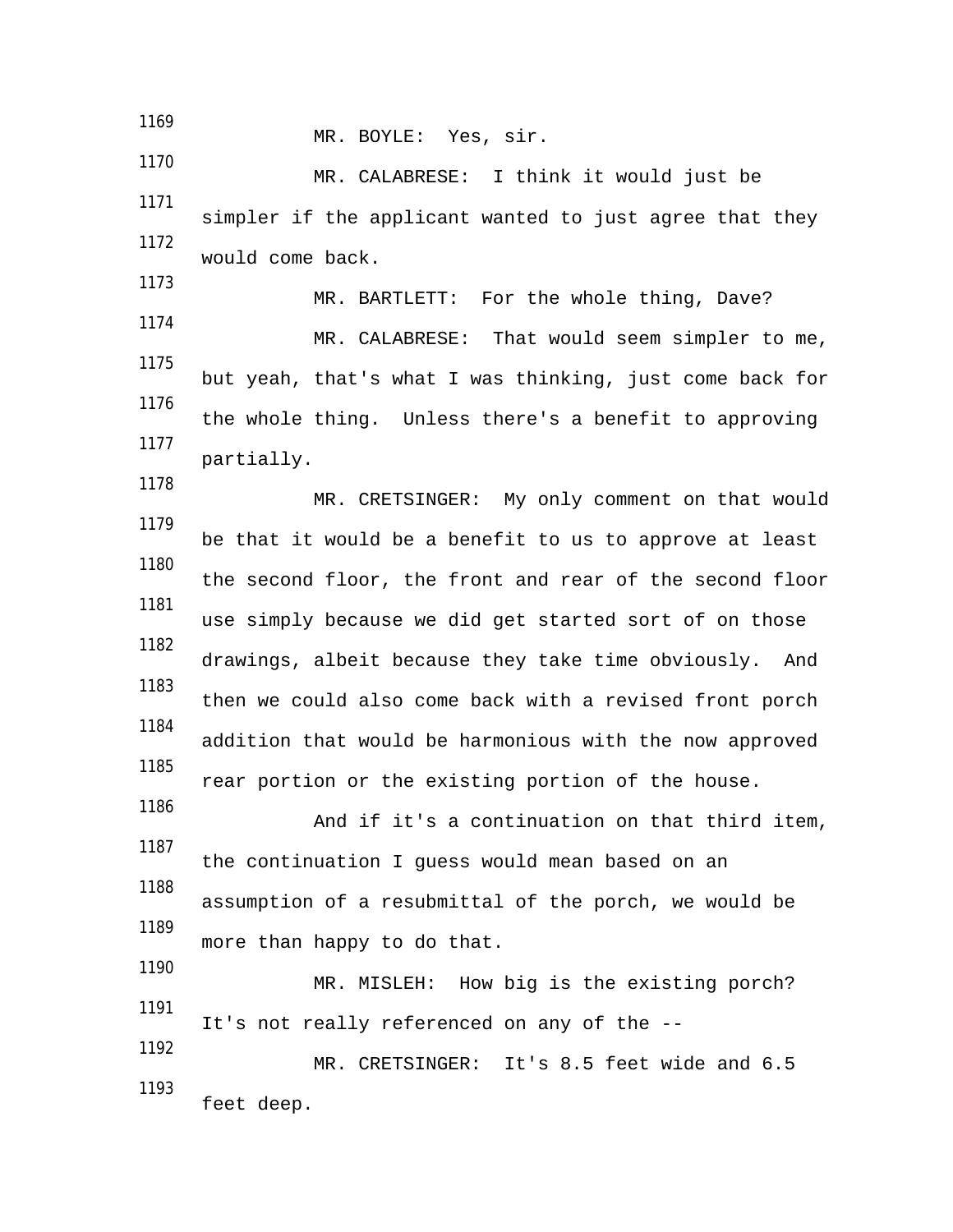1194 MR. MISLEH: And what's the proposed width of 1195 the new porch total? 1196 MR. CRETSINGER: It is just shy of 32 feet. 1197 It's about 31.6. 1198 MR. MISLEH: Okay. So it's 24 feet. It's 1199 four times the original size. 1200 MR. CRETSINGER: Yes, that's correct. 1201 MR. MISLEH: Okay. I think what we're hearing 1202 is that most of the Board -- I would be comfortable if 1203 somebody made a motion to limit the porch to the 1204 existing size. I think for the applicant that may be 1205 more restrictive than coming back with a better -- with 1206 an actual drawing and reasoning behind the updated or 1207 amended request. And maybe a note from the neighbor. 1208 MR. BARTLETT: That's where we as a Board have 1209 to decide, do we want to separate it out and does 1210 someone want to make a motion to separate it out? 1211 MR. MISLEH: John, can the applicant choose to 1212 hold just one third of the variance request or do they 1213 need to request to postpone the entire application? 1214 MR. BOYLE: They can request a continuation at 1215 any time up until the vote. So I think Mr. Bartlett's 1216 correct, we're at the stage now where someone should 1217 propose a motion and see how that carries. It sounds 1218 like there's two motions being considered. So up until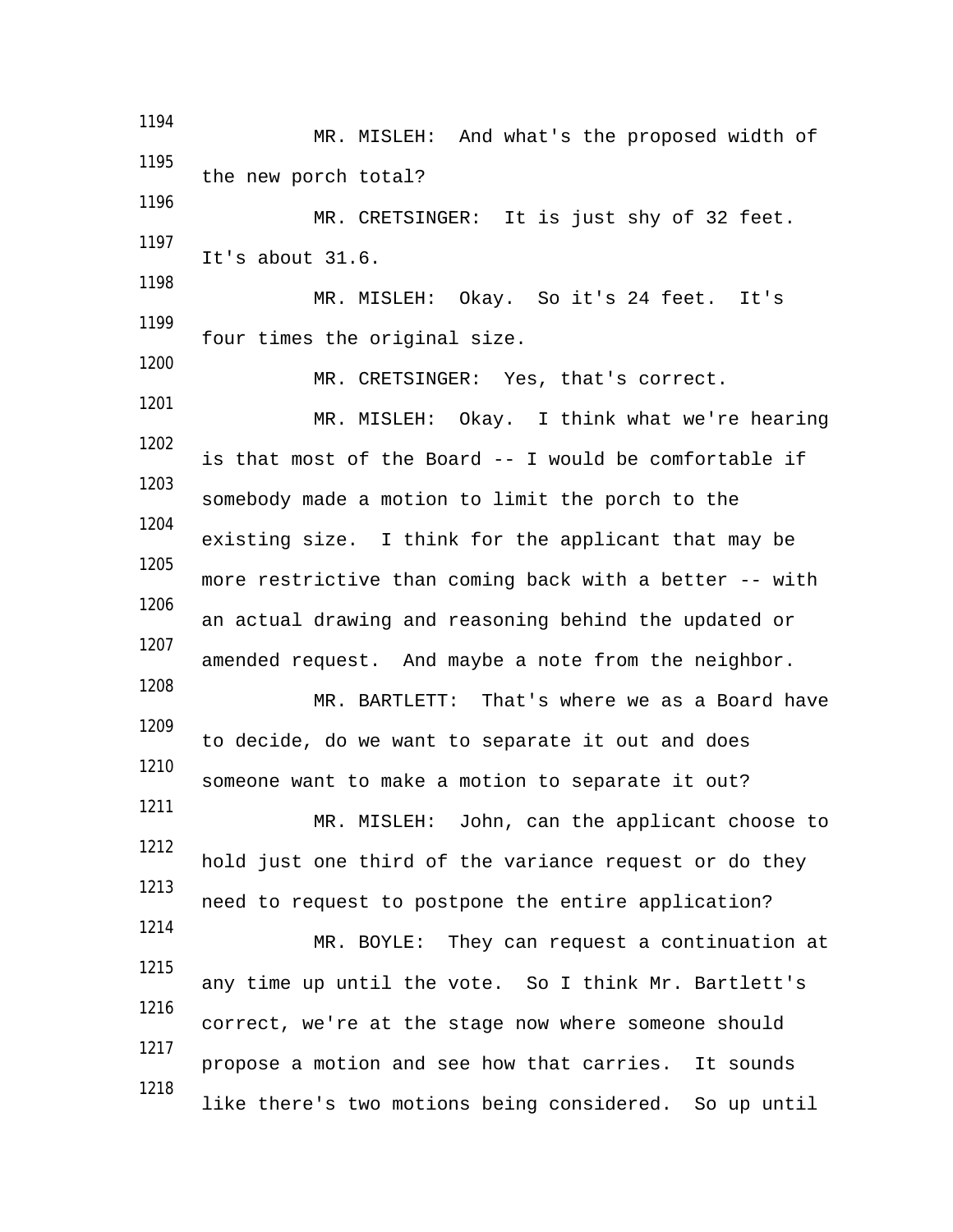1219 the time of the vote on those motions, the applicant can 1220 ask for a continuation and then we'd have whatever 1221 motions the Board is entertaining. 1222 I think the Board should frame a motion or 1223 two, take a vote, and see what it looks like at that 1224 point. 1225 MR. BARTLETT: Thank you, John Boyle. 1226 MR. EPPLER: I will make a motion that we 1227 approve the first two of the variance requests and that 1228 we reject or we extend until the next meeting a decision 1229 on the third, pending a resubmission of a front porch 1230 design. 1231 MR. BARTLETT: So just to clarify, Mr. Eppler, 1232 you are making a motion to approve variance application 1233  $b(1)$  and  $b(2)$  and continue variance application  $b(3)$ . 1234 MR. EPPLER: That is correct. Thank you. 1235 MR. BARTLETT: Does anyone want to second that 1236 motion or revise that motion? 1237 MR. CALABRESE: Are we clear -- well, I guess 1238 we need a second before I can ask the question, so. 1239 MR. MISLEH: Second. 1240 MR. CALABRESE: Are we clear that we have all 1241 the information we need? There were some other 1242 questions about details that you had yet to be 1243 determined, even on the other parts of the house. Do we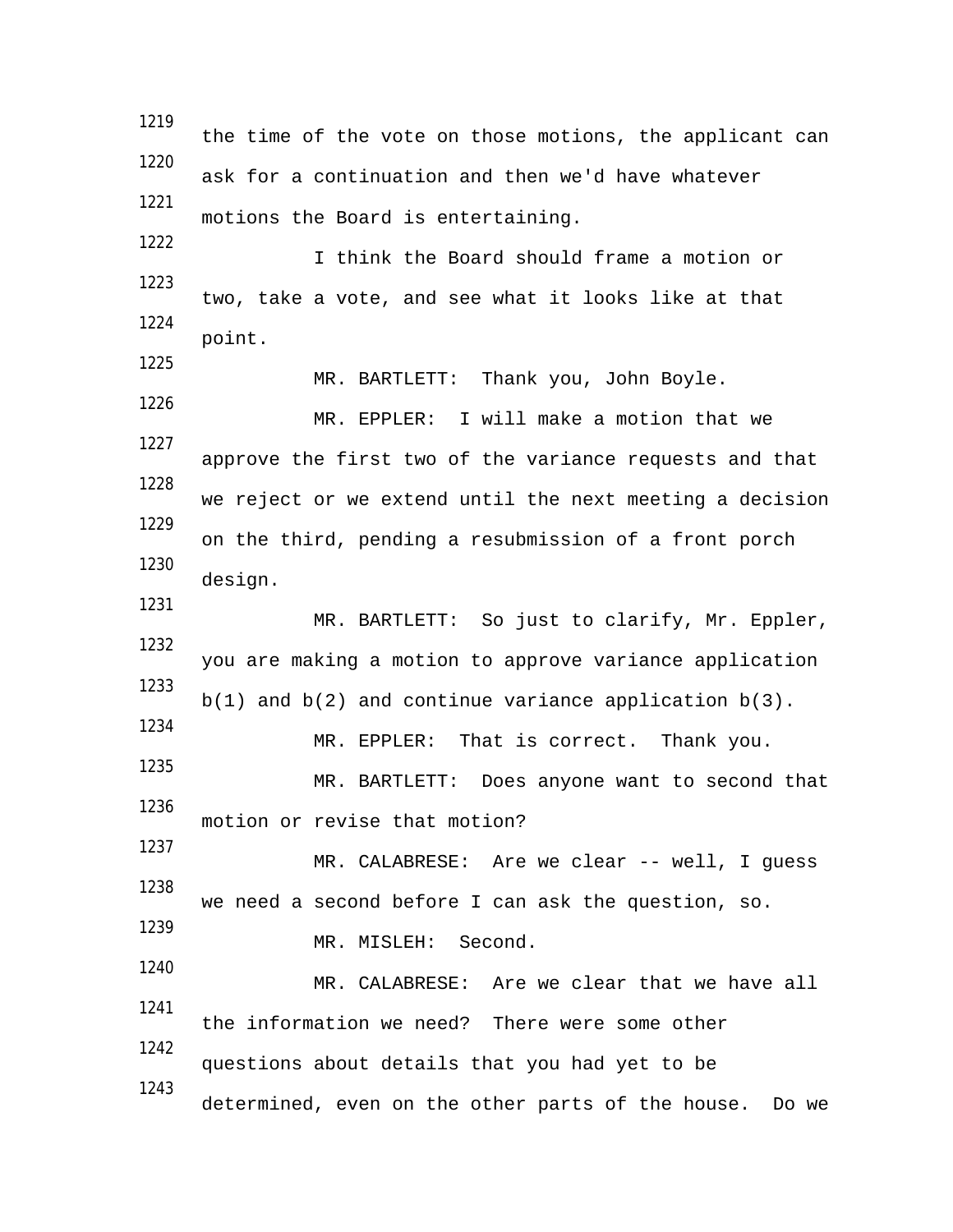1244 feel confident that we have all the information we need, 1245 because the architect was saying, Well, I'll get back to 1246 you on that, I need to look into that further. Do we 1247 feel we have everything that is necessary to make a 1248 decision on those first? 1249 I'm not saying we don't but in all the 1250 discussion it appeared to me there were still some 1251 questions. 1252 If it is, it's fine, but could someone answer 1253 that. 1254 MR. BARTLETT: I believe I'm fine with the 1255 information regarding the first two. 1256 MR. EPPLER: Yes, it's basically they're 1257 building and this is something we've run into several 1258 times before and they are staying within the existing 1259 footprint for the first two variances. 1260 MR. CALABRESE: Okay. 1261 MR. BARTLETT: Mr. Boyle, we received a second 1262 for that motion. Can we do a roll call vote on that 1263 motion? 1264 MR. BOYLE: Yes, sir. 1265 Mr. Misleh. 1266 MR. MISLEH: Yes. 1267 MR. BOYLE: Mr. Kien. 1268 MR. KIEN: Yes.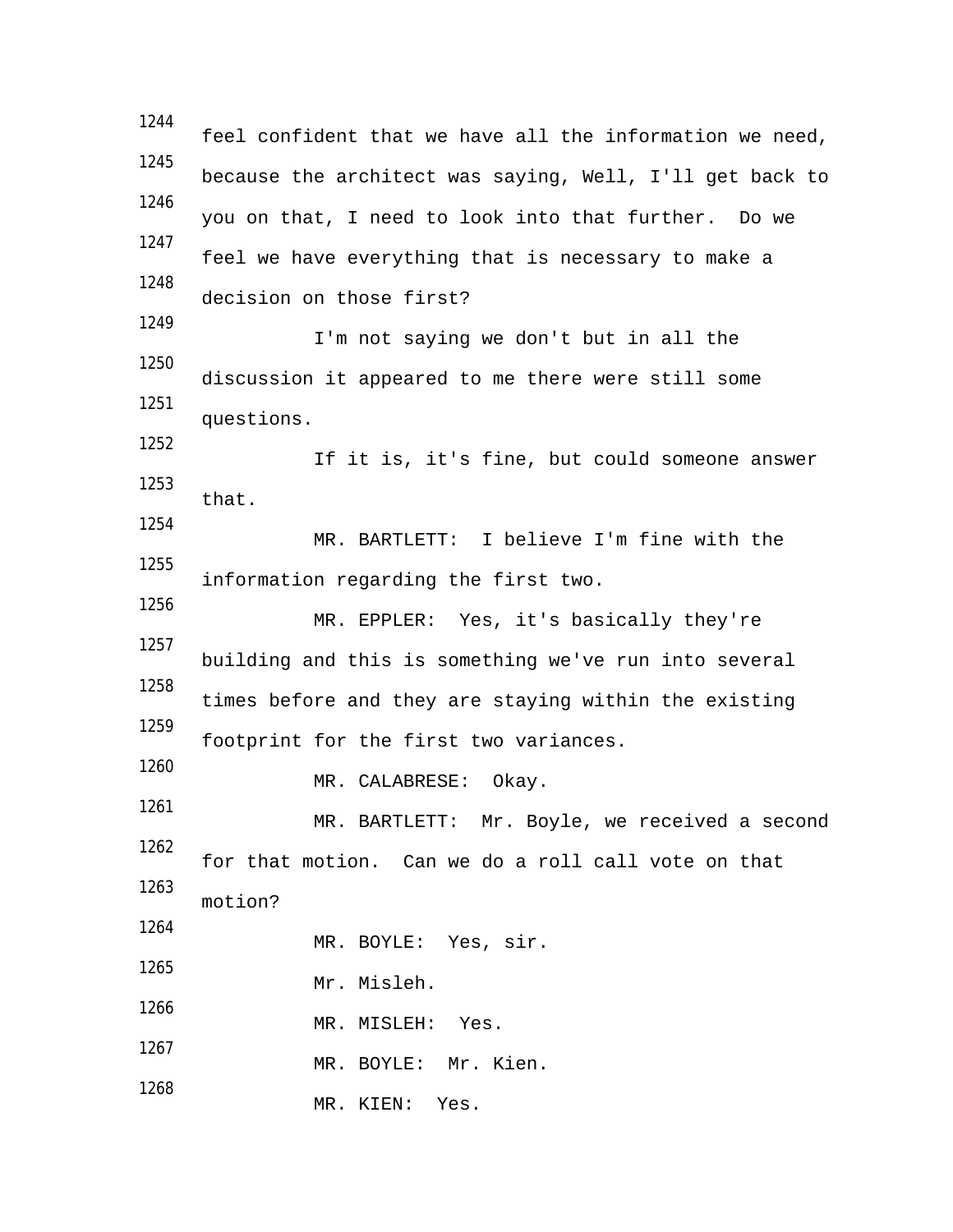| MR. BOYLE: Mr. Eppler.                                   |
|----------------------------------------------------------|
| MR. EPPLER: Yes.                                         |
| MR. BOYLE: Mr. Calabrese.                                |
| MR. CALABRESE: Yes.                                      |
| MR. BOYLE: Mr. Bartlett.                                 |
| MR. BARTLETT: Yes.                                       |
| MR. BOYLE: And it's been a long time since               |
|                                                          |
| we've had a full Board plus alternate, let's have, for   |
| her trouble, let's have Kristine vote and I'll determine |
| whether that has effect or not.                          |
| Ms. Ward.                                                |
| MS. WARD: Yes.                                           |
| MR. BOYLE: Thank you.                                    |
| MR. BARTLETT: So, Ms. Stoll and Mr. Hiromoto,            |
| congratulations and thank you for coming to present your |
| application to us. We just request that you submit a     |
| new variance application for a revised variance          |
| application for b(3) regarding your request for a        |
| setback to move or enhance or enlarge the porch on this  |
| new structure.                                           |
| John, can you clarify as to when they need to            |
| submit that so they know.                                |
| MR. BOYLE: I just gave someone that                      |
| information today for the February meeting. February     |
| 17th is the cutoff. February 17th.                       |
|                                                          |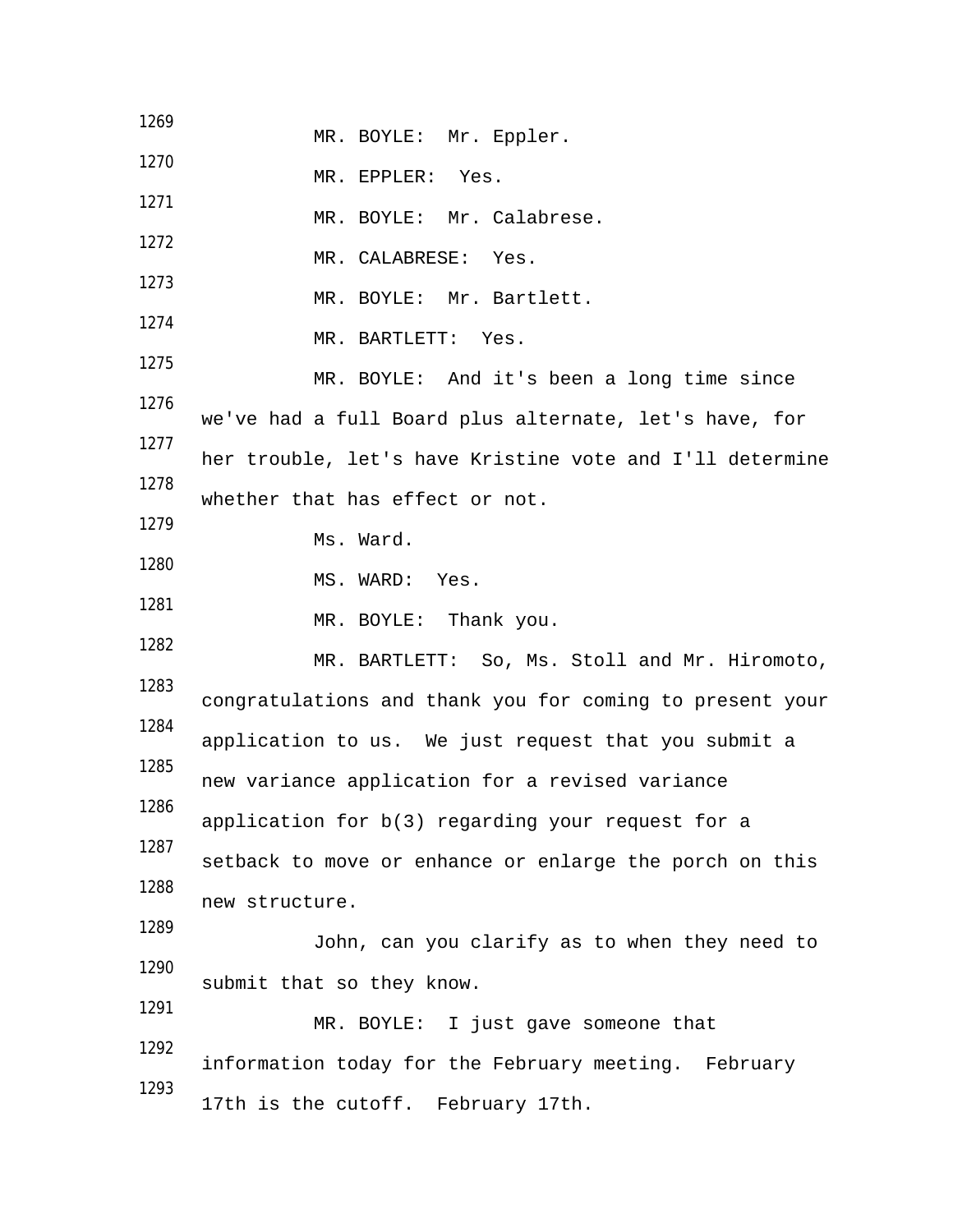1294 Let's see. No, I'm sorry. 1295 MR. BARTLETT: That would be our meeting date 1296 I believe. 1297 MR. BOYLE: The cutoff date would be January 1298 27th for the February 17th meeting. 1299 MR. BARTLETT: So there's your information 1300 regarding when you need to submit that information to 1301 the City so that we can consider it at our next Board of 1302 Zoning Appeal meeting in February. 1303 MR. HIROMOTO: Okay. And what specifically 1304 would we need to -- I just want to make sure. Do we 1305 need to have the entire packaging again or is it 1306 basically just the one drawing with the porch? 1307 MR. MISLEH: You can connect with Mr. Boyle 1308 offline and I think he'll be able to assist you. 1309 MR. BOYLE: That's correct. 1310 MR. BARTLETT: Thank you very much. 1311 1312 a. ELECTION OF OFFICERS AND ADOPTION OF THE RULES 1313 OF PROCEDURE 1314 MR. BARTLETT: So moving on New Business a, 1315 Election of Officers, and adoption of the Rules of 1316 Procedure. 1317 I believe we were provided copies of the BZA 1318 Rules of Procedure in our Agenda and I just want to make 1319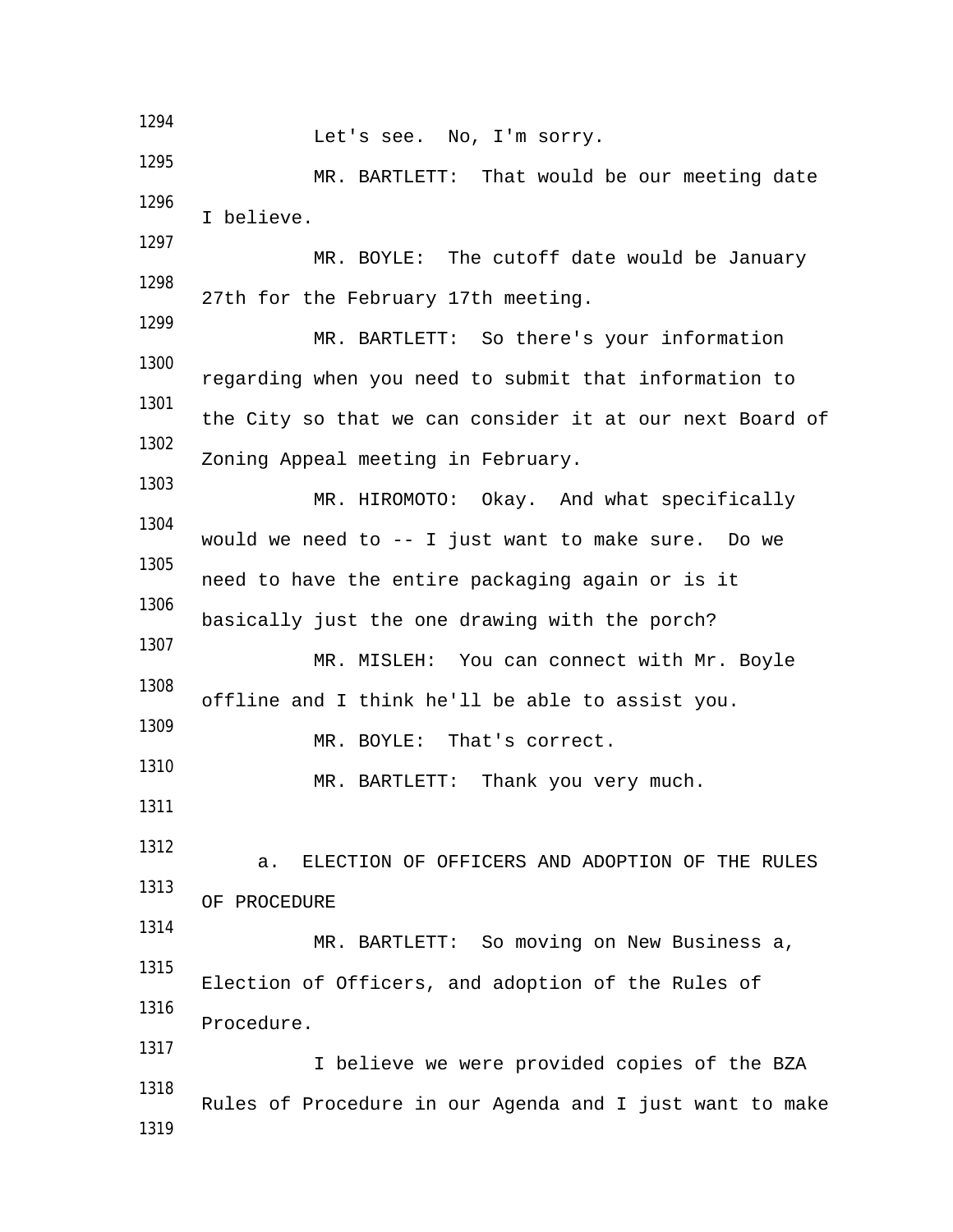1320 sure that before we move to approve them that no one has 1321 any issues or concerns with the existing Rules of 1322 Procedure for the Board of Zoning Appeals. 1323 MR. CALABRESE: No, no objections. 1324 MR. MISLEH: I have no objection. 1325 MR. BOYLE: Mr. Chair, I think the last major 1326 change here was participation in meetings through 1327 electronic means and if the Board recalls when we 1328 adopted those changes we had no idea what was in our 1329 future. 1330 Is everybody comfortable with how we've been 1331 administering these meetings? 1332 MR. CALABRESE: Yes, I'd say using the Teams 1333 has been much better too. It's clearer and fewer 1334 problems than the previous software. 1335 MR. BOYLE: Yes, it's been very convenient for 1336 staff. 1337 MR. BARTLETT: I agree. And it's interesting 1338 though, and I think regarding the rules of our 1339 electronic use, our use of electronic means to attend, I 1340 think the Covid issues in the state parameters and rules 1341 regarding public meetings trumps our rules, in that it 1342 says here, No member participates by electronic means 1343 more than two times, etc, etc.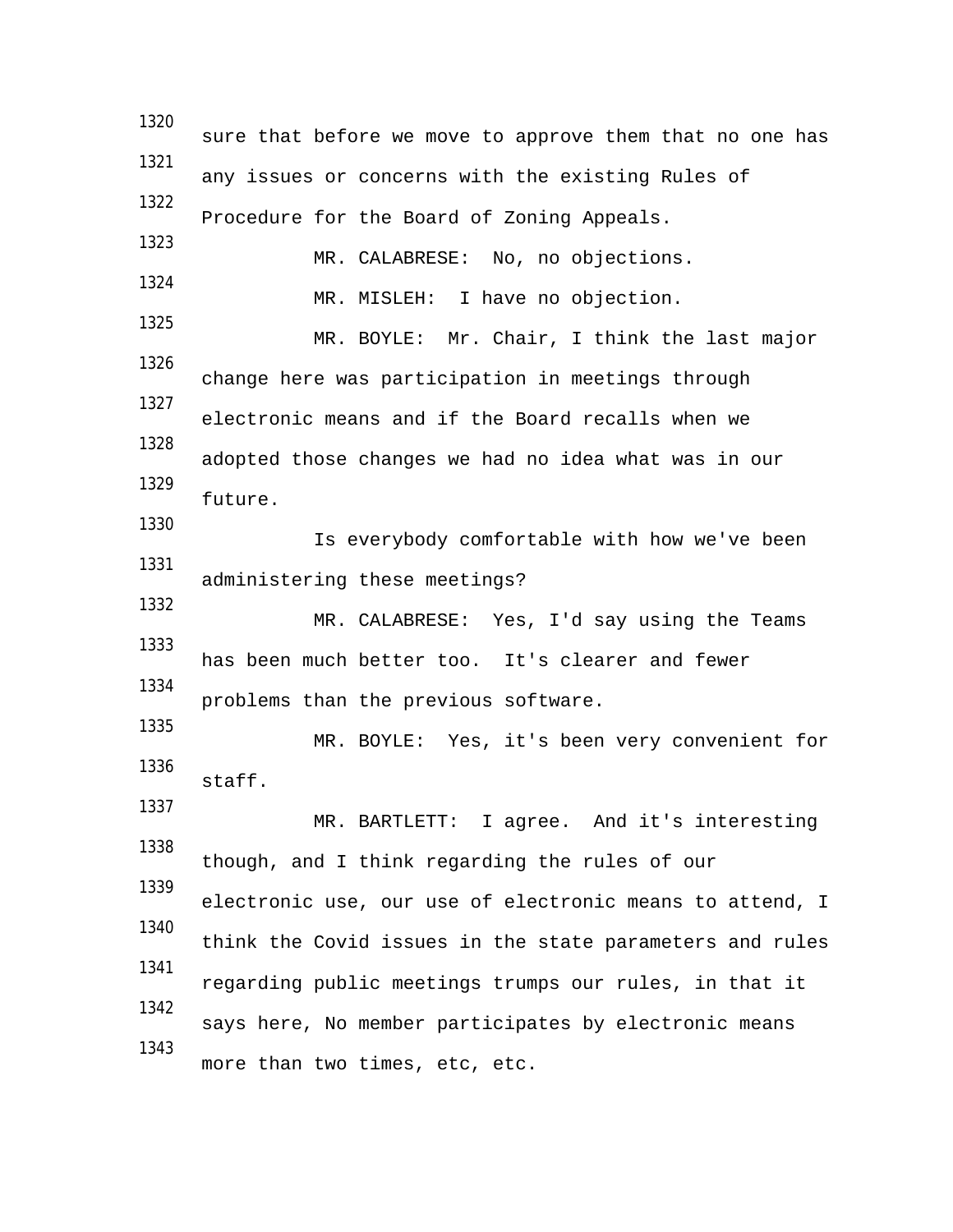1344 So there are some limits here on our rules but 1345 I think we should retain those rules as they are because 1346 the intent of the rules in this provision is to attend 1347 in person when we all can attend in person. 1348 But it's great to know we have the ability to 1349 meet remotely even if we're under normal circumstances 1350 and someone is out of town and would like to 1351 participate. So I don't see the need to amend our 1352 rules. 1353 MR. BOYLE: We'll update the notes on that and 1354 redistribute them. 1355 MR. CALABRESE: So I just make a motion to 1356 approve the Board of Zoning Appeals Rules of Procedure, 1357 if that's necessary. 1358 MR. EPPLER: And I will second, if that's 1359 necessary. 1360 MR. BOYLE: How about if we do an "All in 1361 Favor"? 1362 (A chorus of "ayes.") 1363 MR. BOYLE: Any objections? 1364 (No response.) 1365 MR. BOYLE: Hearing none. 1366 1367 MR. BARTLETT: So moving on to election of 1368 officers which is Rule i in our Rules of Procedure, We 1369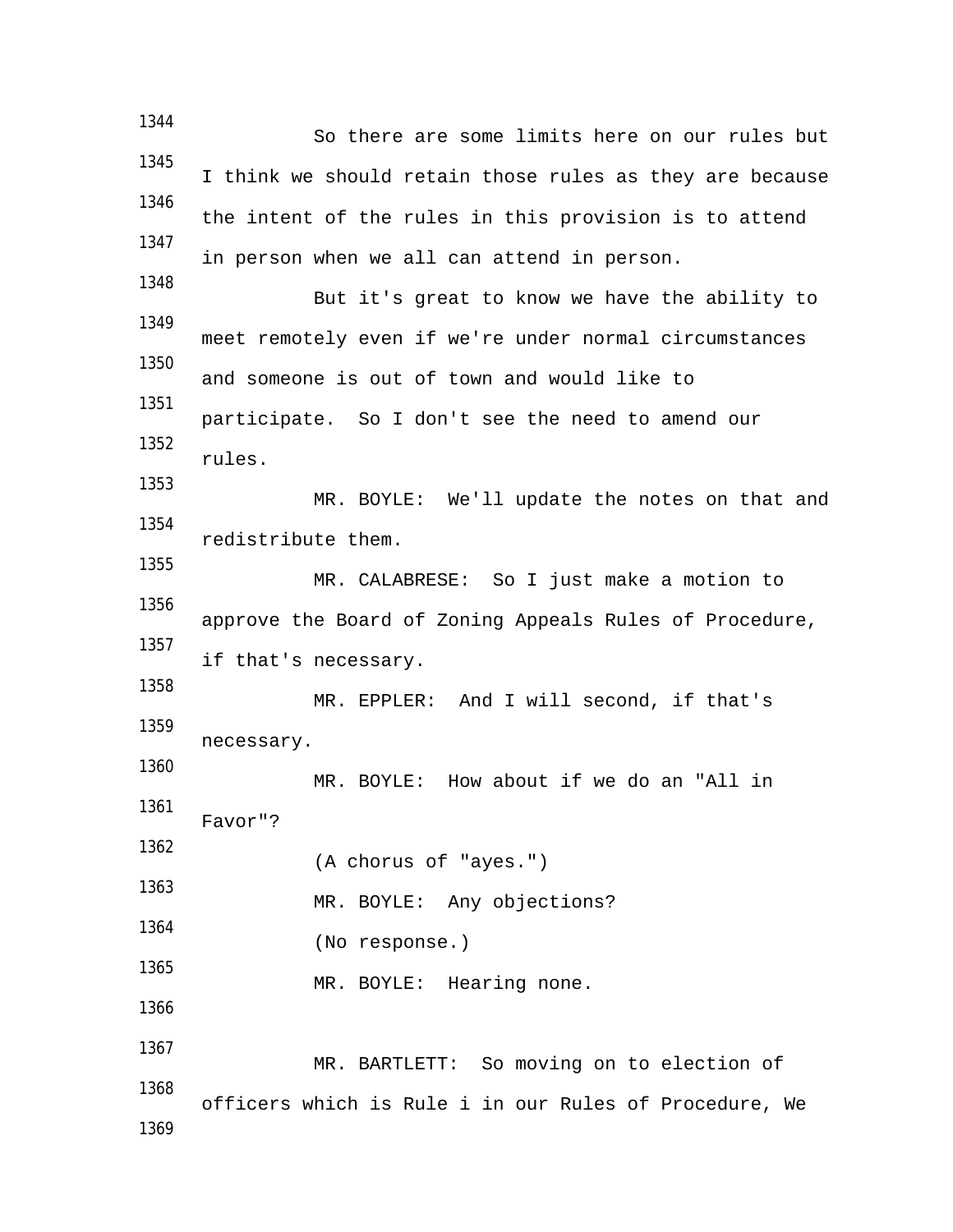1370 shall organize and elect a chair and vice chair from 1371 among its regular members annually at our first meeting 1372 in January. The new chairman shall take office 1373 immediately and serve for one year and no more than two 1374 consecutive terms after which time they would be 1375 restrained from service for at least one year. 1376 Great. I had to read it, Dave. I had to read 1377 it out loud. 1378 So then there's a chair and a vice chair. 1379 Currently I'm the chair and Dave is the vice chair. A 1380 vice chair will serve in the absence of the chair, the 1381 chair is not in attendance. If neither of us are there, 1382 the ranking member in terms of service will serve as 1383 chairman. 1384 So we just need to make motions to nominate a 1385 chair and a vice chair. 1386 MR. CALABRESE: I would just say if Mr. 1387 Bartlett is interested in continuing, I think you do a 1388 great job. I would encourage you to do that. But I 1389 understand if it's not something you're able to do. 1390 That would be my comment. 1391 MR. EPPLER: I would have made exactly the 1392 same comment, again, if you're willing to do so. 1393 MR. CALABRESE: Let me make another comment, 1394 that I would be willing to have someone else serve in 1395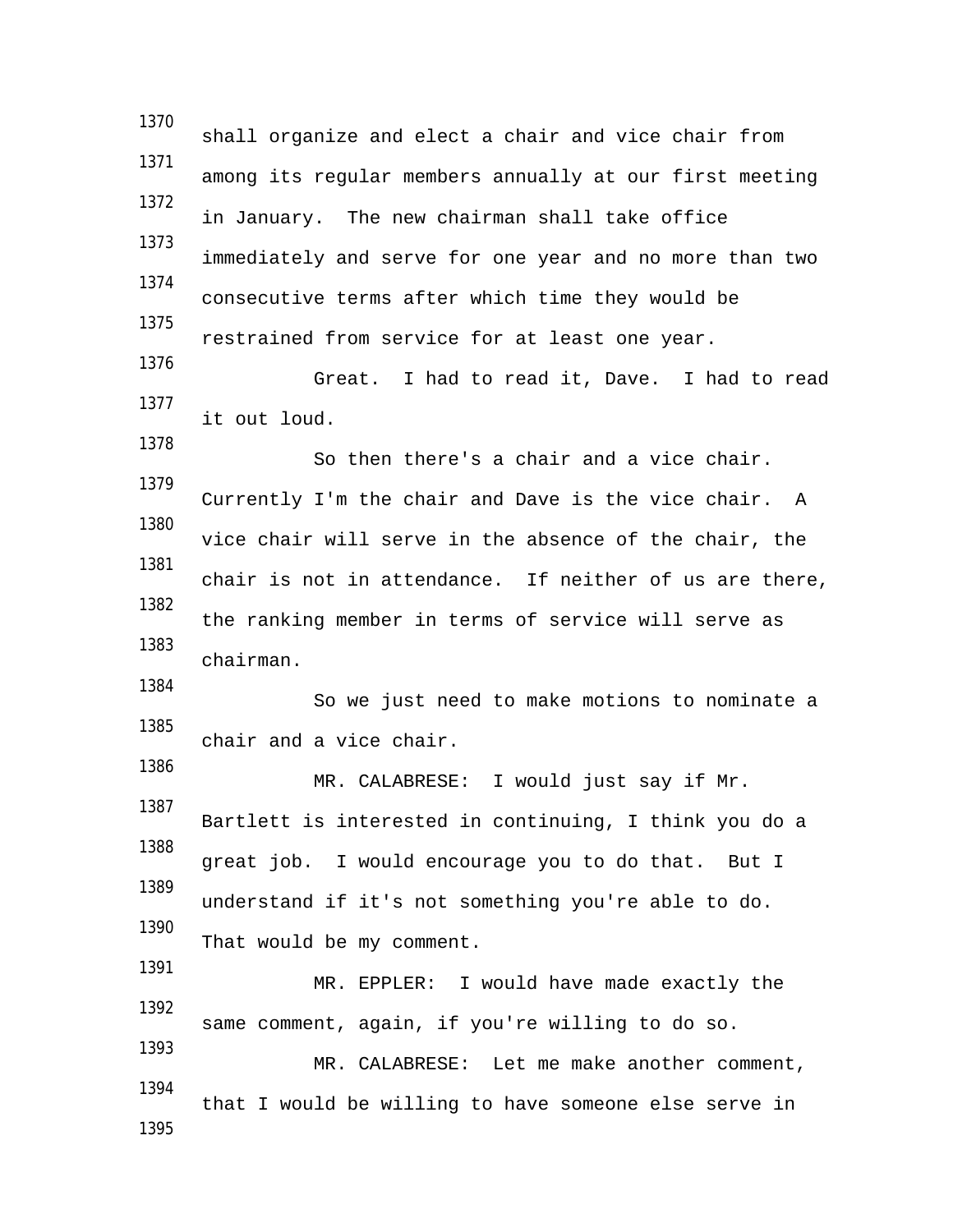1396 the vice chairman slot. I mean there's lots of others 1397 that have joined and perhaps others want to get the 1398 experience. I would be very happy to not run for that 1399 and I think it would be good for someone else to get the 1400 experience. So that would be my other comment. 1401 MR. BARTLETT: I think it's been really great 1402 serving as chair and it's certainly not as intimidating 1403 as I thought it was going to be. And I say that humbly 1404 in that you all are very supportive and egalitarian in 1405 the way of we all just take the reins and speak our mind 1406 and speak our truth to what we're facing and I can 1407 handle the procedural starting of meetings and opening 1408 and discussing things. I have no problem for doing this 1409 for another year if that's what you would like. 1410 But I do like the idea of, I know, Dave, 1411 you've been doing this for a long time, and if someone 1412

would be interested in serving as vice chair, it would 1413 be a great stepping stone to next year when I can no 1414 longer serve as chair and I know Dave has served as 1415 chair for years before. So it might be a great 1416 opportunity for somebody to do something a little 1417 different. 1418

MR. CALABRESE: I agree.

1419 MR. BARTLETT: And I know there's a lot of 1420 procedure here, but is there someone that's not 1421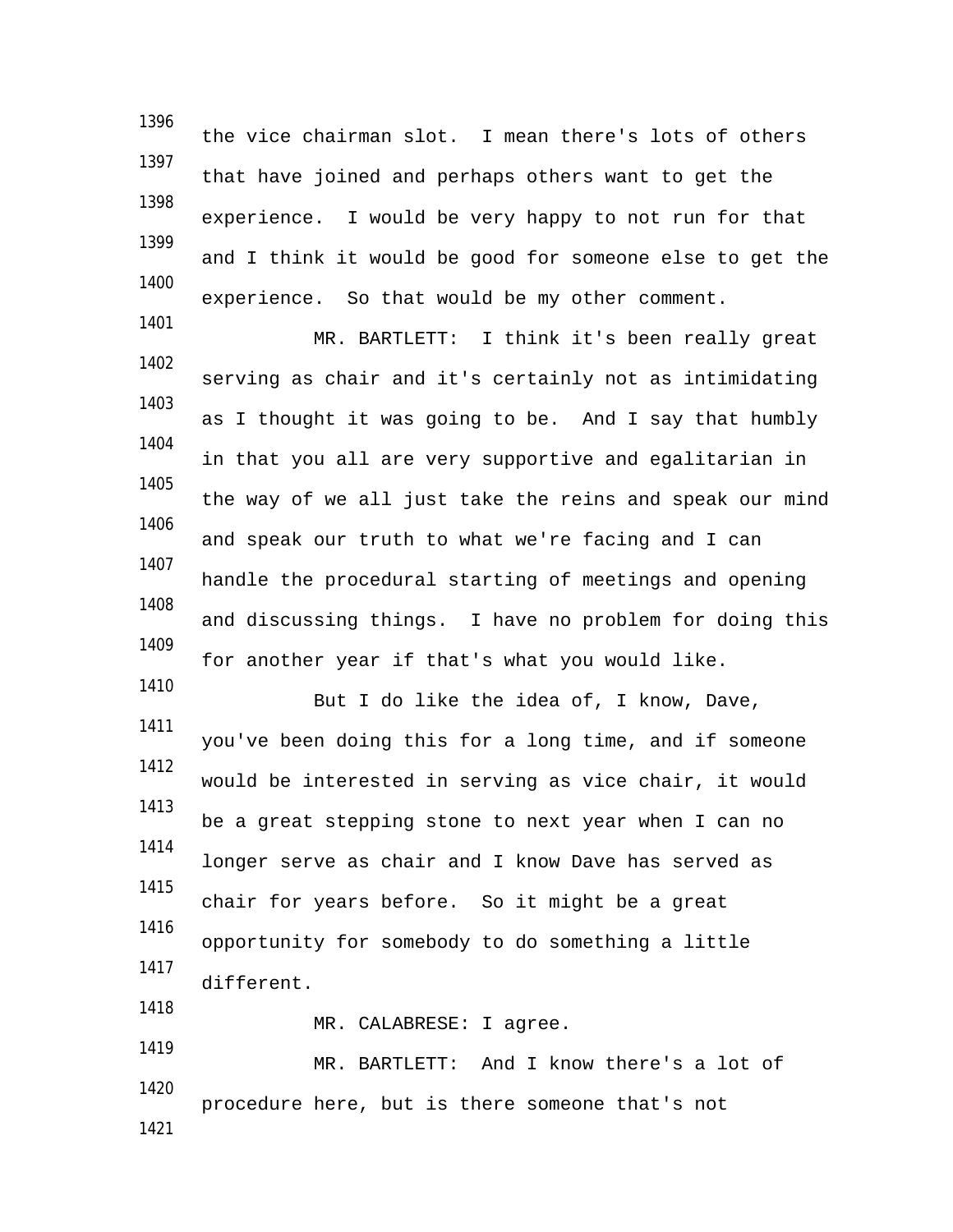1422 interested in serving as vice chair? Or is there 1423 someone interested in serving as vice chair? 1424 MR. MISLEH: Dave, if you want to be relieved, 1425 I would be willing to take over the vice chair position, 1426 but only if you were looking for relief. 1427 MR. CALABRESE: Yeah, I am. 1428 MR. MISLEH: Because I do value, both of you 1429 being well-educated lawyers, it's very helpful when it 1430 comes to interpreting the actual law in these matters. 1431 MR. CALABRESE: Thank you and I'd be very 1432 happy to have you -- I'd be very happy to step down or 1433 to have you accept the position. I think it would be 1434 great, so yeah, I would fully support that. 1435 MR. BARTLETT: I'll make a motion for John 1436 Misleh to serve as vice chair for the Board of Zoning 1437 Appeals for the calendar year 2022. 1438 MR. KIEN: I would second that motion. 1439 MR. BOYLE: All in favor? 1440 (A chorus of "ayes.") 1441 MR. BOYLE: Any opposed? 1442 (No response.) 1443 MR. EPPLER: And I will make a motion that 1444 Keith Bartlett serve a second year as chairman of the 1445 Board of Zoning Appeals. 1446 MR. MISLEH: I second that motion.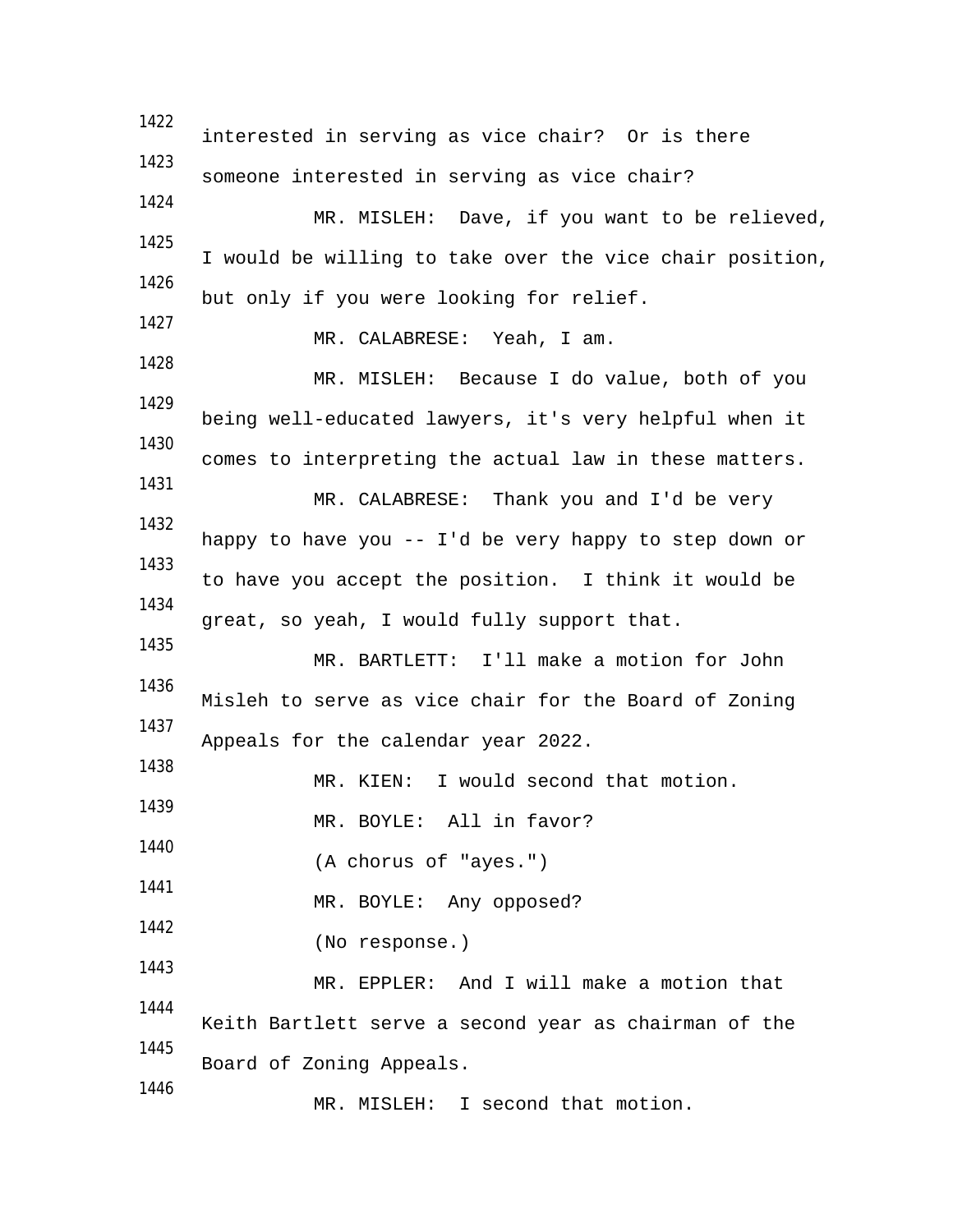1447 MR. BOYLE: All in favor? 1448 (A chorus of "ayes.") 1449 MR. BOYLE: Any opposed? 1450 (No response.) 1451 MR. BARTLETT: Sounds good. 1452 Thank you very much. Thank you, John, for stepping up. 1453 You'll do a great job. 1454 MR. MISLEH: Thank you, Dave. 1455 1456 6. APPROVAL OF MINUTES 1457 a. APPROVAL OF THE SEPTEMBER 16, 2021 MEETING 1458 MINUTES 1459 MR. BARTLETT: Moving on to Approval of 1460 Minutes. We have a couple months to approve. 1461 The September 16, 2021, meeting minutes were 1462 provided. These were related to the application for a 1463 special use permit. 1464 MR. EPPLER: I was going to ask what happened. 1465 MR. BOYLE: The property owner withdrew their 1466 support. The Boys Club, Scout House. 1467 MR. BARTLETT: So I would just take a few 1468 minutes, if you have any issues. 1469 (Minutes reviewed.) 1470 MR. BARTLETT: These are a lot of 1471 conversations about the Scout House.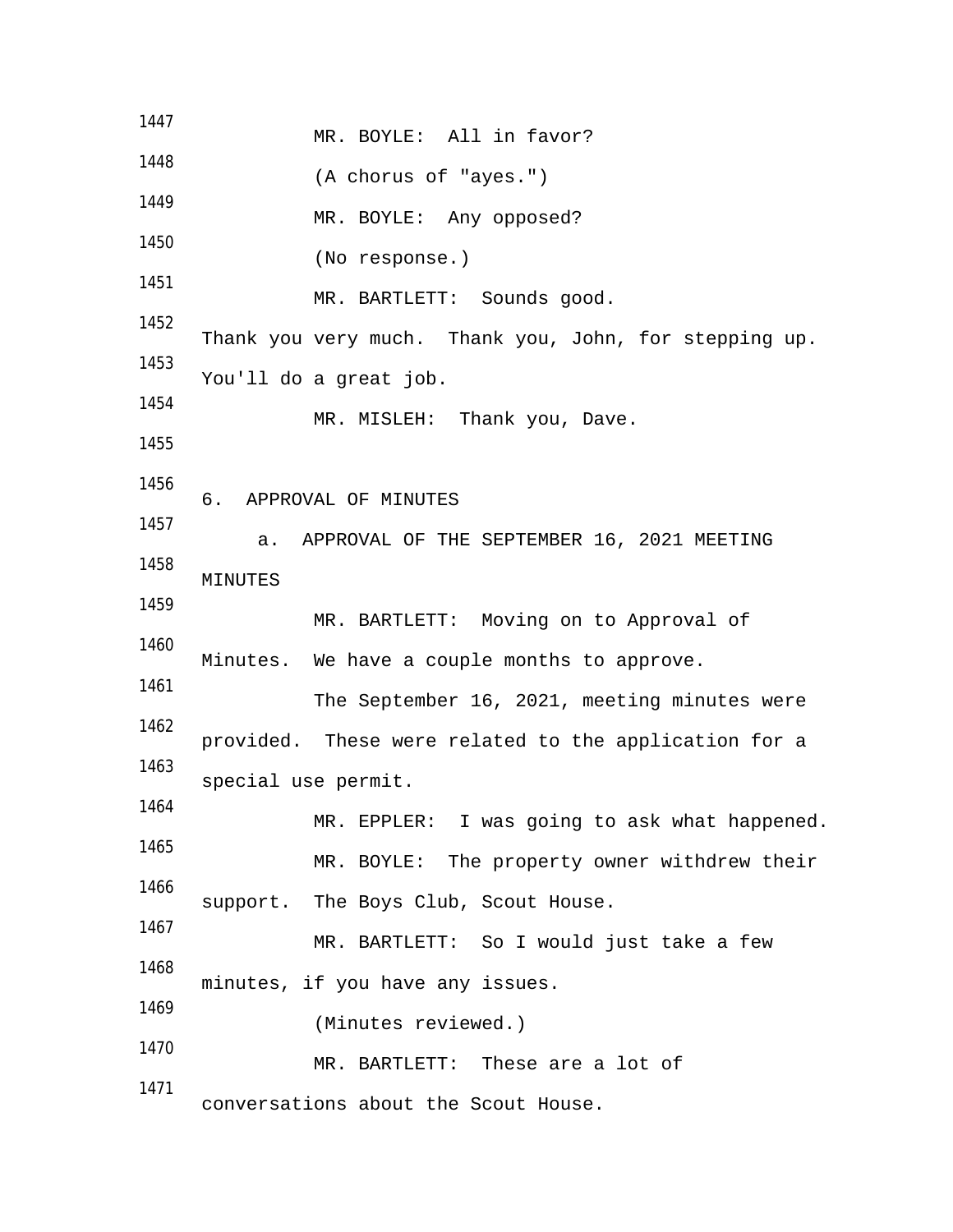1472 I know there's some sort of ad libbing here, 1473 that whole application and the meetings we had were a 1474 great example of our ability as a Board to ask really 1475 good questions and make sure that we're serving in the 1476 best interest of the City. Through no fault of theirs, 1477 it did happen but it was just a great example of our 1478 ability to serve as a board. 1479 So I'll make a motion to approve the minutes 1480 of the Board of Zoning Appeals for September 16, 2021. 1481 MR. CALABRESE: Second. 1482 MR. BOYLE: All in favor? 1483 (A chorus of "ayes.") 1484 MR. BOYLE: Any opposed? 1485 Hearing none. 1486 MR. MISLEH: John, I abstained. 1487 1488 c. APPROVAL OF THE NOVEMBER 18, 2021 MEETING 1489 MINUTES 1490 (Minutes reviewed.) 1491 MR. MISLEH: I'll make a motion to approve the 1492 meeting minutes of the Board of Zoning Appeals from 1493 November 18, 2021. 1494 MR. EPPLER: Second. 1495 MR. BOYLE: All in favor? 1496 (A chorus of "ayes.")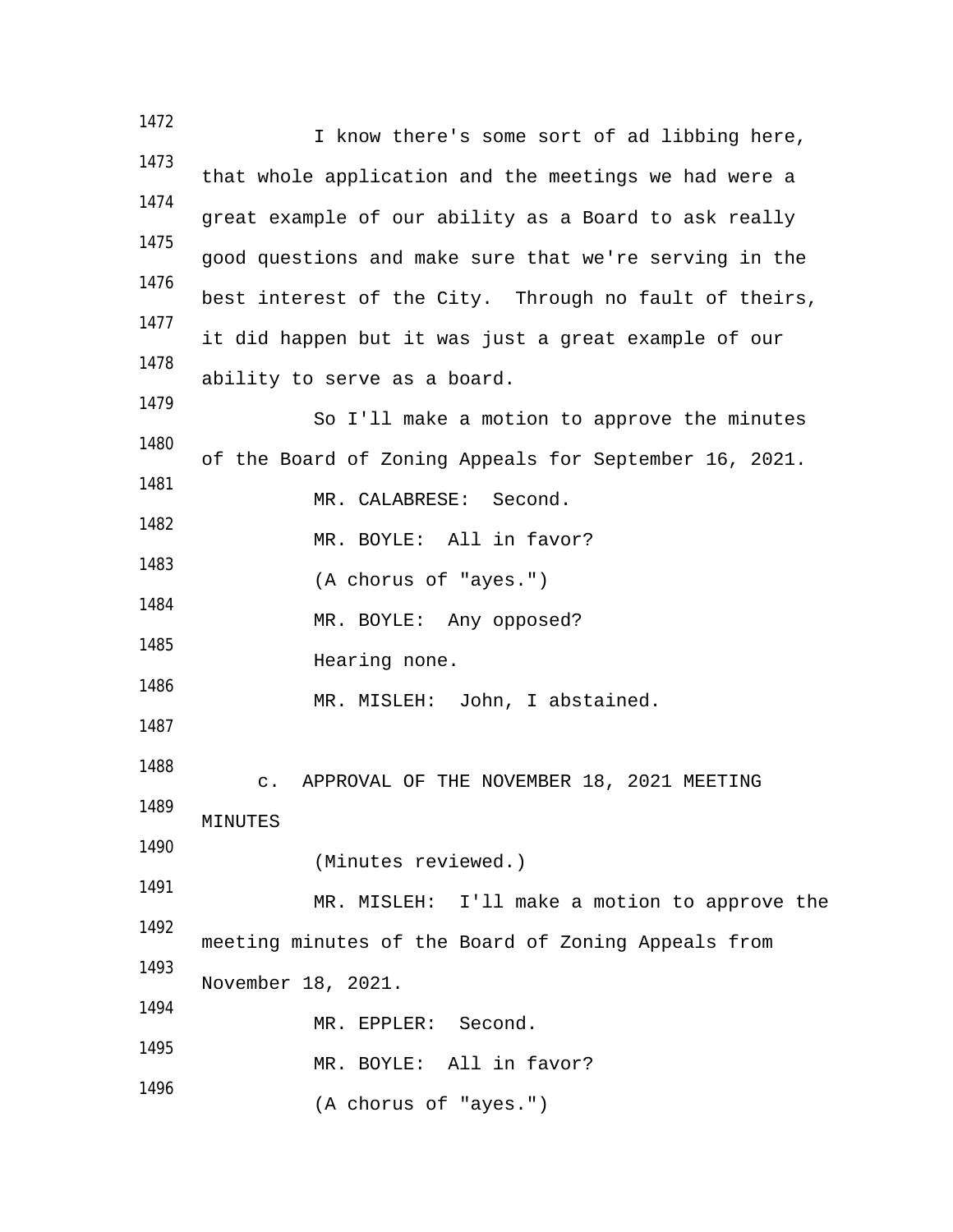1497 MR. BOYLE: Any opposed? 1498 (No response.) 1499 MR. BOYLE: Hearing none. 1500 1501 b. BZA RESOLUTION V1626-21 1502 MR. MISLEH: John, do we need to do anything 1503 with the Resolution? 1504 MR. BOYLE: Akida and I were trying to recall, 1505 the Board seemed to have some questions on this 1506 particular Resolution and so we brought the finished 1507 version. But that's the discretion of the Board. We 1508 weren't sure if there were any outstanding issues with 1509 the wording. 1510 MS. WARD: Wasn't it missing the text, there 1511 was an issue with the minutes, wasn't it something along 1512 those lines? 1513 MR. EPPLER: Is this the one where some of the 1514 minutes, the transcription didn't work? 1515 MS. WARD: That's what I think, yeah. 1516 MR. BOYLE: You're right. I think the 1517 recording -- who's waiting? 1518 MR. BARTLETT: Sorry about that. 1519 MR. BOYLE: Keith, we're discussing the 1520 Resolution, the question the Board may have had, we're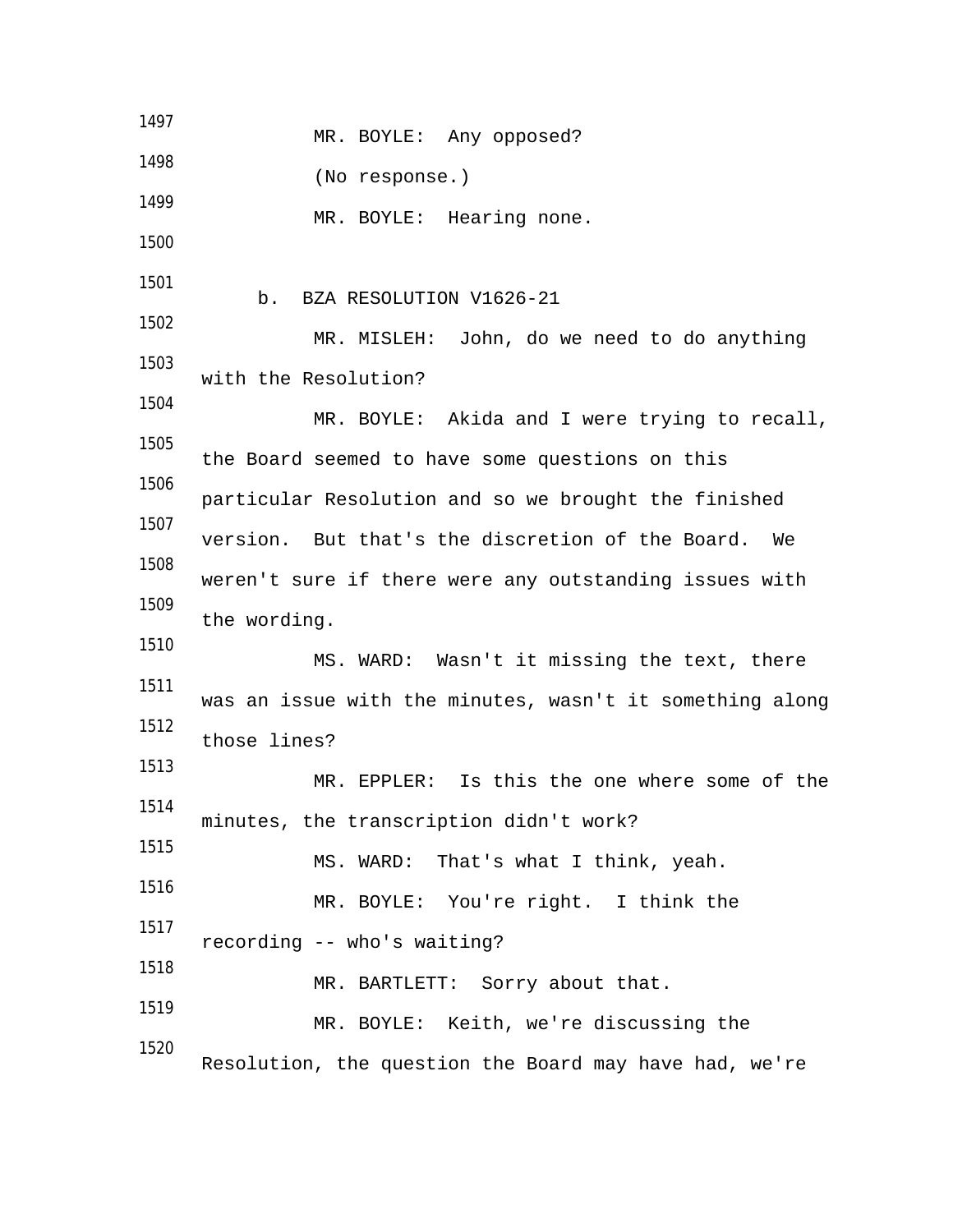1521 wondering if it was the lack of recording at the 1522 beginning, was that this matter? 1523 MR. BARTLETT: Right. So I just closed the 1524 meeting and wasn't participating for a few minutes. 1525 Sorry. 1526 My understanding is that when this was not 1527 captured in the meeting minutes, it was just that the 1528 variance was approved and I wanted to make sure that the 1529 discussion and the variance was captured accurately 1530 based on the meeting minutes from that variance 1531 application. 1532 So we don't necessarily have to make a motion 1533 to approve this. We just wanted to make sure that it 1534 was captured properly, because the recording was jumbled 1535 at one point when Akida provided the notes to us. 1536 MR. BOYLE: Akida and I both through 1537 recollection, we knew there was an issue with the 1538 recording, we sat down the next day or thereafter and 1539 collected our notes and we erred on the side of being a 1540 little more verbose with this motion from what we could 1541 recall of the Board's discussion, but I believe it 1542 captured it. 1543 MR. CALABRESE: I apologize but I have to 1544 leave the meeting. I hope you have enough votes without 1545 me. I'm sorry but I have to leave.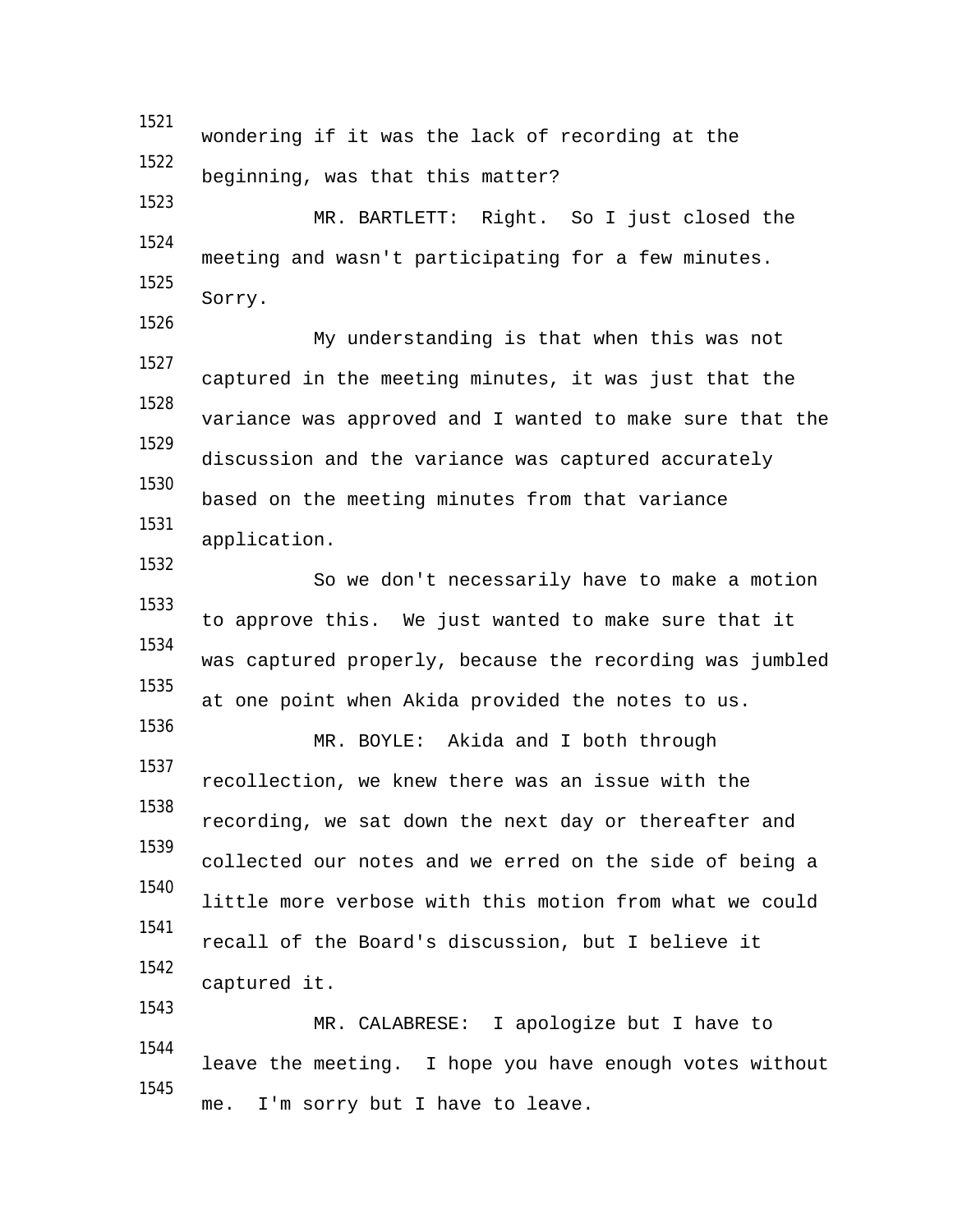1546 MR. BARTLETT: Thanks, Dave. Have a good 1547 night. 1548 MR. BOYLE: No pressure on Kristine. 1549 MS. WARD: I think I can handle this one. 1550 MR. BARTLETT: So, John, we do not need to 1551 make a motion on this. 1552 MR. BOYLE: No, it was just an FYI. We think 1553 we captured everything. And if you're happy, we don't 1554 need a motion. We'll leave it as is. 1555 MR. BARTLETT: Perfect. Thank you so much. 1556 MR. EPPLER: Much more than we actually were 1557 so that makes us look good. 1558 1559 7. OTHER BUSINESS 1560 a. 2022 BZA ANNUAL CALENDAR 1561 MR. BARTLETT: So back to the Agenda. 1562 Is there any Other Business besides Approval 1563 of the 2022 BZA Calendar? 1564 MR. BOYLE: None from staff. 1565 MR. BARTLETT: Okay. So I'll make a motion to 1566 approve the Board of Zoning -- 1567 MR. EPPLER: It says no August meeting but 1568 there's a meeting on August 25th.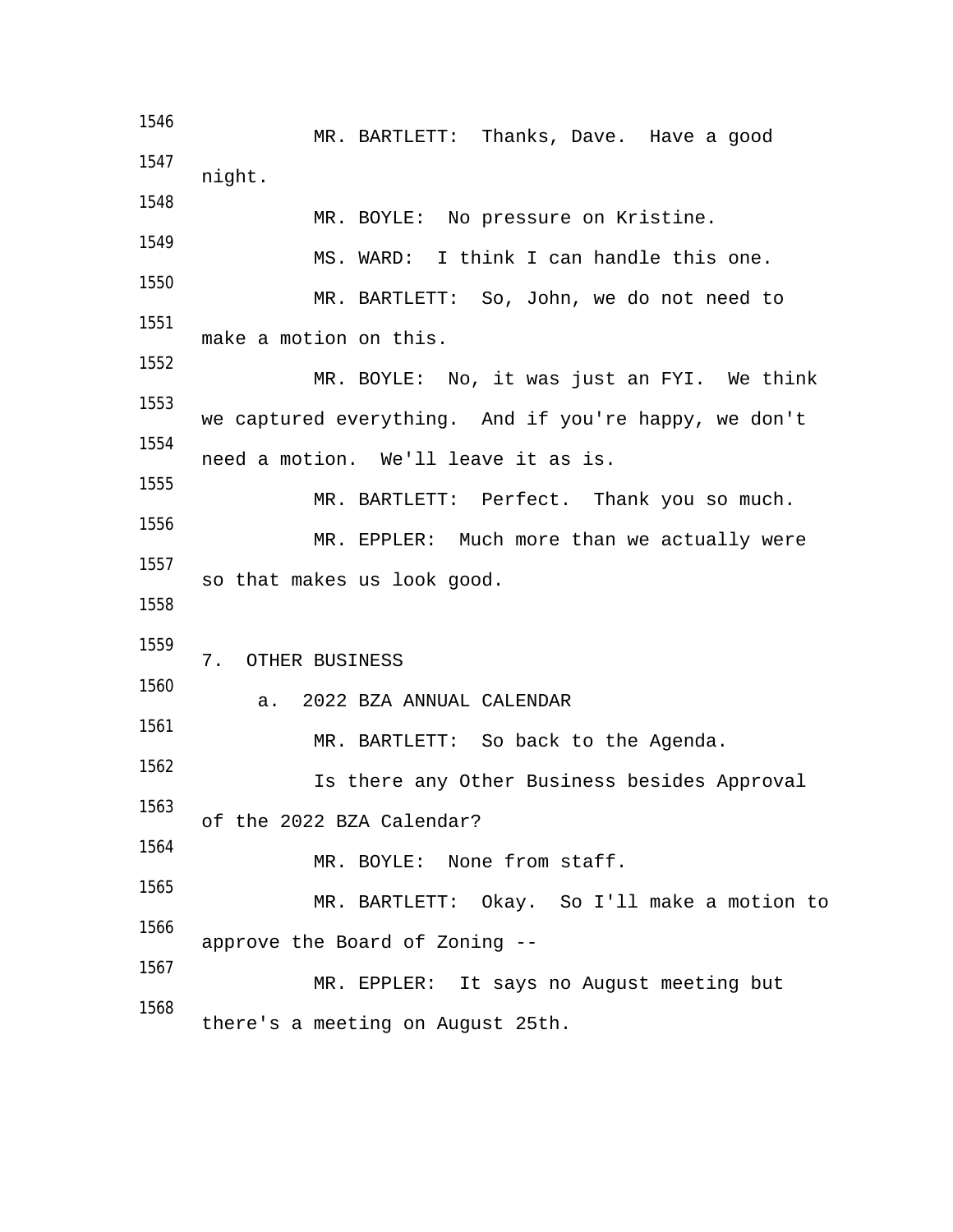1569 MR. BARTLETT: The August 25th is a cutoff 1570 date for submission of materials for the September 15th 1571 meeting. 1572 MR. EPPLER: Sorry. Okay. 1573 MR. BARTLETT: It's the same calendar every 1574 year. 1575 MS. WARD: Is June 16th, is that the new 1576 holiday? I don't know if the City celebrates that. Is 1577 that correct, Juneteenth? 1578 MR. BOYLE: We better find that out. 1579 MR. BARTLETT: It's the 19th anyways. 1580 MS. WARD: Sorry. 1581 MR. KIEN: The public holiday is the 20th for 1582 that. 1583 MS. WARD: Perfect. 1584 MR. BARTLETT: Do I have a second? 1585 MR. KIEN: I'll second. 1586 MR. BOYLE: All in favor? 1587 (A chorus of "ayes.") 1588 MR. BOYLE: Any opposed? 1589 (No response.) 1590 MR. BOYLE: Hearing none. 1591 1592 8. ADJOURNMENT